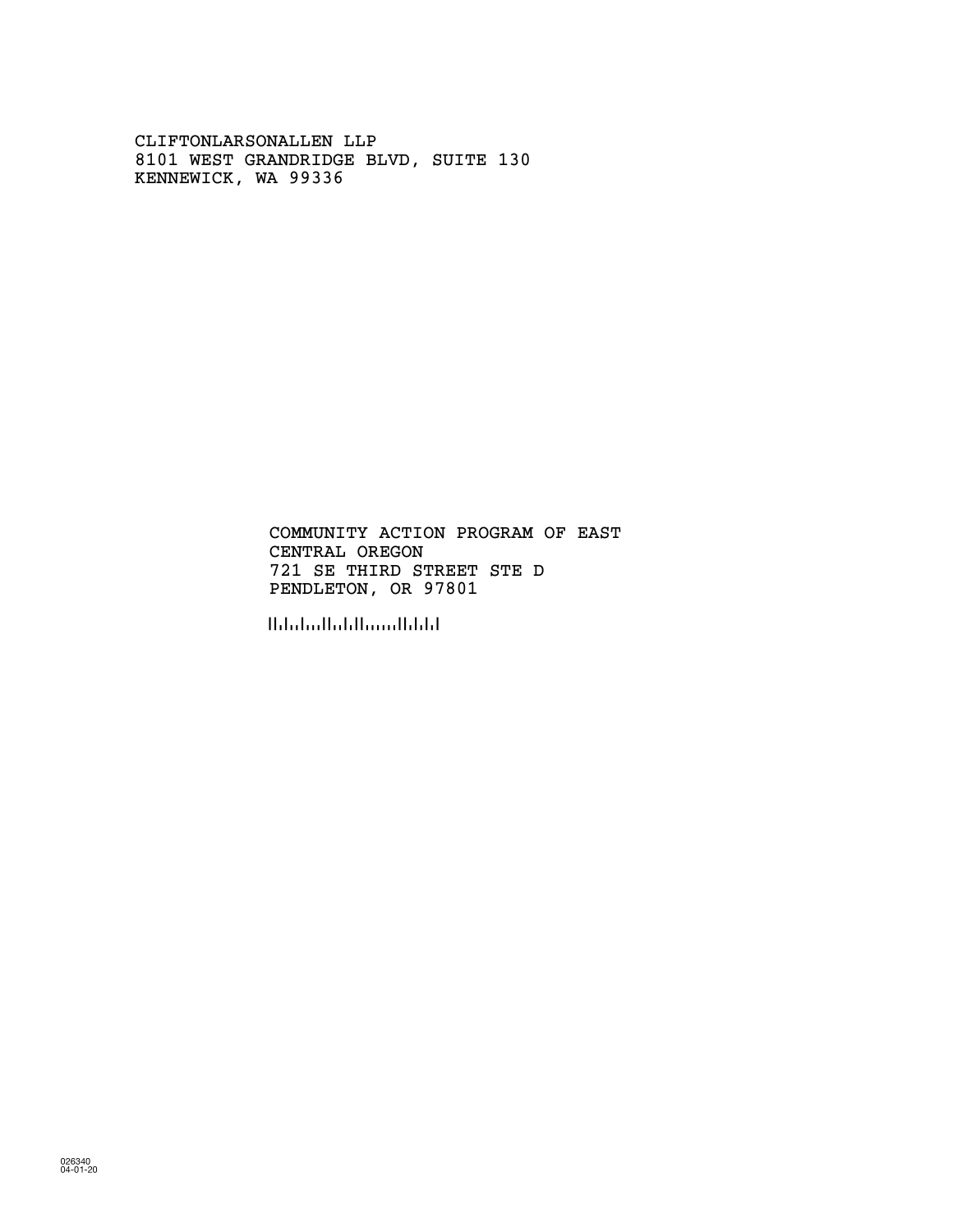Caution: Forms printed from within Adobe Acrobat products may not meet IRS or state taxing agency specifications. When using Acrobat, select the "Actual Size" in the Adobe "Print" dialog.

CLIENT'S COPY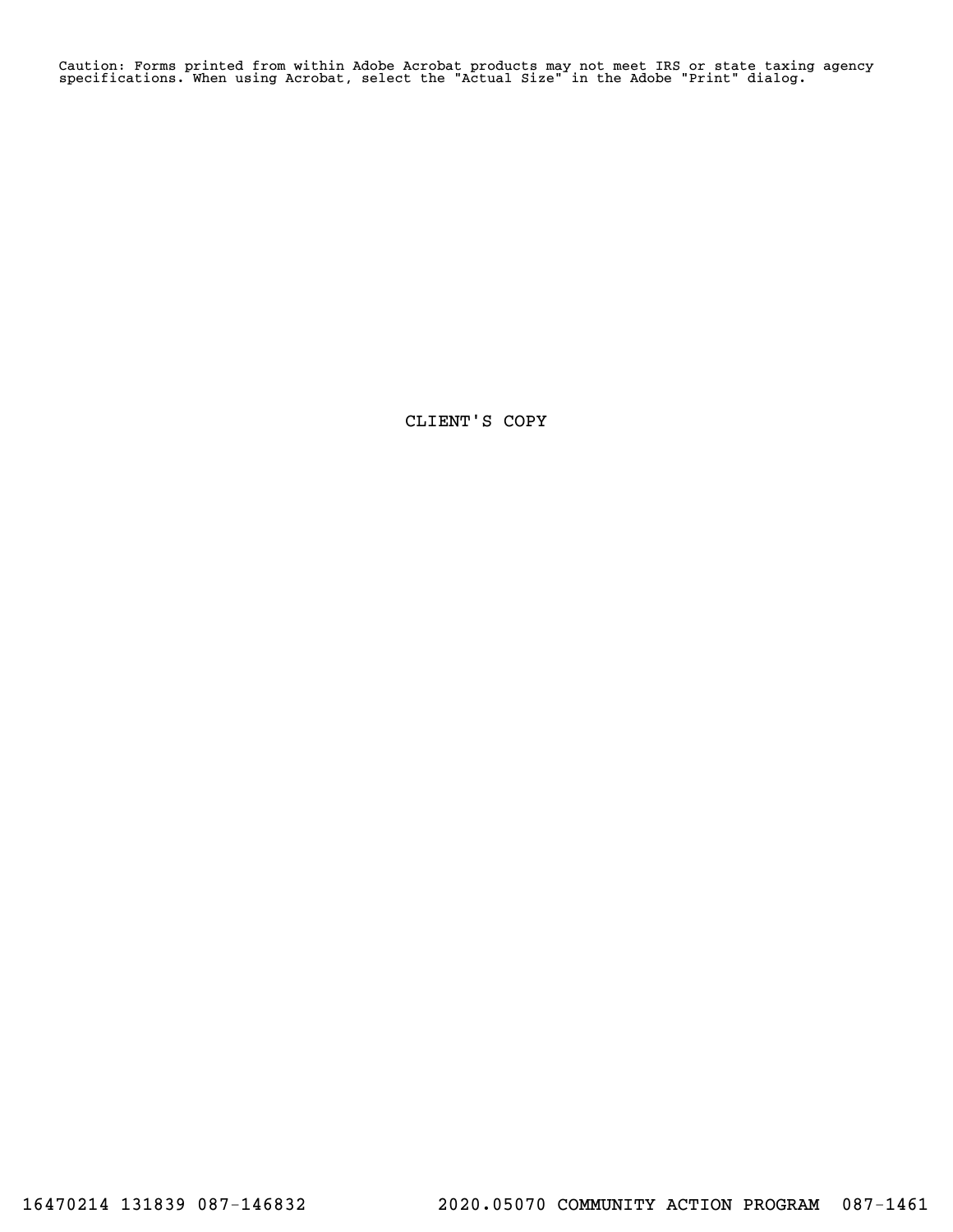

#### COMMUNITY ACTION PROGRAM OF EAST CENTRAL OREGON 721 SE THIRD STREET STE D PENDLETON, OR 97801

COMMUNITY ACTION PROGRAM OF EAST CENTRAL OREGON:

Enclosed is the organization's 2020 Exempt Organization return.

Specific filing instructions are as follows.

## **FORM 990 RETURN:**

This return has qualified for electronic filing. After you have reviewed the return for completeness and accuracy, please sign, date and return Form 8879-EO to our office. We will transmit the return electronically to the IRS and no further action is required. Please return Form 8879-EO to us as soon as possible, but no later than by May 16, 2022 the filing deadline.

In addition, tax-exempt organizations must make available for public inspection a copy of their annual returns for the preceding three years and exemption application, if applicable. An organization generally must furnish filings to anyone who requests them in person or in writing. An exempt organization may meet this requirement by posting all the documents on its website or at another organizations site as part of a database of similar materials. Specific requirements must be met to meet this exception.

If we have provided you tax advice in connection with the preparation of your U.S. federal tax return and associated tax planning services, this advice is not intended or written to be used by any taxpayer for the purpose of avoiding penalties that may be imposed on the taxpayer by the Internal Revenue Service, and it cannot be used by any taxpayer for such purpose.

We value our relationship with you and thank you for your trust and confidence in allowing us to serve you. If you have any questions regarding the returns or other services that we can assist you with, please do not hesitate to contact us.

## **A few final reminders relating to your tax return filings:**

- There are substantial penalties for failure to properly disclose and report foreign financial accounts and foreign activity. Please make sure you have informed us of any foreign financial accounts or foreign activity so that we have the necessary information to complete any required disclosures or filings.
- Be sure to review the returns prior to signing as you have final responsibility for all information included in the returns. Please contact us if you have any questions or concerns.
- We recommend you keep a paper or electronic copy of your tax returns permanently. Supporting documentation should be kept for a minimum of seven years based on IRS guidance.

CLA exists to create opportunities – for our clients, our people, and our communities. We value our relationship with you and thank you for your trust and confidence in allowing us to serve you. If we can assist you in making strategic, informed decisions in areas of tax or beyond, please contact us as questions arise throughout the year.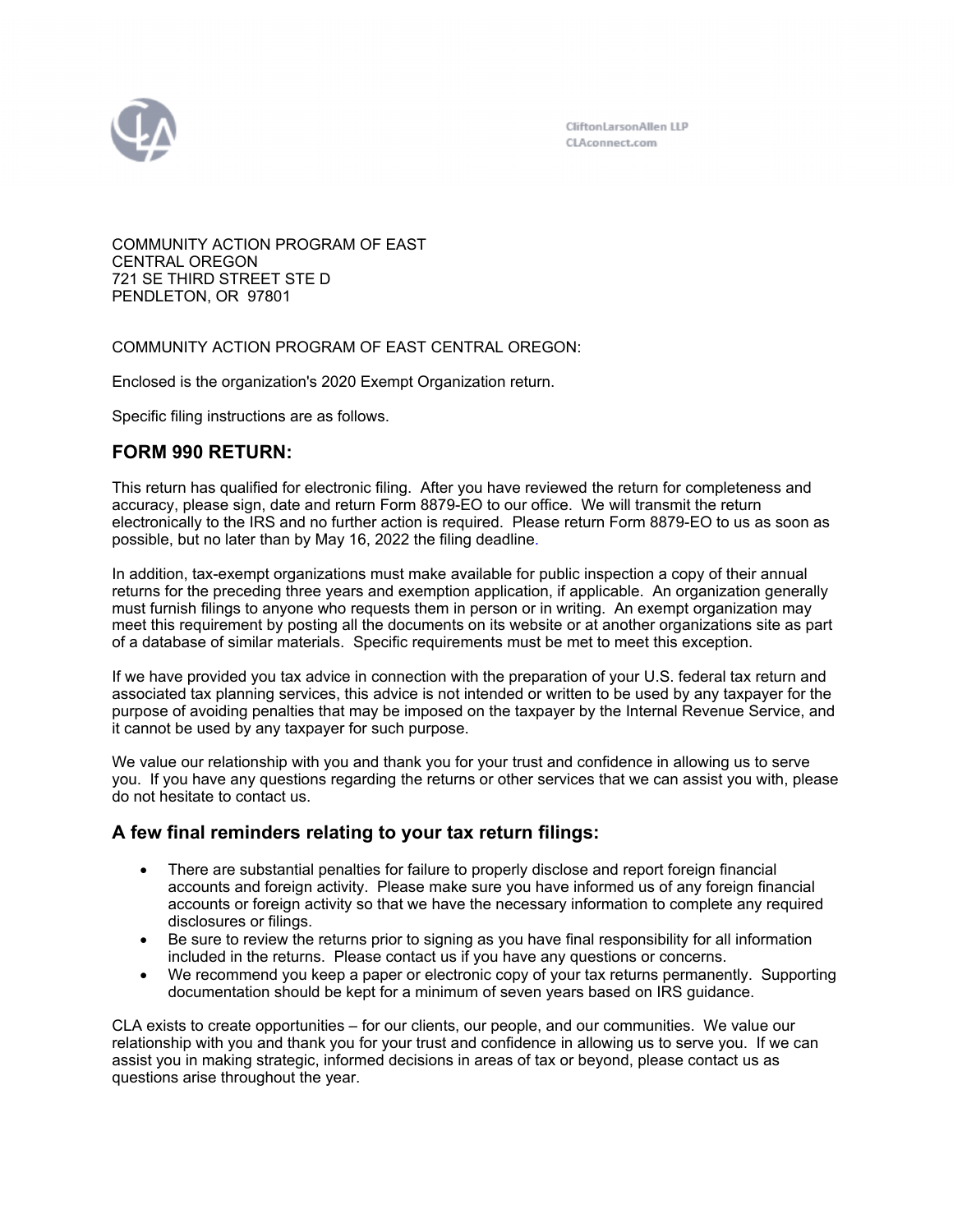Sincerely,

CliftonLarsonAllen LLP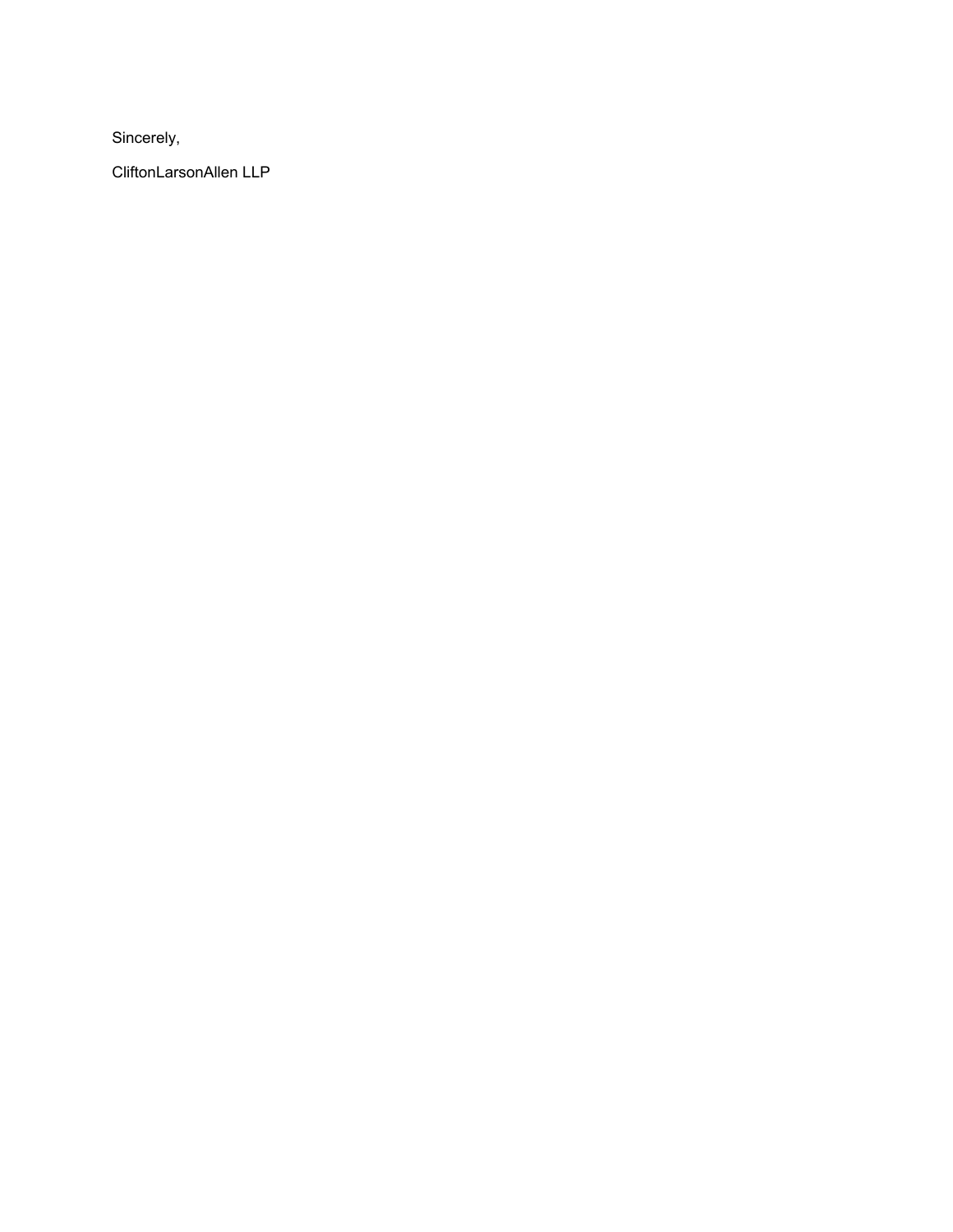

CliftonLarsonAllen LLP CLAconnect.com

# **COMMUNITY ACTION PROGRAM OF EAST CENTRAL OREGON**

**FORM 990 INCOME TAX RETURN**

**FOR YEAR ENDED JUNE 30, 2021**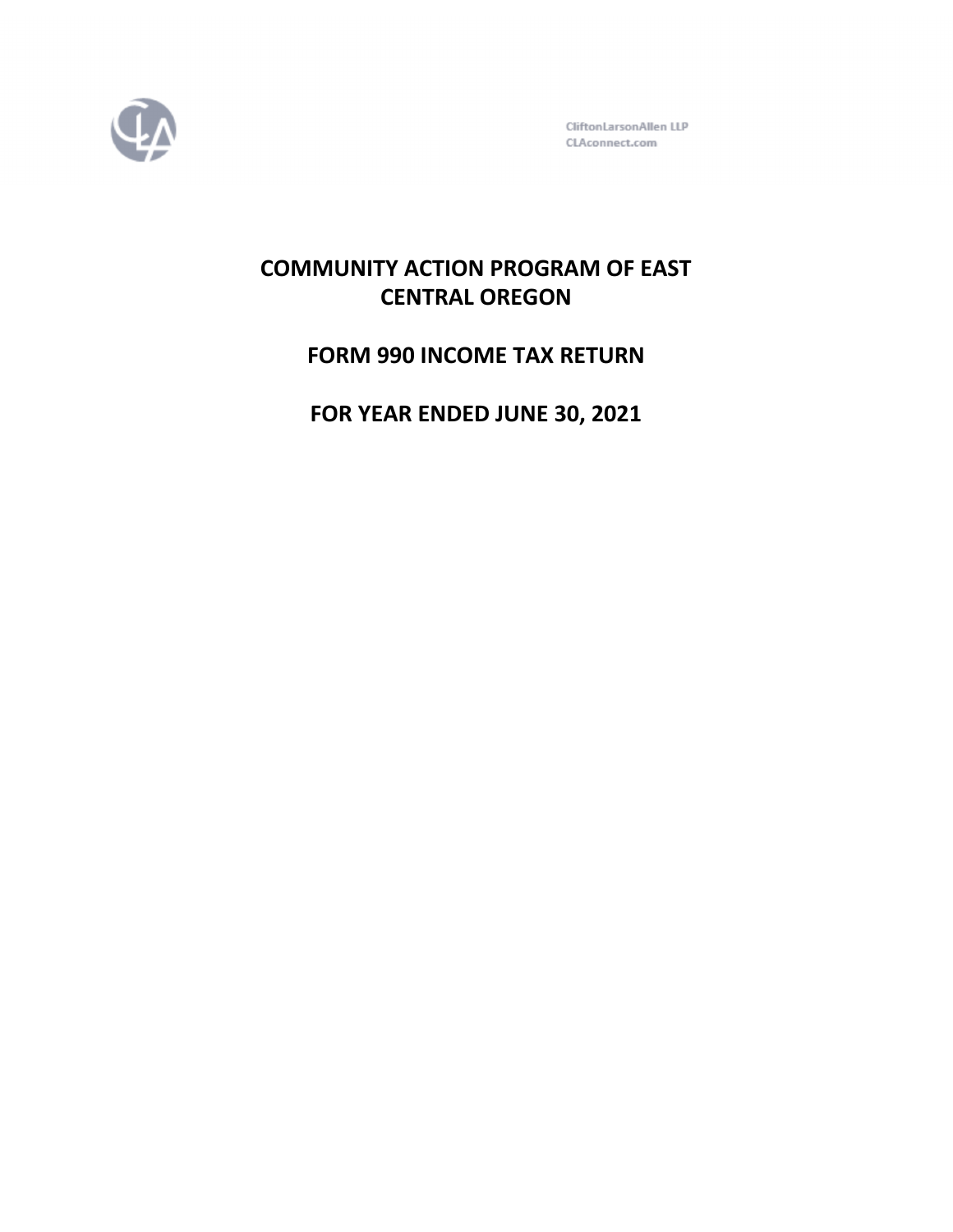|                                                                                                       | ***** THIS IS NOT A FILEABLE COPY *****                                                                                                                                                                                                                                                                                                                                                                                                                                                                                                                                                                                                                                                                                                                                                                                                                                                                                                                                                         |                 |                                                   |
|-------------------------------------------------------------------------------------------------------|-------------------------------------------------------------------------------------------------------------------------------------------------------------------------------------------------------------------------------------------------------------------------------------------------------------------------------------------------------------------------------------------------------------------------------------------------------------------------------------------------------------------------------------------------------------------------------------------------------------------------------------------------------------------------------------------------------------------------------------------------------------------------------------------------------------------------------------------------------------------------------------------------------------------------------------------------------------------------------------------------|-----------------|---------------------------------------------------|
|                                                                                                       | IRS e-file Signature Authorization<br>for an Exempt Organization                                                                                                                                                                                                                                                                                                                                                                                                                                                                                                                                                                                                                                                                                                                                                                                                                                                                                                                                |                 | OMB No. 1545-0047                                 |
| Form 8879-EO                                                                                          |                                                                                                                                                                                                                                                                                                                                                                                                                                                                                                                                                                                                                                                                                                                                                                                                                                                                                                                                                                                                 |                 |                                                   |
|                                                                                                       | For calendar year 2020, or fiscal year beginning $JUL$ $1$ , 2020, and ending $JUN$ $30$ , 20 $21$                                                                                                                                                                                                                                                                                                                                                                                                                                                                                                                                                                                                                                                                                                                                                                                                                                                                                              |                 | 2020                                              |
| Department of the Treasury                                                                            | Do not send to the IRS. Keep for your records.                                                                                                                                                                                                                                                                                                                                                                                                                                                                                                                                                                                                                                                                                                                                                                                                                                                                                                                                                  |                 |                                                   |
| Internal Revenue Service                                                                              | Go to www.irs.gov/Form8879EO for the latest information.                                                                                                                                                                                                                                                                                                                                                                                                                                                                                                                                                                                                                                                                                                                                                                                                                                                                                                                                        |                 |                                                   |
| Name of exempt organization or person subject to tax                                                  |                                                                                                                                                                                                                                                                                                                                                                                                                                                                                                                                                                                                                                                                                                                                                                                                                                                                                                                                                                                                 |                 | Taxpayer identification number                    |
|                                                                                                       | COMMUNITY ACTION PROGRAM OF EAST                                                                                                                                                                                                                                                                                                                                                                                                                                                                                                                                                                                                                                                                                                                                                                                                                                                                                                                                                                |                 |                                                   |
| CENTRAL OREGON                                                                                        |                                                                                                                                                                                                                                                                                                                                                                                                                                                                                                                                                                                                                                                                                                                                                                                                                                                                                                                                                                                                 |                 | 94-3060985                                        |
| Name and title of officer or person subject to tax<br>PAULA HALL<br>CHIEF EXECUTIVE OFFICER<br>Part I | Type of Return and Return Information (Whole Dollars Only)                                                                                                                                                                                                                                                                                                                                                                                                                                                                                                                                                                                                                                                                                                                                                                                                                                                                                                                                      |                 |                                                   |
|                                                                                                       | Check the box for the return for which you are using this Form 8879-EO and enter the applicable amount, if any, from the return. If you                                                                                                                                                                                                                                                                                                                                                                                                                                                                                                                                                                                                                                                                                                                                                                                                                                                         |                 |                                                   |
|                                                                                                       | check the box on line 1a, 2a, 3a, 4a, 5a, 6a, or 7a below, and the amount on that line for the return being filed with this form was<br>blank, then leave line 1b, 2b, 3b, 4b, 5b, 6b, or 7b, whichever is applicable, blank (do not enter -0-). But, if you entered -0- on the<br>return, then enter -0- on the applicable line below. Do not complete more than one line in Part I.                                                                                                                                                                                                                                                                                                                                                                                                                                                                                                                                                                                                           |                 |                                                   |
| 1a Form 990 check here $\blacktriangleright$ $\lfloor X \rfloor$                                      | <b>b</b> Total revenue, if any (Form 990, Part VIII, column (A), line 12) $\ldots$ 10 $\ldots$ 15 $\ldots$ 12, 605, 340.                                                                                                                                                                                                                                                                                                                                                                                                                                                                                                                                                                                                                                                                                                                                                                                                                                                                        |                 |                                                   |
| 2a Form 990-EZ check here $\blacktriangleright$                                                       |                                                                                                                                                                                                                                                                                                                                                                                                                                                                                                                                                                                                                                                                                                                                                                                                                                                                                                                                                                                                 |                 |                                                   |
| 3a Form 1120-POL check here                                                                           |                                                                                                                                                                                                                                                                                                                                                                                                                                                                                                                                                                                                                                                                                                                                                                                                                                                                                                                                                                                                 |                 |                                                   |
| 4a Form 990-PF check here                                                                             | b Tax based on investment income (Form 990-PF, Part VI, line 5)  4b<br>$\blacktriangleright$                                                                                                                                                                                                                                                                                                                                                                                                                                                                                                                                                                                                                                                                                                                                                                                                                                                                                                    |                 |                                                   |
| 5a Form 8868 check here                                                                               |                                                                                                                                                                                                                                                                                                                                                                                                                                                                                                                                                                                                                                                                                                                                                                                                                                                                                                                                                                                                 |                 |                                                   |
| 6a Form 990-T check here                                                                              | ▶∣                                                                                                                                                                                                                                                                                                                                                                                                                                                                                                                                                                                                                                                                                                                                                                                                                                                                                                                                                                                              |                 |                                                   |
| 7a Form 4720 check here<br>Part II                                                                    | ▶<br>Declaration and Signature Authorization of Officer or Person Subject to Tax                                                                                                                                                                                                                                                                                                                                                                                                                                                                                                                                                                                                                                                                                                                                                                                                                                                                                                                |                 |                                                   |
|                                                                                                       | Under penalties of perjury, I declare that $\boxed{\mathbf{X}}$ I am an officer of the above organization or $\boxed{\phantom{\mathbf{X}}}$ I am a person subject to tax with respect to                                                                                                                                                                                                                                                                                                                                                                                                                                                                                                                                                                                                                                                                                                                                                                                                        |                 |                                                   |
| (name of organization)                                                                                |                                                                                                                                                                                                                                                                                                                                                                                                                                                                                                                                                                                                                                                                                                                                                                                                                                                                                                                                                                                                 |                 |                                                   |
| PIN: check one box only                                                                               | processing the return or refund, and (c) the date of any refund. If applicable, I authorize the U.S. Treasury and its designated Financial<br>Agent to initiate an electronic funds withdrawal (direct debit) entry to the financial institution account indicated in the tax preparation<br>software for payment of the federal taxes owed on this return, and the financial institution to debit the entry to this account. To revoke<br>a payment, I must contact the U.S. Treasury Financial Agent at 1-888-353-4537 no later than 2 business days prior to the payment<br>(settlement) date. I also authorize the financial institutions involved in the processing of the electronic payment of taxes to receive<br>confidential information necessary to answer inquiries and resolve issues related to the payment. I have selected a personal<br>identification number (PIN) as my signature for the electronic return and, if applicable, the consent to electronic funds withdrawal. |                 |                                                   |
|                                                                                                       | $\boxed{X}$   authorize CLIFTONLARSONALLEN LLP                                                                                                                                                                                                                                                                                                                                                                                                                                                                                                                                                                                                                                                                                                                                                                                                                                                                                                                                                  | to enter my PIN | 68320                                             |
|                                                                                                       | ERO firm name                                                                                                                                                                                                                                                                                                                                                                                                                                                                                                                                                                                                                                                                                                                                                                                                                                                                                                                                                                                   |                 | Enter five numbers, but<br>do not enter all zeros |
|                                                                                                       | as my signature on the tax year 2020 electronically filed return. If I have indicated within this return that a copy of the return is being filed with<br>a state agency(ies) regulating charities as part of the IRS Fed/State program, I also authorize the aforementioned ERO to enter my<br>PIN on the return's disclosure consent screen.<br>As an officer or person subject to tax with respect to the organization, I will enter my PIN as my signature on the tax year 2020                                                                                                                                                                                                                                                                                                                                                                                                                                                                                                             |                 |                                                   |
|                                                                                                       | electronically filed return. If I have indicated within this return that a copy of the return is being filed with a state agency(ies)<br>regulating charities as part of the IRS Fed/State program, I will enter my PIN on the return's disclosure consent screen.                                                                                                                                                                                                                                                                                                                                                                                                                                                                                                                                                                                                                                                                                                                              |                 |                                                   |
| Signature of officer or person subject to tax<br>Part III                                             | THIS IS NOT A FILEABLE COPY ***<br>*****<br><b>Certification and Authentication</b>                                                                                                                                                                                                                                                                                                                                                                                                                                                                                                                                                                                                                                                                                                                                                                                                                                                                                                             |                 | Date $\blacktriangleright$                        |
|                                                                                                       | <b>ERO's EFIN/PIN.</b> Enter your six-digit electronic filing identification                                                                                                                                                                                                                                                                                                                                                                                                                                                                                                                                                                                                                                                                                                                                                                                                                                                                                                                    |                 |                                                   |
|                                                                                                       | 91690820015<br>number (EFIN) followed by your five-digit self-selected PIN.<br>Do not enter all zeros                                                                                                                                                                                                                                                                                                                                                                                                                                                                                                                                                                                                                                                                                                                                                                                                                                                                                           |                 |                                                   |
| IRS e-file Providers for Business Returns.                                                            | I certify that the above numeric entry is my PIN, which is my signature on the 2020 electronically filed return indicated above. I confirm<br>that I am submitting this return in accordance with the requirements of Pub. 4163, Modernized e-File (MeF) Information for Authorized                                                                                                                                                                                                                                                                                                                                                                                                                                                                                                                                                                                                                                                                                                             |                 |                                                   |
| $ERO's$ signature $\blacktriangleright$ EMILY MCCANN                                                  | Date $\blacktriangleright$ 02/14/22                                                                                                                                                                                                                                                                                                                                                                                                                                                                                                                                                                                                                                                                                                                                                                                                                                                                                                                                                             |                 |                                                   |
|                                                                                                       | <b>ERO Must Retain This Form - See Instructions</b><br>Do Not Submit This Form to the IRS Unless Requested To Do So                                                                                                                                                                                                                                                                                                                                                                                                                                                                                                                                                                                                                                                                                                                                                                                                                                                                             |                 |                                                   |
|                                                                                                       | LHA For Paperwork Reduction Act Notice, see instructions.                                                                                                                                                                                                                                                                                                                                                                                                                                                                                                                                                                                                                                                                                                                                                                                                                                                                                                                                       |                 | Form 8879-EO (2020)                               |
| 023051 11-03-20                                                                                       |                                                                                                                                                                                                                                                                                                                                                                                                                                                                                                                                                                                                                                                                                                                                                                                                                                                                                                                                                                                                 |                 |                                                   |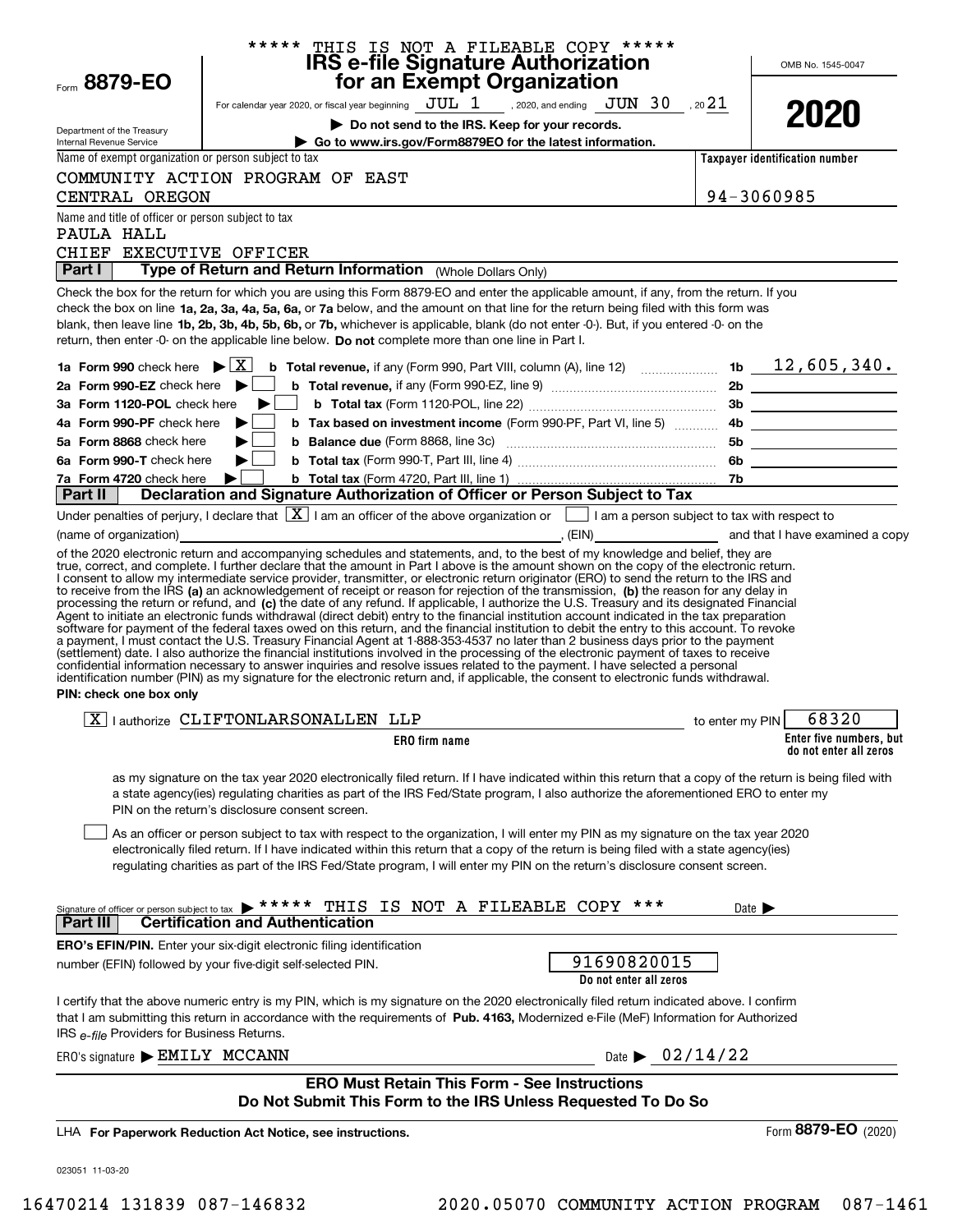(Rev. January 2020)

## **Application for Automatic Extension of Time To File an Exempt Organization Return**

OMB No. 1545-0047

Department of the Treasury Internal Revenue Service

**| File a separate application for each return.**

**| Go to www.irs.gov/Form8868 for the latest information.**

| internal Revenue Service | GO to www.irs.dov/Formoobo for the latest information.                                                                                   |
|--------------------------|------------------------------------------------------------------------------------------------------------------------------------------|
|                          | Electronic filing (e-file). You can electronically file Form 8868 to request a 6-month automatic extension of time to file any of the    |
|                          | forms listed below with the exception of Form 8870, Information Return for Transfers Associated With Certain Personal Benefit            |
|                          | Contracts, for which an extension request must be sent to the IRS in paper format (see instructions). For more details on the electronic |
|                          | filing of this form, visit www.irs.gov/e-file-providers/e-file-for-charities-and-non-profits.                                            |
|                          | Automatic 6-Month Extension of Time. Only submit original (no copies needed).                                                            |

All corporations required to file an income tax return other than Form 990-T (including 1120-C filers), partnerships, REMICs, and trusts must use Form 7004 to request an extension of time to file income tax returns.

| Type or<br>print                                                                                                                    | Name of exempt organization or other filer, see instructions.<br>COMMUNITY ACTION PROGRAM OF EAST<br>CENTRAL OREGON                                                                                                                                                                                                                                                                                                                                                                                                                                                                                                                         |        |                                                                                                                                                                                | Taxpayer identification number (TIN)<br>94-3060985 |    |                                              |        |  |
|-------------------------------------------------------------------------------------------------------------------------------------|---------------------------------------------------------------------------------------------------------------------------------------------------------------------------------------------------------------------------------------------------------------------------------------------------------------------------------------------------------------------------------------------------------------------------------------------------------------------------------------------------------------------------------------------------------------------------------------------------------------------------------------------|--------|--------------------------------------------------------------------------------------------------------------------------------------------------------------------------------|----------------------------------------------------|----|----------------------------------------------|--------|--|
| File by the<br>due date for<br>filing your<br>return. See                                                                           | Number, street, and room or suite no. If a P.O. box, see instructions.<br>721 SE THIRD STREET STE D                                                                                                                                                                                                                                                                                                                                                                                                                                                                                                                                         |        |                                                                                                                                                                                |                                                    |    |                                              |        |  |
| City, town or post office, state, and ZIP code. For a foreign address, see instructions.<br>instructions.<br>PENDLETON, OR<br>97801 |                                                                                                                                                                                                                                                                                                                                                                                                                                                                                                                                                                                                                                             |        |                                                                                                                                                                                |                                                    |    |                                              |        |  |
|                                                                                                                                     | Enter the Return Code for the return that this application is for (file a separate application for each return)                                                                                                                                                                                                                                                                                                                                                                                                                                                                                                                             |        |                                                                                                                                                                                |                                                    |    | $\mathbf 0$                                  | 1      |  |
| Application                                                                                                                         |                                                                                                                                                                                                                                                                                                                                                                                                                                                                                                                                                                                                                                             | Return | Application                                                                                                                                                                    |                                                    |    |                                              | Return |  |
| Is For                                                                                                                              |                                                                                                                                                                                                                                                                                                                                                                                                                                                                                                                                                                                                                                             | Code   | Is For                                                                                                                                                                         |                                                    |    | Code                                         |        |  |
|                                                                                                                                     | Form 990 or Form 990-EZ                                                                                                                                                                                                                                                                                                                                                                                                                                                                                                                                                                                                                     | 01     | Form 990-T (corporation)                                                                                                                                                       |                                                    |    | 07                                           |        |  |
| Form 990-BL                                                                                                                         |                                                                                                                                                                                                                                                                                                                                                                                                                                                                                                                                                                                                                                             | 02     | Form 1041-A                                                                                                                                                                    |                                                    |    | 08                                           |        |  |
|                                                                                                                                     | Form 4720 (individual)                                                                                                                                                                                                                                                                                                                                                                                                                                                                                                                                                                                                                      | 03     | Form 4720 (other than individual)                                                                                                                                              |                                                    |    | 09                                           |        |  |
| Form 990-PF                                                                                                                         |                                                                                                                                                                                                                                                                                                                                                                                                                                                                                                                                                                                                                                             | 04     | Form 5227                                                                                                                                                                      |                                                    |    | 10                                           |        |  |
|                                                                                                                                     | Form 990-T (sec. 401(a) or 408(a) trust)                                                                                                                                                                                                                                                                                                                                                                                                                                                                                                                                                                                                    | 05     | Form 6069                                                                                                                                                                      |                                                    |    | 11                                           |        |  |
|                                                                                                                                     | Form 990-T (trust other than above)                                                                                                                                                                                                                                                                                                                                                                                                                                                                                                                                                                                                         | 06     | Form 8870<br>PAULA HALL, CHIEF EXECUTIVE OFFICER                                                                                                                               |                                                    |    | 12                                           |        |  |
| $box \blacktriangleright$<br>1<br>$\mathbf{2}$                                                                                      | Telephone No. $\triangleright$ 541-276-1926<br>If this is for a Group Return, enter the organization's four digit Group Exemption Number (GEN) [If this is for the whole group, check this<br>. If it is for part of the group, check this box $\blacktriangleright$<br>I request an automatic 6-month extension of time until<br>the organization named above. The extension is for the organization's return for:<br>calendar year<br>$\circ$ or<br>$\blacktriangleright$ $\boxed{\text{X}}$ tax year beginning JUL 1, 2020<br>If the tax year entered in line 1 is for less than 12 months, check reason:<br>Change in accounting period |        | Fax No. $\blacktriangleright$<br>and attach a list with the names and TINs of all members the extension is for.<br>MAY 16, 2022<br>, and ending JUN 30, 2021<br>Initial return | Final return                                       |    | , to file the exempt organization return for |        |  |
| За                                                                                                                                  | If this application is for Forms 990-BL, 990-PF, 990-T, 4720, or 6069, enter the tentative tax, less                                                                                                                                                                                                                                                                                                                                                                                                                                                                                                                                        |        |                                                                                                                                                                                |                                                    |    |                                              | 0.     |  |
|                                                                                                                                     | any nonrefundable credits. See instructions.                                                                                                                                                                                                                                                                                                                                                                                                                                                                                                                                                                                                |        |                                                                                                                                                                                | За                                                 | \$ |                                              |        |  |
| b                                                                                                                                   | If this application is for Forms 990-PF, 990-T, 4720, or 6069, enter any refundable credits and                                                                                                                                                                                                                                                                                                                                                                                                                                                                                                                                             |        |                                                                                                                                                                                | 3b                                                 | \$ |                                              | 0.     |  |
|                                                                                                                                     | estimated tax payments made. Include any prior year overpayment allowed as a credit.<br><b>Balance due.</b> Subtract line 3b from line 3a. Include your payment with this form, if required, by                                                                                                                                                                                                                                                                                                                                                                                                                                             |        |                                                                                                                                                                                |                                                    |    |                                              |        |  |
|                                                                                                                                     | using EFTPS (Electronic Federal Tax Payment System). See instructions.                                                                                                                                                                                                                                                                                                                                                                                                                                                                                                                                                                      |        |                                                                                                                                                                                | 3c                                                 |    |                                              | 0.     |  |
| instructions.<br>LHA                                                                                                                | Caution: If you are going to make an electronic funds withdrawal (direct debit) with this Form 8868, see Form 8453-EO and Form 8879-EO for payment<br>For Privacy Act and Paperwork Reduction Act Notice, see instructions.                                                                                                                                                                                                                                                                                                                                                                                                                 |        |                                                                                                                                                                                |                                                    |    | Form 8868 (Rev. 1-2020)                      |        |  |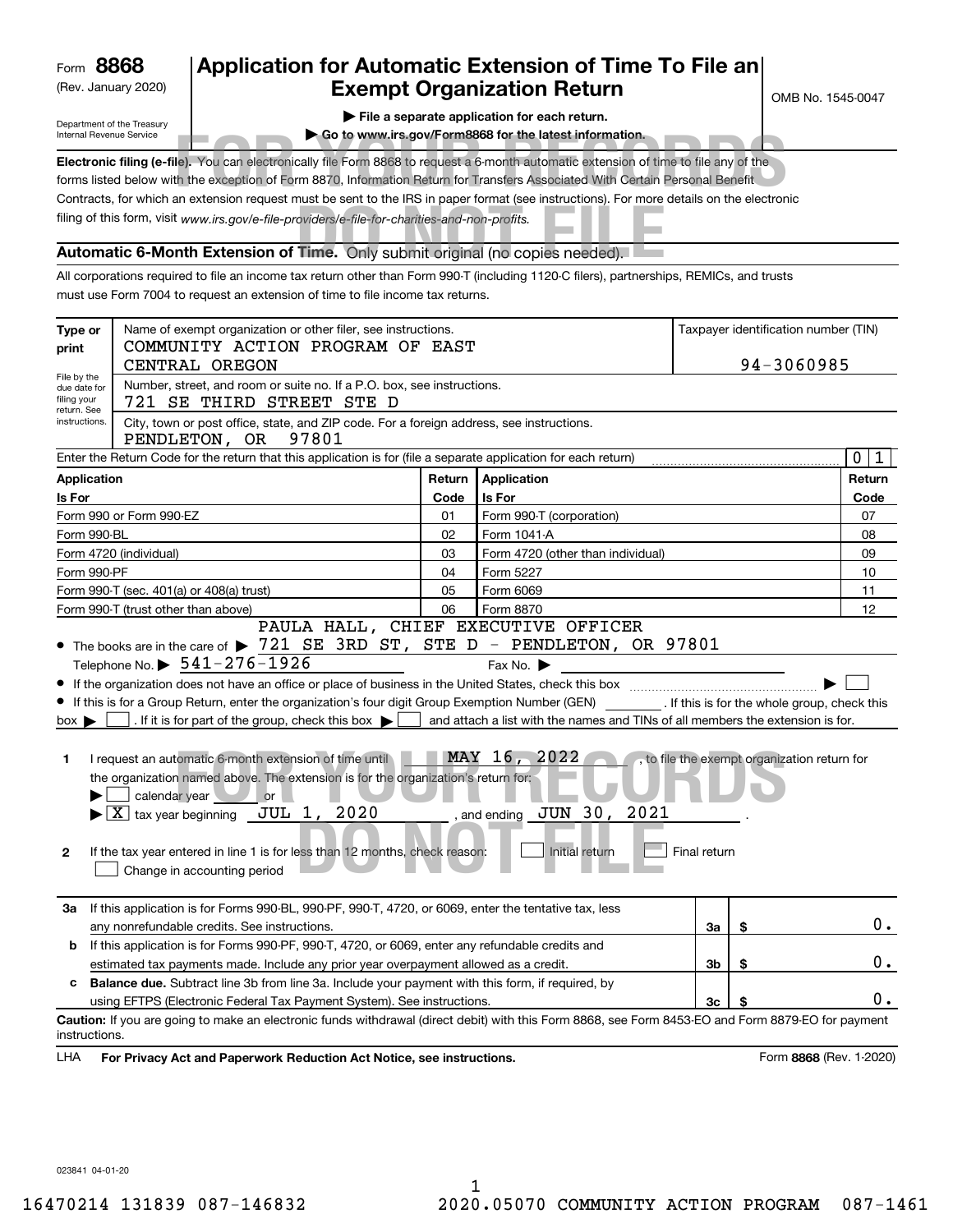|                                                                                                                       |                                                                             |                                                            | <b>Return of Organization Exempt From Income Tax</b>                                                                                                                       |            |                                                           | OMB No. 1545-0047                        |  |  |  |
|-----------------------------------------------------------------------------------------------------------------------|-----------------------------------------------------------------------------|------------------------------------------------------------|----------------------------------------------------------------------------------------------------------------------------------------------------------------------------|------------|-----------------------------------------------------------|------------------------------------------|--|--|--|
| Form <b>990</b><br>Under section 501(c), 527, or 4947(a)(1) of the Internal Revenue Code (except private foundations) |                                                                             |                                                            |                                                                                                                                                                            |            |                                                           |                                          |  |  |  |
|                                                                                                                       | Do not enter social security numbers on this form as it may be made public. |                                                            |                                                                                                                                                                            |            |                                                           | <b>Open to Public</b>                    |  |  |  |
|                                                                                                                       |                                                                             | Department of the Treasury<br>Internal Revenue Service     | Go to www.irs.gov/Form990 for instructions and the latest information.                                                                                                     |            | Inspection                                                |                                          |  |  |  |
|                                                                                                                       |                                                                             |                                                            | A For the 2020 calendar year, or tax year beginning $JUL 1, 2020$                                                                                                          |            | 2021<br>and ending $JUN$ $30$ ,                           |                                          |  |  |  |
| в                                                                                                                     | Check if                                                                    | <b>C</b> Name of organization                              | D Employer identification number                                                                                                                                           |            |                                                           |                                          |  |  |  |
|                                                                                                                       | applicable:<br>COMMUNITY ACTION PROGRAM OF EAST                             |                                                            |                                                                                                                                                                            |            |                                                           |                                          |  |  |  |
|                                                                                                                       | Address<br>change                                                           |                                                            | CENTRAL OREGON                                                                                                                                                             |            |                                                           |                                          |  |  |  |
|                                                                                                                       | Name<br>change                                                              |                                                            | Doing business as                                                                                                                                                          |            | 94-3060985                                                |                                          |  |  |  |
|                                                                                                                       | Initial<br>return                                                           |                                                            | Number and street (or P.O. box if mail is not delivered to street address)                                                                                                 | Room/suite | E Telephone number                                        |                                          |  |  |  |
|                                                                                                                       | Final<br>return/                                                            |                                                            | 721 SE THIRD STREET STE D                                                                                                                                                  |            | $541 - 276 - 1926$                                        |                                          |  |  |  |
|                                                                                                                       | termin-<br>ated                                                             |                                                            | City or town, state or province, country, and ZIP or foreign postal code                                                                                                   |            | G Gross receipts \$                                       | 12,605,340.                              |  |  |  |
|                                                                                                                       | Amended<br>return                                                           |                                                            | PENDLETON, OR 97801                                                                                                                                                        |            | H(a) Is this a group return                               |                                          |  |  |  |
|                                                                                                                       | Applica-<br>tion<br>pending                                                 |                                                            | F Name and address of principal officer: PAULA HALL                                                                                                                        |            | for subordinates?                                         | Yes $X$ No                               |  |  |  |
|                                                                                                                       |                                                                             |                                                            | SAME AS C ABOVE                                                                                                                                                            |            | H(b) Are all subordinates included?                       | Yes<br>No                                |  |  |  |
|                                                                                                                       |                                                                             | <b>I</b> Tax-exempt status: $\boxed{\mathbf{X}}$ 501(c)(3) | $\sqrt{\frac{1}{1}}$ (insert no.)<br>$501(c)$ (<br>$4947(a)(1)$ or                                                                                                         |            | 527                                                       | If "No," attach a list. See instructions |  |  |  |
|                                                                                                                       |                                                                             |                                                            | J Website: FITTP: / / WWW.CAPECO-WORKS.ORG                                                                                                                                 |            | $H(c)$ Group exemption number $\blacktriangleright$       |                                          |  |  |  |
|                                                                                                                       |                                                                             |                                                            | <b>K</b> Form of organization: $\boxed{\mathbf{X}}$ Corporation<br>Trust<br>Association<br>Other $\blacktriangleright$                                                     |            | L Year of formation: $1987$ M State of legal domicile: OR |                                          |  |  |  |
|                                                                                                                       | Part I                                                                      | Summary                                                    |                                                                                                                                                                            |            |                                                           |                                          |  |  |  |
|                                                                                                                       | 1.                                                                          |                                                            | Briefly describe the organization's mission or most significant activities: ASSISTING PEOPLE TO BECOME                                                                     |            |                                                           |                                          |  |  |  |
|                                                                                                                       |                                                                             |                                                            | INDEPENDENT, HEALTHY, AND SAFE.                                                                                                                                            |            |                                                           |                                          |  |  |  |
| Governance                                                                                                            | $\mathbf{2}$                                                                | Check this box $\blacktriangleright$                       | if the organization discontinued its operations or disposed of more than 25% of its net assets.                                                                            |            |                                                           |                                          |  |  |  |
|                                                                                                                       | 3                                                                           |                                                            | Number of voting members of the governing body (Part VI, line 1a)                                                                                                          |            | 3                                                         | 9<br>$\overline{9}$                      |  |  |  |
|                                                                                                                       | 4                                                                           |                                                            |                                                                                                                                                                            |            | $\overline{\mathbf{4}}$<br>5                              | 69                                       |  |  |  |
| <b>Activities &amp;</b>                                                                                               | 5                                                                           |                                                            |                                                                                                                                                                            |            | 6                                                         | 400                                      |  |  |  |
|                                                                                                                       | 6                                                                           |                                                            |                                                                                                                                                                            |            | 7a                                                        | 0.                                       |  |  |  |
|                                                                                                                       |                                                                             |                                                            |                                                                                                                                                                            |            | 7b                                                        | 0.                                       |  |  |  |
|                                                                                                                       |                                                                             |                                                            |                                                                                                                                                                            |            | <b>Prior Year</b>                                         | <b>Current Year</b>                      |  |  |  |
|                                                                                                                       | 8                                                                           |                                                            | Contributions and grants (Part VIII, line 1h)                                                                                                                              |            | 7,721,653.                                                | 11,490,981.                              |  |  |  |
|                                                                                                                       | 9                                                                           |                                                            | Program service revenue (Part VIII, line 2g)                                                                                                                               |            | 1,138,281.                                                | 1,109,144.                               |  |  |  |
| Revenue                                                                                                               | 10                                                                          |                                                            |                                                                                                                                                                            |            | 245.                                                      | 265.                                     |  |  |  |
|                                                                                                                       | 11                                                                          |                                                            | Other revenue (Part VIII, column (A), lines 5, 6d, 8c, 9c, 10c, and 11e)                                                                                                   |            | 5,448.                                                    | 4,950.                                   |  |  |  |
|                                                                                                                       | 12                                                                          |                                                            | Total revenue - add lines 8 through 11 (must equal Part VIII, column (A), line 12)                                                                                         |            | 8,865,627.                                                | 12,605,340.                              |  |  |  |
|                                                                                                                       | 13                                                                          |                                                            | Grants and similar amounts paid (Part IX, column (A), lines 1-3) <i>manumanonononononon</i>                                                                                |            | 4, 162, 561.                                              | 6,960,090.                               |  |  |  |
|                                                                                                                       | 14                                                                          |                                                            | Benefits paid to or for members (Part IX, column (A), line 4)                                                                                                              |            | 0.                                                        | 0.                                       |  |  |  |
| 8                                                                                                                     |                                                                             |                                                            | 15 Salaries, other compensation, employee benefits (Part IX, column (A), lines 5-10)                                                                                       |            | 2,677,535.                                                | 2,747,000.                               |  |  |  |
|                                                                                                                       |                                                                             |                                                            |                                                                                                                                                                            |            | 0.                                                        | 0.                                       |  |  |  |
| Expense                                                                                                               |                                                                             |                                                            | <b>b</b> Total fundraising expenses (Part IX, column (D), line 25)                                                                                                         | $0$ .      |                                                           |                                          |  |  |  |
|                                                                                                                       | 17                                                                          |                                                            | Other expenses (Part IX, column (A), lines 11a-11d, 11f-24e)                                                                                                               |            | 1,305,488.                                                | 1,447,007.                               |  |  |  |
|                                                                                                                       | 18                                                                          |                                                            | Total expenses. Add lines 13-17 (must equal Part IX, column (A), line 25)                                                                                                  |            | 8, 145, 584.                                              | 11,154,097.                              |  |  |  |
|                                                                                                                       | 19                                                                          |                                                            |                                                                                                                                                                            |            | 720,043.                                                  | 1,451,243.                               |  |  |  |
| Assets or<br>d Balances                                                                                               |                                                                             |                                                            |                                                                                                                                                                            |            | <b>Beginning of Current Year</b>                          | <b>End of Year</b>                       |  |  |  |
|                                                                                                                       | 20                                                                          | Total assets (Part X, line 16)                             |                                                                                                                                                                            |            | 6,860,357.                                                | 7,985,322.                               |  |  |  |
|                                                                                                                       | 21                                                                          |                                                            | Total liabilities (Part X, line 26)                                                                                                                                        |            | $\overline{2}$ , 358, 670.                                | 2,032,392.                               |  |  |  |
| 혊                                                                                                                     | 22                                                                          |                                                            |                                                                                                                                                                            |            | 4,501,687.                                                | 5,952,930.                               |  |  |  |
|                                                                                                                       | Part II                                                                     | <b>Signature Block</b>                                     |                                                                                                                                                                            |            |                                                           |                                          |  |  |  |
|                                                                                                                       |                                                                             |                                                            | Under penalties of perjury, I declare that I have examined this return, including accompanying schedules and statements, and to the best of my knowledge and belief, it is |            |                                                           |                                          |  |  |  |
|                                                                                                                       |                                                                             |                                                            | true, correct, and complete. Declaration of preparer (other than officer) is based on all information of which preparer has any knowledge.                                 |            |                                                           |                                          |  |  |  |

| Sign                                              | Signature of officer                                                                                         |                                      | Date                     |                                                 |  |  |  |  |  |  |
|---------------------------------------------------|--------------------------------------------------------------------------------------------------------------|--------------------------------------|--------------------------|-------------------------------------------------|--|--|--|--|--|--|
| Here                                              | PAULA HALL, CHIEF EXECUTIVE OFFICER                                                                          |                                      |                          |                                                 |  |  |  |  |  |  |
|                                                   | Type or print name and title                                                                                 |                                      |                          |                                                 |  |  |  |  |  |  |
|                                                   | Print/Type preparer's name                                                                                   | Preparer's signature                 | Date                     | <b>PTIN</b><br>Check                            |  |  |  |  |  |  |
| Paid                                              | EMILY MCCANN                                                                                                 | EMILY MCCANN                         | $02/14/22$ self-employed | P01759947                                       |  |  |  |  |  |  |
| Preparer                                          | CLIFTONLARSONALLEN LLP<br>Firm's name<br>$\blacksquare$                                                      |                                      |                          | $1$ Firm's EIN $\blacktriangleright$ 41-0746749 |  |  |  |  |  |  |
| Use Only                                          | Firm's address                                                                                               | 8101 WEST GRANDRIDGE BLVD, SUITE 130 |                          |                                                 |  |  |  |  |  |  |
| Phone no. $(509)$ 735-1561<br>KENNEWICK, WA 99336 |                                                                                                              |                                      |                          |                                                 |  |  |  |  |  |  |
|                                                   | x<br>Yes<br>No<br>May the IRS discuss this return with the preparer shown above? See instructions            |                                      |                          |                                                 |  |  |  |  |  |  |
|                                                   | Form 990 (2020)<br>LHA For Paperwork Reduction Act Notice, see the separate instructions.<br>032001 12-23-20 |                                      |                          |                                                 |  |  |  |  |  |  |

032001 12-23-20 LHA **For Paperwork Reduction Act Notice, see the separate instructions.**<br>032001 12-23-20 LHA **For Paperwork Reduction Act Notice, see the separate instructions.**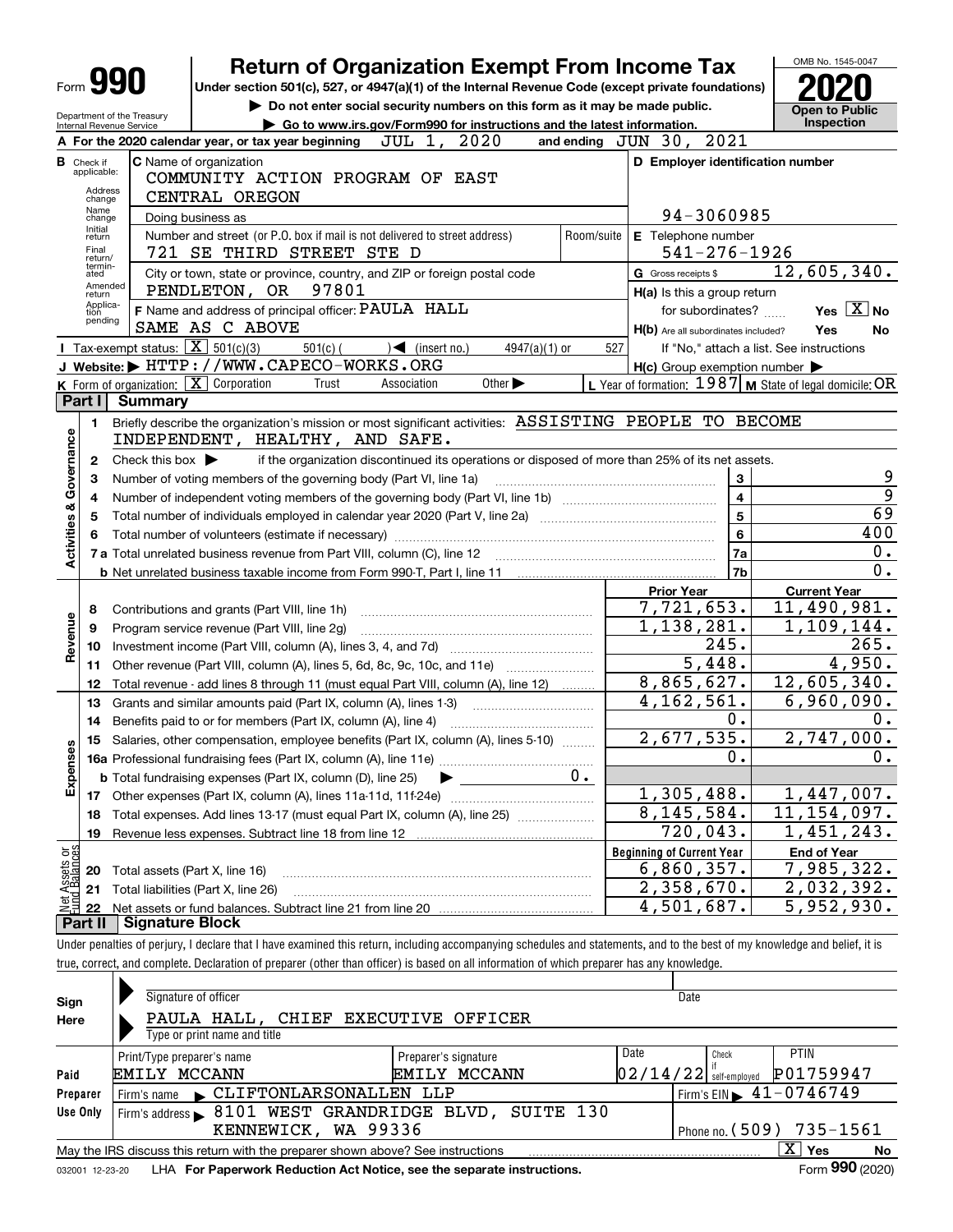|              | COMMUNITY ACTION PROGRAM OF EAST                                                                                                                          |
|--------------|-----------------------------------------------------------------------------------------------------------------------------------------------------------|
|              | 94-3060985<br>CENTRAL OREGON<br>Page 2<br>Form 990 (2020)                                                                                                 |
|              | <b>Statement of Program Service Accomplishments</b><br>Part III                                                                                           |
|              | $\overline{\mathbf{x}}$<br>Check if Schedule O contains a response or note to any line in this Part III                                                   |
| 1            | Briefly describe the organization's mission:                                                                                                              |
|              | CAPECO ENVISIONS THE SUCCESS OF EVERY YOUTH, ADULT AND SENIOR TO                                                                                          |
|              | ELIMINATE POVERTY AND PROMOTE INDEPENDENCE THROUGH EDUCATION,                                                                                             |
|              | EMPLOYMENT, AND THE SHARING OF RESOURCES THAT MOVE INDIVIDUALS FROM                                                                                       |
|              | SURVIVING TO THRIVING.                                                                                                                                    |
| $\mathbf{2}$ | Did the organization undertake any significant program services during the year which were not listed on the                                              |
|              | $\sqrt{}$ Yes $\sqrt{}$ X $\sqrt{}$ No<br>prior Form 990 or 990-EZ?                                                                                       |
|              | If "Yes," describe these new services on Schedule O.                                                                                                      |
| 3            | $\overline{\ }$ Yes $\overline{\ \ X}$ No<br>Did the organization cease conducting, or make significant changes in how it conducts, any program services? |
|              | If "Yes," describe these changes on Schedule O.                                                                                                           |
| 4            | Describe the organization's program service accomplishments for each of its three largest program services, as measured by expenses.                      |
|              | Section 501(c)(3) and 501(c)(4) organizations are required to report the amount of grants and allocations to others, the total expenses, and              |
|              | revenue, if any, for each program service reported.                                                                                                       |
| 4a           | 2,765,993. including grants of \$2,258,150. (Revenue \$<br>$0 \cdot$ )<br>(Code:<br>) (Expenses \$                                                        |
|              | WEATHERIZATION & ENERGY: PROVIDE ENERGY ASSISTANCE, EMERGENCY SHELTER                                                                                     |
|              | AND FOOD TO LOW-INCOME INDIVIDUALS, INCLUDING SENIORS. COVID-19 LIMITED                                                                                   |
|              | CAPECO'S ABILITY TO SERVE WEATHERIZATION CLIENTS THAT REQUIRED ONSITE                                                                                     |
|              | INTERACTION, SUCH AS ASSESSMENT AND REPAIRS AT CLIENT RESIDENCES DURING                                                                                   |
|              | PERIODS OF SHUT DOWN DUE TO STATE MANDATES. CAPECO PROVIDED SERVICES TO                                                                                   |
|              | 4,323 INDIVIDUALS DURRING THE FISCAL YEAR.                                                                                                                |
|              |                                                                                                                                                           |
|              |                                                                                                                                                           |
|              |                                                                                                                                                           |
|              |                                                                                                                                                           |
|              |                                                                                                                                                           |
|              |                                                                                                                                                           |
| 4b           | 4,831,022. including grants of \$2,816,102. ) (Revenue \$<br>610, 768.<br>(Code:<br>(Expenses \$                                                          |
|              | HOUSING STABILITY: PROVIDE HOUSING ASSISTANCE AND EMERGENCY SHELTER TO                                                                                    |
|              | COVID-19 INCREASED CAPECO'S CAPACITY TO SERVE<br>LOW-INCOME INDIVIDUALS.                                                                                  |
|              | HOUSING CLIENTS SINCE CONSIDERABLE FEDERAL FUNDING WAS RECEIVED TO                                                                                        |
|              | ADMINISTER RENTAL ASSISTANCE FOR INDIVIDUALS DIRECTLY IMPACTED BY                                                                                         |
|              | COVID-19. CAPECO PROVIDED SERVICES TO 2,280 INDIVIDUALS DURING THE                                                                                        |
|              | FISCAL YEAR.                                                                                                                                              |
|              |                                                                                                                                                           |
|              |                                                                                                                                                           |
|              |                                                                                                                                                           |
|              |                                                                                                                                                           |
|              |                                                                                                                                                           |
|              |                                                                                                                                                           |
| 4c           | $2,326,842$ . including grants of $$1,773,415.$ ) (Revenue \$<br>1,922.<br>) (Expenses \$<br>(Code:                                                       |
|              | FOOD & NUTRITION: COORDINATES, DEVELOPS, AND MAINTAINS SERVICES TO                                                                                        |
|              | ENHANCE OPPORTUNITIES FOR THE QUALIFIED INDIVIDUALS WHO ARE<br>IN NEED OF                                                                                 |
|              | FOOD/NUTRITIONAL SUPPORT THROUGH FOOD BOXES,<br>DISTRIBUTION TO FOOD                                                                                      |
|              | SENIOR CENTER PREPARED MEALS, MEALS ON WHEELS, AND<br>PANTRIES.                                                                                           |
|              | TRANSPORTATION NEEDS FOR COMMUNITY.<br>COVID-19 LIMITED CAPECO'S ABILITY                                                                                  |
|              | TO SERVE FOOD & NUTRITION CLIENTS THAT REQUIRED ONSITE INTERACTION,                                                                                       |
|              | SUCH AS AT LOCAL SENIOR CENTERS THAT WERE SHUT DOWN DUE TO STATE                                                                                          |
|              | CAPECO PROVIDED SERVICES TO 115,555 INDIVIDUALS DURING THE<br>MANDATES.                                                                                   |
|              | FISCAL YEAR.                                                                                                                                              |
|              |                                                                                                                                                           |
|              |                                                                                                                                                           |
|              |                                                                                                                                                           |
|              |                                                                                                                                                           |
|              | 4d Other program services (Describe on Schedule O.)<br>501, 404.<br>664, 298. including grants of \$112, 423.) (Revenue \$                                |
|              | (Expenses \$<br>10,588,155.                                                                                                                               |
|              | 4e Total program service expenses<br>Form 990 (2020)                                                                                                      |
|              |                                                                                                                                                           |
|              | 032002 12-23-20<br>3                                                                                                                                      |
|              | 70014 101000 007 146000<br>2020 AEAZA COMMITMENT                                                                                                          |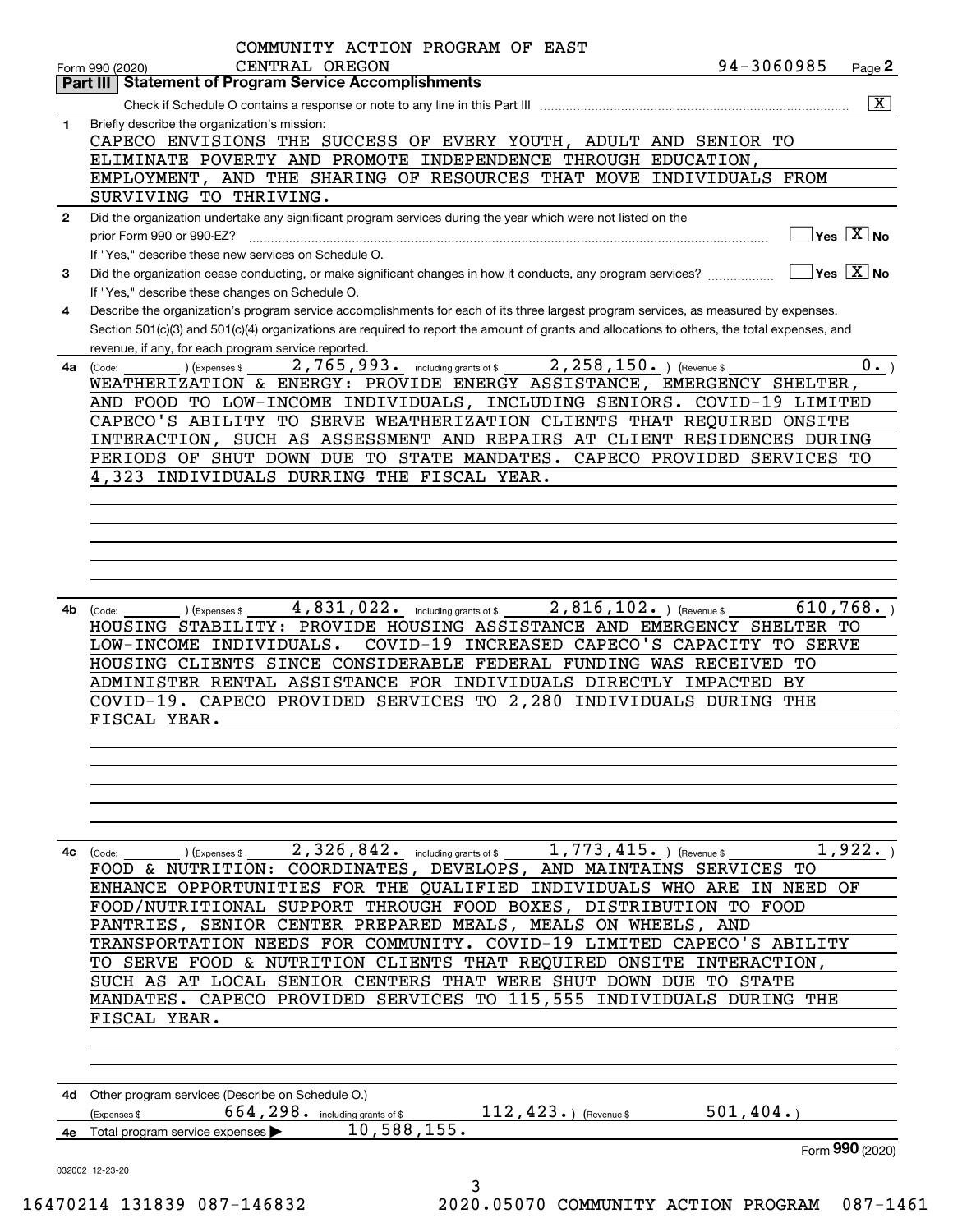| COMMUNITY ACTION PROGRAM OF EAST |
|----------------------------------|
|----------------------------------|

|     |                                                                                                                                                                                                                                                   |                 | Yes $ $     | No              |
|-----|---------------------------------------------------------------------------------------------------------------------------------------------------------------------------------------------------------------------------------------------------|-----------------|-------------|-----------------|
| 1   | Is the organization described in section $501(c)(3)$ or $4947(a)(1)$ (other than a private foundation)?                                                                                                                                           |                 |             |                 |
|     |                                                                                                                                                                                                                                                   | 1               | х           |                 |
| 2   |                                                                                                                                                                                                                                                   | $\overline{2}$  | $\mathbf X$ |                 |
| 3   | Did the organization engage in direct or indirect political campaign activities on behalf of or in opposition to candidates for                                                                                                                   |                 |             |                 |
|     |                                                                                                                                                                                                                                                   | 3               |             | X.              |
| 4   | Section 501(c)(3) organizations. Did the organization engage in lobbying activities, or have a section 501(h) election in effect                                                                                                                  |                 |             |                 |
|     |                                                                                                                                                                                                                                                   | 4               |             | X.              |
| 5   | Is the organization a section 501(c)(4), 501(c)(5), or 501(c)(6) organization that receives membership dues, assessments, or                                                                                                                      |                 |             |                 |
|     |                                                                                                                                                                                                                                                   | 5               |             | X.              |
| 6   | Did the organization maintain any donor advised funds or any similar funds or accounts for which donors have the right to                                                                                                                         |                 |             |                 |
|     | provide advice on the distribution or investment of amounts in such funds or accounts? If "Yes," complete Schedule D, Part I                                                                                                                      | 6               |             | X.              |
| 7   | Did the organization receive or hold a conservation easement, including easements to preserve open space,                                                                                                                                         |                 |             |                 |
|     |                                                                                                                                                                                                                                                   | $\overline{7}$  |             | x               |
| 8   | Did the organization maintain collections of works of art, historical treasures, or other similar assets? If "Yes," complete                                                                                                                      |                 |             |                 |
|     |                                                                                                                                                                                                                                                   | 8               |             | x               |
| 9   | Did the organization report an amount in Part X, line 21, for escrow or custodial account liability, serve as a custodian for                                                                                                                     |                 |             |                 |
|     | amounts not listed in Part X; or provide credit counseling, debt management, credit repair, or debt negotiation services?                                                                                                                         |                 |             |                 |
|     |                                                                                                                                                                                                                                                   | 9               |             | x               |
| 10  | Did the organization, directly or through a related organization, hold assets in donor-restricted endowments                                                                                                                                      |                 |             |                 |
|     |                                                                                                                                                                                                                                                   | 10              |             | x.              |
| 11  | If the organization's answer to any of the following questions is "Yes," then complete Schedule D, Parts VI, VII, VIII, IX, or X                                                                                                                  |                 |             |                 |
|     | as applicable.                                                                                                                                                                                                                                    |                 |             |                 |
|     | Did the organization report an amount for land, buildings, and equipment in Part X, line 10? If "Yes," complete Schedule D,                                                                                                                       |                 |             |                 |
|     |                                                                                                                                                                                                                                                   | 11a             | x           |                 |
| b   | Did the organization report an amount for investments - other securities in Part X, line 12, that is 5% or more of its total                                                                                                                      |                 |             |                 |
|     |                                                                                                                                                                                                                                                   | 11b             |             | X.              |
| c   | Did the organization report an amount for investments - program related in Part X, line 13, that is 5% or more of its total                                                                                                                       |                 |             |                 |
|     |                                                                                                                                                                                                                                                   | 11c             |             | X.              |
|     | d Did the organization report an amount for other assets in Part X, line 15, that is 5% or more of its total assets reported in                                                                                                                   |                 |             | x               |
|     |                                                                                                                                                                                                                                                   | 11d             | X           |                 |
|     | Did the organization report an amount for other liabilities in Part X, line 25? If "Yes," complete Schedule D, Part X                                                                                                                             | 11e             |             |                 |
| f   | Did the organization's separate or consolidated financial statements for the tax year include a footnote that addresses                                                                                                                           |                 | X           |                 |
|     | the organization's liability for uncertain tax positions under FIN 48 (ASC 740)? If "Yes," complete Schedule D, Part X<br>12a Did the organization obtain separate, independent audited financial statements for the tax year? If "Yes," complete | 11f             |             |                 |
|     |                                                                                                                                                                                                                                                   |                 |             | x               |
|     | <b>b</b> Was the organization included in consolidated, independent audited financial statements for the tax year?                                                                                                                                | 12a             |             |                 |
|     |                                                                                                                                                                                                                                                   | 12 <sub>b</sub> | х           |                 |
| 13  | If "Yes," and if the organization answered "No" to line 12a, then completing Schedule D, Parts XI and XII is optional<br>Is the organization a school described in section 170(b)(1)(A)(ii)? If "Yes," complete Schedule E                        | 13              |             | X               |
| 14a | Did the organization maintain an office, employees, or agents outside of the United States?                                                                                                                                                       | <b>14a</b>      |             | X               |
| b   | Did the organization have aggregate revenues or expenses of more than \$10,000 from grantmaking, fundraising, business,                                                                                                                           |                 |             |                 |
|     | investment, and program service activities outside the United States, or aggregate foreign investments valued at \$100,000                                                                                                                        |                 |             |                 |
|     |                                                                                                                                                                                                                                                   | 14b             |             | X.              |
| 15  | Did the organization report on Part IX, column (A), line 3, more than \$5,000 of grants or other assistance to or for any                                                                                                                         |                 |             |                 |
|     |                                                                                                                                                                                                                                                   | 15              |             | X.              |
| 16  | Did the organization report on Part IX, column (A), line 3, more than \$5,000 of aggregate grants or other assistance to                                                                                                                          |                 |             |                 |
|     |                                                                                                                                                                                                                                                   | 16              |             | X,              |
| 17  | Did the organization report a total of more than \$15,000 of expenses for professional fundraising services on Part IX,                                                                                                                           |                 |             |                 |
|     |                                                                                                                                                                                                                                                   | 17              |             | X,              |
| 18  | Did the organization report more than \$15,000 total of fundraising event gross income and contributions on Part VIII, lines                                                                                                                      |                 |             |                 |
|     |                                                                                                                                                                                                                                                   | 18              |             | X.              |
| 19  | Did the organization report more than \$15,000 of gross income from gaming activities on Part VIII, line 9a? If "Yes."                                                                                                                            |                 |             |                 |
|     |                                                                                                                                                                                                                                                   | 19              |             | X               |
| 20a |                                                                                                                                                                                                                                                   | <b>20a</b>      |             | X               |
|     | b If "Yes" to line 20a, did the organization attach a copy of its audited financial statements to this return?                                                                                                                                    | 20 <sub>b</sub> |             |                 |
| 21  | Did the organization report more than \$5,000 of grants or other assistance to any domestic organization or                                                                                                                                       |                 |             |                 |
|     |                                                                                                                                                                                                                                                   | 21              |             | X.              |
|     | 032003 12-23-20                                                                                                                                                                                                                                   |                 |             | Form 990 (2020) |
|     |                                                                                                                                                                                                                                                   |                 |             |                 |

032003 12-23-20

16470214 131839 087-146832 2020.05070 COMMUNITY ACTION PROGRAM 087-1461

4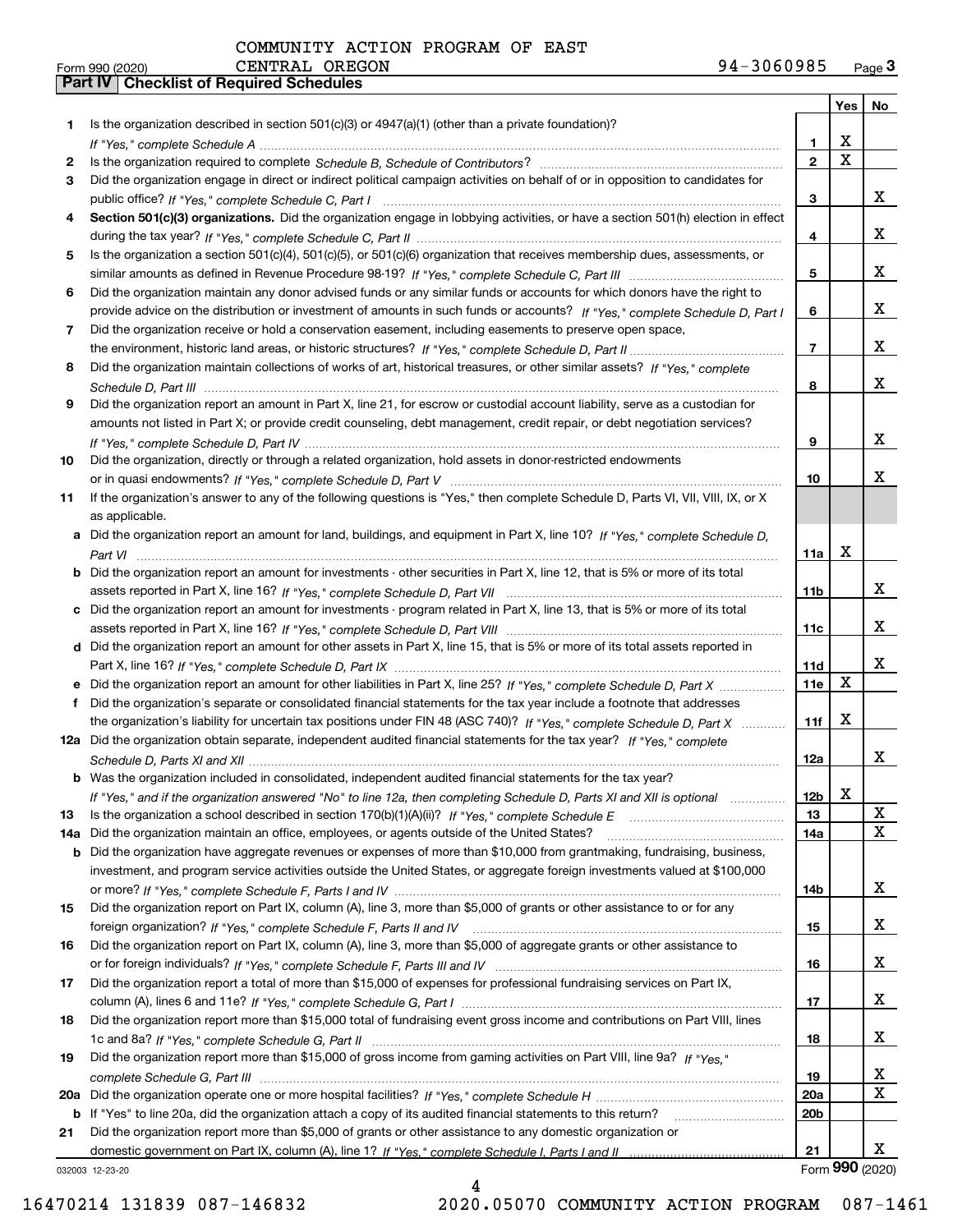*(continued)*

┱

|               |                                                                                                                              |     | Yes | No                      |
|---------------|------------------------------------------------------------------------------------------------------------------------------|-----|-----|-------------------------|
| 22            | Did the organization report more than \$5,000 of grants or other assistance to or for domestic individuals on                |     |     |                         |
|               |                                                                                                                              | 22  | x   |                         |
| 23            | Did the organization answer "Yes" to Part VII, Section A, line 3, 4, or 5 about compensation of the organization's current   |     |     |                         |
|               | and former officers, directors, trustees, key employees, and highest compensated employees? If "Yes," complete               |     |     |                         |
|               |                                                                                                                              | 23  |     | X.                      |
|               | 24a Did the organization have a tax-exempt bond issue with an outstanding principal amount of more than \$100,000 as of the  |     |     |                         |
|               | last day of the year, that was issued after December 31, 2002? If "Yes," answer lines 24b through 24d and complete           |     |     |                         |
|               |                                                                                                                              | 24a |     | X.                      |
|               | b Did the organization invest any proceeds of tax-exempt bonds beyond a temporary period exception?                          | 24b |     |                         |
|               | c Did the organization maintain an escrow account other than a refunding escrow at any time during the year to defease       |     |     |                         |
|               | any tax-exempt bonds?                                                                                                        | 24c |     |                         |
|               | d Did the organization act as an "on behalf of" issuer for bonds outstanding at any time during the year?                    | 24d |     |                         |
|               | 25a Section 501(c)(3), 501(c)(4), and 501(c)(29) organizations. Did the organization engage in an excess benefit             |     |     |                         |
|               |                                                                                                                              | 25a |     | X.                      |
|               | b Is the organization aware that it engaged in an excess benefit transaction with a disqualified person in a prior year, and |     |     |                         |
|               | that the transaction has not been reported on any of the organization's prior Forms 990 or 990-EZ? If "Yes." complete        |     |     |                         |
|               | Schedule L, Part I                                                                                                           | 25b |     | X.                      |
| 26            | Did the organization report any amount on Part X, line 5 or 22, for receivables from or payables to any current              |     |     |                         |
|               | or former officer, director, trustee, key employee, creator or founder, substantial contributor, or 35%                      |     |     |                         |
|               |                                                                                                                              | 26  |     | x                       |
| 27            | Did the organization provide a grant or other assistance to any current or former officer, director, trustee, key employee,  |     |     |                         |
|               | creator or founder, substantial contributor or employee thereof, a grant selection committee member, or to a 35% controlled  |     |     |                         |
|               | entity (including an employee thereof) or family member of any of these persons? If "Yes," complete Schedule L, Part III     | 27  |     | x                       |
| 28            | Was the organization a party to a business transaction with one of the following parties (see Schedule L, Part IV            |     |     |                         |
|               | instructions, for applicable filing thresholds, conditions, and exceptions):                                                 |     |     |                         |
|               | a A current or former officer, director, trustee, key employee, creator or founder, or substantial contributor? If           |     |     |                         |
|               |                                                                                                                              | 28a |     | x                       |
|               |                                                                                                                              | 28b |     | $\mathbf X$             |
|               | c A 35% controlled entity of one or more individuals and/or organizations described in lines 28a or 28b? If                  |     |     |                         |
|               |                                                                                                                              | 28c |     | x                       |
| 29            |                                                                                                                              | 29  | X   |                         |
| 30            | Did the organization receive contributions of art, historical treasures, or other similar assets, or qualified conservation  |     |     |                         |
|               |                                                                                                                              | 30  |     | X.                      |
| 31            | Did the organization liquidate, terminate, or dissolve and cease operations? If "Yes," complete Schedule N, Part I           | 31  |     | $\overline{\mathbf{x}}$ |
| 32            | Did the organization sell, exchange, dispose of, or transfer more than 25% of its net assets? If "Yes," complete             |     |     |                         |
|               |                                                                                                                              | 32  |     | x                       |
| 33            | Did the organization own 100% of an entity disregarded as separate from the organization under Regulations                   |     |     |                         |
|               |                                                                                                                              | 33  | Χ   |                         |
| 34            | Was the organization related to any tax-exempt or taxable entity? If "Yes," complete Schedule R, Part II, III, or IV, and    |     |     |                         |
|               |                                                                                                                              | 34  | X   |                         |
|               | 35a Did the organization have a controlled entity within the meaning of section 512(b)(13)?                                  | 35a |     | X                       |
|               | b If "Yes" to line 35a, did the organization receive any payment from or engage in any transaction with a controlled entity  |     |     |                         |
|               |                                                                                                                              | 35b |     |                         |
| 36            | Section 501(c)(3) organizations. Did the organization make any transfers to an exempt non-charitable related organization?   |     |     |                         |
|               |                                                                                                                              | 36  |     | x                       |
| 37            | Did the organization conduct more than 5% of its activities through an entity that is not a related organization             |     |     |                         |
|               | and that is treated as a partnership for federal income tax purposes? If "Yes," complete Schedule R, Part VI                 | 37  |     | x                       |
| 38            | Did the organization complete Schedule O and provide explanations in Schedule O for Part VI, lines 11b and 19?               |     |     |                         |
|               | Note: All Form 990 filers are required to complete Schedule O                                                                | 38  | X   |                         |
| <b>Part V</b> | <b>Statements Regarding Other IRS Filings and Tax Compliance</b>                                                             |     |     |                         |
|               | Check if Schedule O contains a response or note to any line in this Part V                                                   |     |     |                         |
|               |                                                                                                                              |     | Yes | No                      |
|               | 210<br>1a Enter the number reported in Box 3 of Form 1096. Enter -0- if not applicable<br>1a                                 |     |     |                         |
|               | 0<br><b>b</b> Enter the number of Forms W-2G included in line 1a. Enter -0- if not applicable<br>1b                          |     |     |                         |
|               | c Did the organization comply with backup withholding rules for reportable payments to vendors and reportable gaming         |     |     |                         |
|               | (gambling) winnings to prize winners?                                                                                        | 1c  |     |                         |
|               | 032004 12-23-20                                                                                                              |     |     | Form 990 (2020)         |
|               | 5                                                                                                                            |     |     |                         |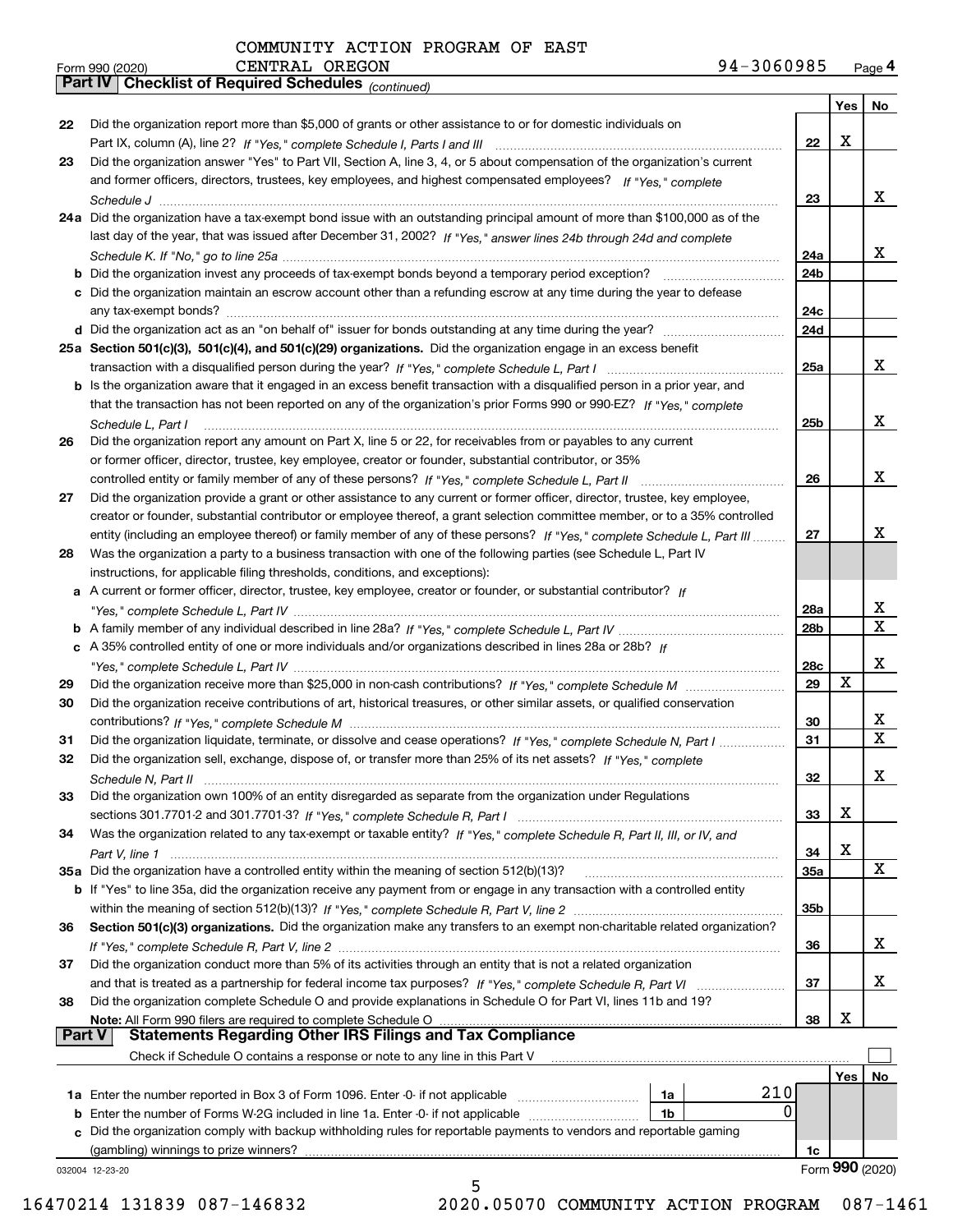| COMMUNITY ACTION PROGRAM OF EAST |
|----------------------------------|
|                                  |

|               | 94-3060985<br>CENTRAL OREGON<br>Form 990 (2020)                                                                                                 |                |     | $Page$ <sup>5</sup> |
|---------------|-------------------------------------------------------------------------------------------------------------------------------------------------|----------------|-----|---------------------|
| <b>Part V</b> | Statements Regarding Other IRS Filings and Tax Compliance (continued)                                                                           |                |     |                     |
|               |                                                                                                                                                 |                | Yes | No                  |
|               | 2a Enter the number of employees reported on Form W-3, Transmittal of Wage and Tax Statements,                                                  |                |     |                     |
|               | 69<br>filed for the calendar year ending with or within the year covered by this return <i>manumumumum</i><br>2a                                |                |     |                     |
|               |                                                                                                                                                 | 2 <sub>b</sub> | Х   |                     |
|               |                                                                                                                                                 |                |     |                     |
| За            | Did the organization have unrelated business gross income of \$1,000 or more during the year?                                                   | 3a             |     | х                   |
|               |                                                                                                                                                 | 3b             |     |                     |
|               | 4a At any time during the calendar year, did the organization have an interest in, or a signature or other authority over, a                    |                |     |                     |
|               |                                                                                                                                                 | 4a             |     | x                   |
|               | <b>b</b> If "Yes," enter the name of the foreign country $\blacktriangleright$                                                                  |                |     |                     |
|               | See instructions for filing requirements for FinCEN Form 114, Report of Foreign Bank and Financial Accounts (FBAR).                             |                |     |                     |
|               |                                                                                                                                                 | 5a             |     | х                   |
|               |                                                                                                                                                 | 5b             |     | х                   |
|               |                                                                                                                                                 | 5c             |     |                     |
|               | 6a Does the organization have annual gross receipts that are normally greater than \$100,000, and did the organization solicit                  |                |     |                     |
|               |                                                                                                                                                 | 6a             |     | х                   |
|               | <b>b</b> If "Yes," did the organization include with every solicitation an express statement that such contributions or gifts                   |                |     |                     |
|               |                                                                                                                                                 |                |     |                     |
|               |                                                                                                                                                 | 6b             |     |                     |
| 7             | Organizations that may receive deductible contributions under section 170(c).                                                                   |                |     | х                   |
| а             | Did the organization receive a payment in excess of \$75 made partly as a contribution and partly for goods and services provided to the payor? | 7a             |     |                     |
|               | <b>b</b> If "Yes," did the organization notify the donor of the value of the goods or services provided?                                        | 7b             |     |                     |
|               | c Did the organization sell, exchange, or otherwise dispose of tangible personal property for which it was required                             |                |     | x                   |
|               |                                                                                                                                                 | 7c             |     |                     |
|               | 7d                                                                                                                                              |                |     |                     |
| е             | Did the organization receive any funds, directly or indirectly, to pay premiums on a personal benefit contract?                                 | 7e             |     | X<br>X              |
| f             | Did the organization, during the year, pay premiums, directly or indirectly, on a personal benefit contract?                                    | 7f             |     |                     |
| g             | If the organization received a contribution of qualified intellectual property, did the organization file Form 8899 as required?                | 7g             |     |                     |
| h.            | If the organization received a contribution of cars, boats, airplanes, or other vehicles, did the organization file a Form 1098-C?              | 7h             |     |                     |
| 8             | Sponsoring organizations maintaining donor advised funds. Did a donor advised fund maintained by the                                            |                |     |                     |
|               | sponsoring organization have excess business holdings at any time during the year?                                                              | 8              |     |                     |
| 9             | Sponsoring organizations maintaining donor advised funds.                                                                                       |                |     |                     |
| а             | Did the sponsoring organization make any taxable distributions under section 4966?                                                              | 9а             |     |                     |
|               | <b>b</b> Did the sponsoring organization make a distribution to a donor, donor advisor, or related person?                                      | 9b             |     |                     |
| 10            | Section 501(c)(7) organizations. Enter:                                                                                                         |                |     |                     |
|               | 10a                                                                                                                                             |                |     |                     |
|               | 10 <sub>b</sub><br>Gross receipts, included on Form 990, Part VIII, line 12, for public use of club facilities                                  |                |     |                     |
| 11            | Section 501(c)(12) organizations. Enter:                                                                                                        |                |     |                     |
|               | a Gross income from members or shareholders<br>11a                                                                                              |                |     |                     |
|               | b Gross income from other sources (Do not net amounts due or paid to other sources against                                                      |                |     |                     |
|               | 11b                                                                                                                                             |                |     |                     |
|               | 12a Section 4947(a)(1) non-exempt charitable trusts. Is the organization filing Form 990 in lieu of Form 1041?                                  | 12a            |     |                     |
|               | 12b<br><b>b</b> If "Yes," enter the amount of tax-exempt interest received or accrued during the year <i>manument</i>                           |                |     |                     |
| 13            | Section 501(c)(29) qualified nonprofit health insurance issuers.                                                                                |                |     |                     |
|               | <b>a</b> Is the organization licensed to issue qualified health plans in more than one state?                                                   | 13а            |     |                     |
|               | Note: See the instructions for additional information the organization must report on Schedule O.                                               |                |     |                     |
|               | <b>b</b> Enter the amount of reserves the organization is required to maintain by the states in which the                                       |                |     |                     |
|               | 13b                                                                                                                                             |                |     |                     |
|               | 13с                                                                                                                                             |                |     |                     |
| 14a           | Did the organization receive any payments for indoor tanning services during the tax year?                                                      | 14a            |     | х                   |
|               | <b>b</b> If "Yes," has it filed a Form 720 to report these payments? If "No," provide an explanation on Schedule O                              | 14b            |     |                     |
| 15            | Is the organization subject to the section 4960 tax on payment(s) of more than \$1,000,000 in remuneration or                                   |                |     |                     |
|               |                                                                                                                                                 | 15             |     | X                   |
|               | If "Yes," see instructions and file Form 4720, Schedule N.                                                                                      |                |     |                     |
| 16            | Is the organization an educational institution subject to the section 4968 excise tax on net investment income?                                 | 16             |     | X                   |
|               | If "Yes," complete Form 4720, Schedule O.                                                                                                       |                |     |                     |

Form (2020) **990**

032005 12-23-20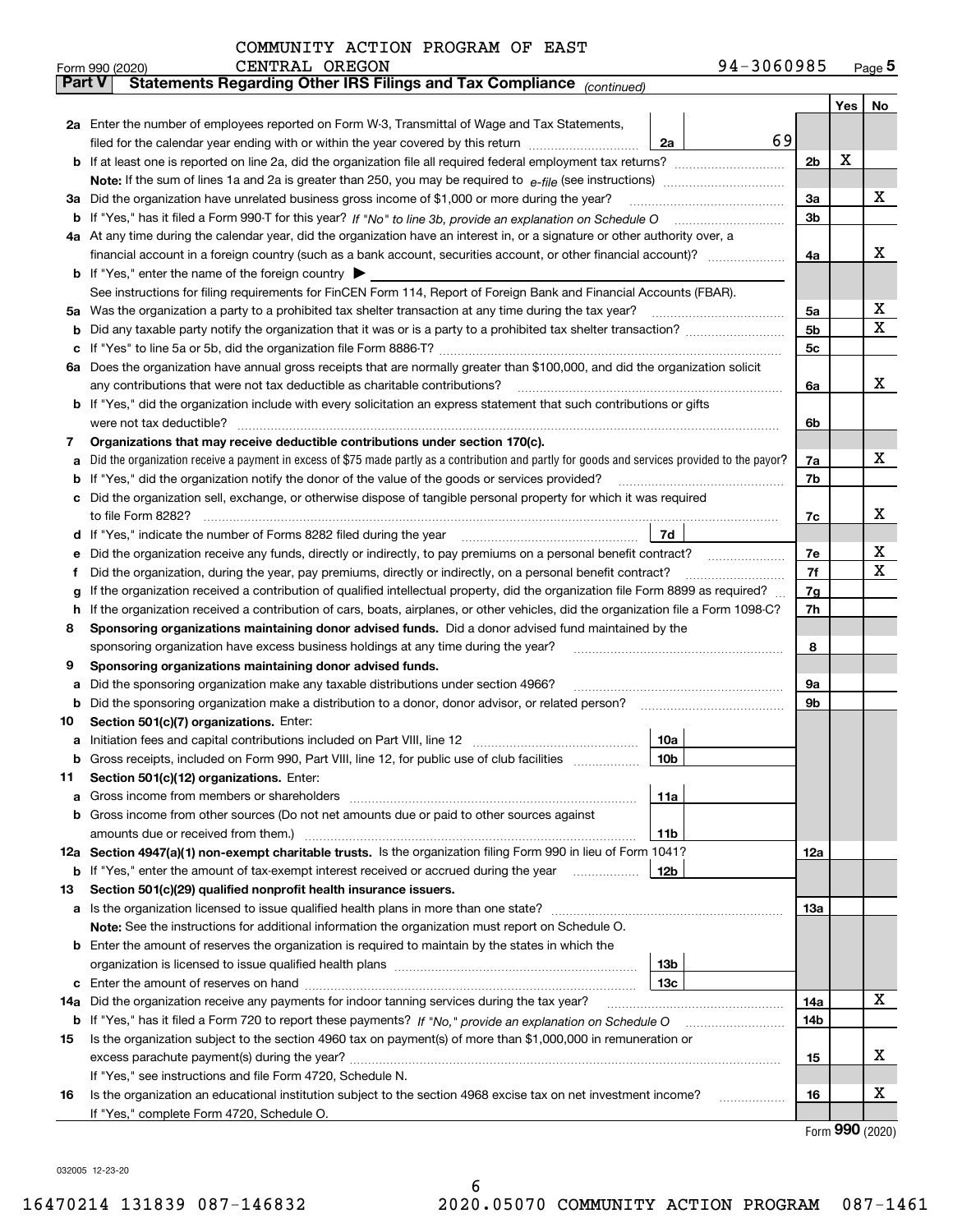*For each "Yes" response to lines 2 through 7b below, and for a "No" response to line 8a, 8b, or 10b below, describe the circumstances, processes, or changes on Schedule O. See instructions.* Form 990 (2020) CENTRAL OREGON<br>**Part VI** | Governance, Management, and Disclosure *For each* "Yes" response to lines 2 through 7b below, and for a "No" response

|    | Check if Schedule O contains a response or note to any line in this Part VI                                                                                                                                                               |    |  |   |                        |                  | $\overline{\textbf{X}}$ |
|----|-------------------------------------------------------------------------------------------------------------------------------------------------------------------------------------------------------------------------------------------|----|--|---|------------------------|------------------|-------------------------|
|    | Section A. Governing Body and Management                                                                                                                                                                                                  |    |  |   |                        |                  |                         |
|    |                                                                                                                                                                                                                                           |    |  |   |                        | Yes              | No                      |
|    | <b>1a</b> Enter the number of voting members of the governing body at the end of the tax year<br>.                                                                                                                                        | 1a |  | 9 |                        |                  |                         |
|    | If there are material differences in voting rights among members of the governing body, or if the governing                                                                                                                               |    |  |   |                        |                  |                         |
|    | body delegated broad authority to an executive committee or similar committee, explain on Schedule O.                                                                                                                                     |    |  |   |                        |                  |                         |
| b  | 9<br>Enter the number of voting members included on line 1a, above, who are independent<br>1b                                                                                                                                             |    |  |   |                        |                  |                         |
| 2  | Did any officer, director, trustee, or key employee have a family relationship or a business relationship with any other                                                                                                                  |    |  |   |                        |                  |                         |
|    | officer, director, trustee, or key employee?                                                                                                                                                                                              |    |  |   | $\mathbf{2}$           |                  | X                       |
| 3  | Did the organization delegate control over management duties customarily performed by or under the direct supervision                                                                                                                     |    |  |   |                        |                  |                         |
|    | of officers, directors, trustees, or key employees to a management company or other person?                                                                                                                                               |    |  |   | 3                      | х                |                         |
| 4  | Did the organization make any significant changes to its governing documents since the prior Form 990 was filed?                                                                                                                          |    |  |   | 4                      |                  | X                       |
| 5  | Did the organization become aware during the year of a significant diversion of the organization's assets?                                                                                                                                |    |  |   | 5                      |                  | $\overline{\mathbf{x}}$ |
| 6  | Did the organization have members or stockholders?                                                                                                                                                                                        |    |  |   | 6                      |                  | $\mathbf X$             |
| 7a | Did the organization have members, stockholders, or other persons who had the power to elect or appoint one or                                                                                                                            |    |  |   |                        |                  |                         |
|    | more members of the governing body?                                                                                                                                                                                                       |    |  |   | 7a                     |                  | х                       |
|    | <b>b</b> Are any governance decisions of the organization reserved to (or subject to approval by) members, stockholders, or                                                                                                               |    |  |   |                        |                  |                         |
|    | persons other than the governing body?                                                                                                                                                                                                    |    |  |   | 7b                     |                  | х                       |
| 8  | Did the organization contemporaneously document the meetings held or written actions undertaken during the year by the following:                                                                                                         |    |  |   |                        |                  |                         |
| a  | The governing body?                                                                                                                                                                                                                       |    |  |   | 8а                     | Χ                |                         |
| b  | Each committee with authority to act on behalf of the governing body?                                                                                                                                                                     |    |  |   | 8b                     | X                |                         |
| 9  | Is there any officer, director, trustee, or key employee listed in Part VII, Section A, who cannot be reached at the                                                                                                                      |    |  |   |                        |                  |                         |
|    |                                                                                                                                                                                                                                           |    |  |   | 9                      |                  | х                       |
|    | Section B. Policies <sub>(This Section B requests information about policies not required by the Internal Revenue Code.)</sub>                                                                                                            |    |  |   |                        |                  |                         |
|    |                                                                                                                                                                                                                                           |    |  |   |                        | Yes <sub>1</sub> | No                      |
|    |                                                                                                                                                                                                                                           |    |  |   | 10a                    |                  | x                       |
|    | <b>b</b> If "Yes," did the organization have written policies and procedures governing the activities of such chapters, affiliates,                                                                                                       |    |  |   |                        |                  |                         |
|    | and branches to ensure their operations are consistent with the organization's exempt purposes?                                                                                                                                           |    |  |   | 10 <sub>b</sub><br>11a | х                |                         |
|    | 11a Has the organization provided a complete copy of this Form 990 to all members of its governing body before filing the form?<br><b>b</b> Describe in Schedule O the process, if any, used by the organization to review this Form 990. |    |  |   |                        |                  |                         |
|    |                                                                                                                                                                                                                                           |    |  |   | 12a                    | х                |                         |
|    |                                                                                                                                                                                                                                           |    |  |   | 12 <sub>b</sub>        | X                |                         |
|    | c Did the organization regularly and consistently monitor and enforce compliance with the policy? If "Yes," describe                                                                                                                      |    |  |   |                        |                  |                         |
|    |                                                                                                                                                                                                                                           |    |  |   | 12c                    | х                |                         |
| 13 | Did the organization have a written whistleblower policy?                                                                                                                                                                                 |    |  |   | 13                     | X                |                         |
| 14 | Did the organization have a written document retention and destruction policy?                                                                                                                                                            |    |  |   | 14                     | X                |                         |
| 15 | Did the process for determining compensation of the following persons include a review and approval by independent                                                                                                                        |    |  |   |                        |                  |                         |
|    | persons, comparability data, and contemporaneous substantiation of the deliberation and decision?                                                                                                                                         |    |  |   |                        |                  |                         |
|    | a The organization's CEO, Executive Director, or top management official manufactured content content of the organization's CEO, Executive Director, or top management official manufactured content of the state of the state            |    |  |   | 15a                    | х                |                         |
|    | b Other officers or key employees of the organization manufactured content to the organization manufactured content of the organization manufactured content of the organization manufactured content of the organization manu            |    |  |   | 15b                    | X                |                         |
|    | If "Yes" to line 15a or 15b, describe the process in Schedule O (see instructions).                                                                                                                                                       |    |  |   |                        |                  |                         |
|    | 16a Did the organization invest in, contribute assets to, or participate in a joint venture or similar arrangement with a                                                                                                                 |    |  |   |                        |                  |                         |
|    | taxable entity during the year?                                                                                                                                                                                                           |    |  |   | 16a                    |                  | х                       |
|    | b If "Yes," did the organization follow a written policy or procedure requiring the organization to evaluate its participation                                                                                                            |    |  |   |                        |                  |                         |
|    | in joint venture arrangements under applicable federal tax law, and take steps to safeguard the organization's                                                                                                                            |    |  |   |                        |                  |                         |
|    |                                                                                                                                                                                                                                           |    |  |   | 16b                    |                  |                         |
|    | Section C. Disclosure                                                                                                                                                                                                                     |    |  |   |                        |                  |                         |
| 17 | List the states with which a copy of this Form 990 is required to be filed $\blacktriangleright$ OR                                                                                                                                       |    |  |   |                        |                  |                         |
| 18 | Section 6104 requires an organization to make its Forms 1023 (1024 or 1024-A, if applicable), 990, and 990-T (Section 501(c)(3)s only) available<br>for public inspection. Indicate how you made these available. Check all that apply.   |    |  |   |                        |                  |                         |
|    | X Own website<br>$ \mathbf{X} $ Upon request<br>Another's website                                                                                                                                                                         |    |  |   |                        |                  |                         |
| 19 | Other (explain on Schedule O)<br>Describe on Schedule O whether (and if so, how) the organization made its governing documents, conflict of interest policy, and financial                                                                |    |  |   |                        |                  |                         |
|    | statements available to the public during the tax year.                                                                                                                                                                                   |    |  |   |                        |                  |                         |
| 20 | State the name, address, and telephone number of the person who possesses the organization's books and records                                                                                                                            |    |  |   |                        |                  |                         |
|    | PAULA HALL, CHIEF EXECUTIVE OFFICER - 541-276-1926                                                                                                                                                                                        |    |  |   |                        |                  |                         |
|    | 97801<br>721<br>SE 3RD ST, STE D, PENDLETON,<br>OR.                                                                                                                                                                                       |    |  |   |                        |                  |                         |
|    | 032006 12-23-20                                                                                                                                                                                                                           |    |  |   |                        |                  | Form 990 (2020)         |
|    |                                                                                                                                                                                                                                           |    |  |   |                        |                  |                         |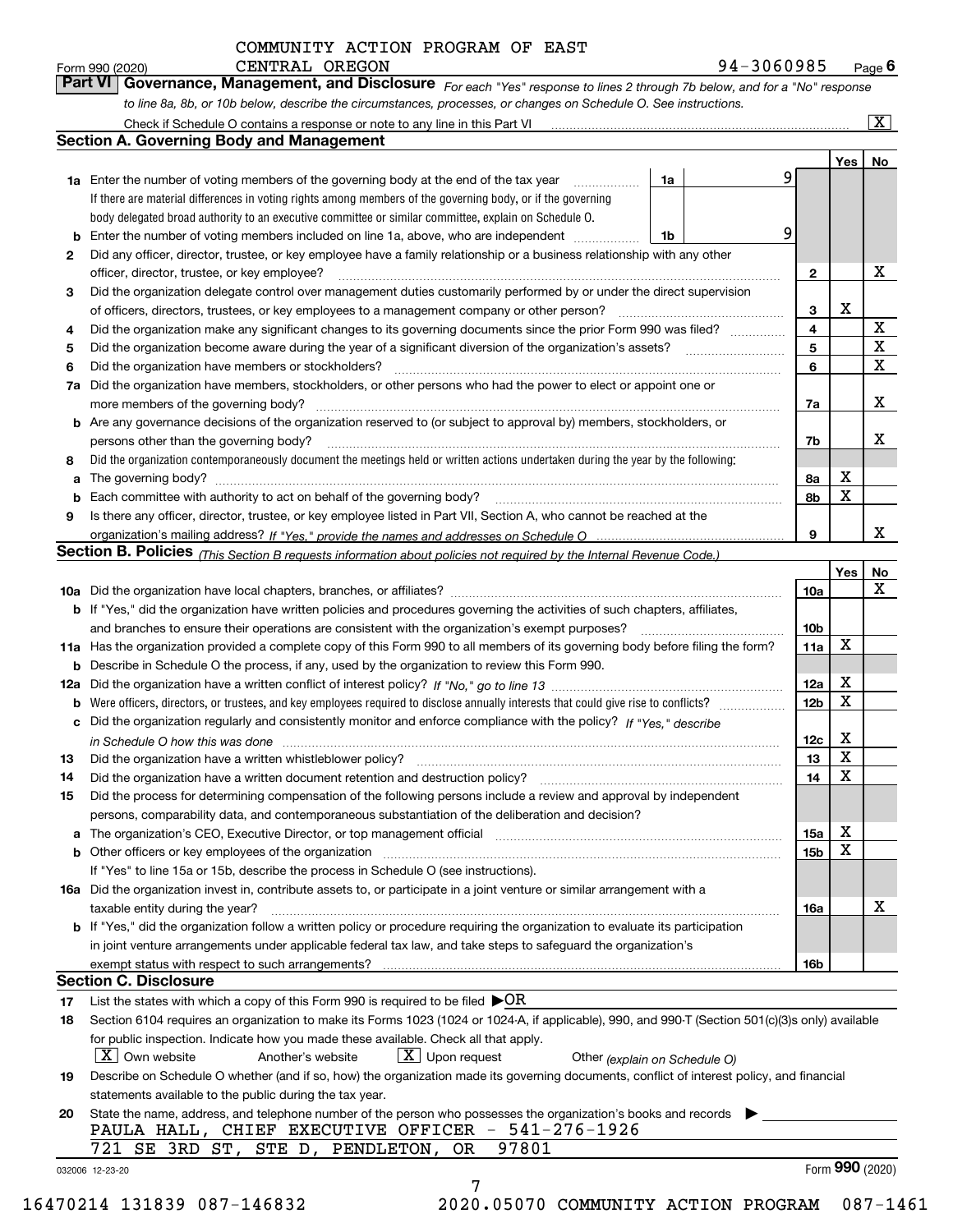#### Form 990 (2020) CENTRAL OREGON 9 4-3 0 6 0 9 8 5 <sub>Page</sub> **7Part VII Compensation of Officers, Directors, Trustees, Key Employees, Highest Compensated Employees, and Independent Contractors**

#### Check if Schedule O contains a response or note to any line in this Part VII

**Section A. Officers, Directors, Trustees, Key Employees, and Highest Compensated Employees**

**1a**  Complete this table for all persons required to be listed. Report compensation for the calendar year ending with or within the organization's tax year. **•** List all of the organization's current officers, directors, trustees (whether individuals or organizations), regardless of amount of compensation.

Enter -0- in columns (D), (E), and (F) if no compensation was paid.

● List all of the organization's **current** key employees, if any. See instructions for definition of "key employee."<br>● List the organization's five current bighest compensated employees (other than an officer, director, t

**Example is the organization's five current highest compensated employees (other than an officer, director, trustee, or key employee) who received report-**■ List the organization's five current highest compensated employees (other than an officer, director, trustee, or key employee) who received report-<br>able compensation (Box 5 of Form W-2 and/or Box 7 of Form 1099-MISC) of

**•** List all of the organization's former officers, key employees, and highest compensated employees who received more than \$100,000 of reportable compensation from the organization and any related organizations.

**former directors or trustees**  ¥ List all of the organization's that received, in the capacity as a former director or trustee of the organization, more than \$10,000 of reportable compensation from the organization and any related organizations.

See instructions for the order in which to list the persons above.

Check this box if neither the organization nor any related organization compensated any current officer, director, or trustee.

| (A)                          | (B)                  |                               |                                                                          | (C)                             |              |                                   |              | (D)                        | (E)                        | (F)                    |
|------------------------------|----------------------|-------------------------------|--------------------------------------------------------------------------|---------------------------------|--------------|-----------------------------------|--------------|----------------------------|----------------------------|------------------------|
| Name and title               | Average<br>hours per |                               | Position<br>(do not check more than one<br>box, unless person is both an |                                 |              |                                   |              | Reportable<br>compensation | Reportable<br>compensation | Estimated<br>amount of |
|                              | week                 |                               |                                                                          | officer and a director/trustee) |              | from                              | from related | other                      |                            |                        |
|                              | (list any            |                               |                                                                          |                                 |              |                                   |              | the                        | organizations              | compensation           |
|                              | hours for            |                               |                                                                          |                                 |              |                                   |              | organization               | (W-2/1099-MISC)            | from the               |
|                              | related              |                               |                                                                          |                                 |              |                                   |              | (W-2/1099-MISC)            |                            | organization           |
|                              | organizations        |                               |                                                                          |                                 |              |                                   |              |                            |                            | and related            |
|                              | below                | ndividual trustee or director | nstitutional trustee                                                     | Officer                         | Key employee | Highest compensated<br>  employee | Former       |                            |                            | organizations          |
| PAULA HALL<br>(1)            | line)<br>40.00       |                               |                                                                          |                                 |              |                                   |              |                            |                            |                        |
| CHIEF EXECUTIVE OFFICER      |                      |                               |                                                                          | $\overline{\textbf{X}}$         |              |                                   |              | 93,751.                    | 0.                         | 23,568.                |
| <b>GEORGE MURDOCK</b><br>(2) | 0.10                 |                               |                                                                          |                                 |              |                                   |              |                            |                            |                        |
| CHAIR                        |                      | $\mathbf X$                   |                                                                          | $\overline{\textbf{X}}$         |              |                                   |              | $\mathbf 0$ .              | 0.                         | $\mathbf 0$ .          |
| CINDY TIMMONS<br>(3)         | 0.10                 |                               |                                                                          |                                 |              |                                   |              |                            |                            |                        |
| VICE CHAIR                   |                      | $\mathbf X$                   |                                                                          | $\mathbf x$                     |              |                                   |              | $\mathbf 0$ .              | 0.                         | $\mathbf 0$ .          |
| AARON TREADWELL<br>(4)       | 0.10                 |                               |                                                                          |                                 |              |                                   |              |                            |                            |                        |
| SECRETARY/TRESURER           |                      | $\mathbf X$                   |                                                                          | $\overline{\textbf{X}}$         |              |                                   |              | $\mathbf 0$ .              | 0.                         | $\mathbf 0$ .          |
| SHERIAN ASHER<br>(5)         | 0.10                 |                               |                                                                          |                                 |              |                                   |              |                            |                            |                        |
| <b>MEMBER</b>                |                      | $\mathbf X$                   |                                                                          |                                 |              |                                   |              | $\mathbf 0$ .              | 0.                         | 0.                     |
| (6)<br><b>GEORGE KOFFLER</b> | 0.10                 |                               |                                                                          |                                 |              |                                   |              |                            |                            |                        |
| <b>MEMBER</b>                |                      | $\overline{\mathbf{X}}$       |                                                                          |                                 |              |                                   |              | $\mathbf 0$ .              | 0.                         | $\mathbf 0$ .          |
| MELISSA LINDSAY<br>(7)       | 0.10                 |                               |                                                                          |                                 |              |                                   |              |                            |                            |                        |
| <b>MEMBER</b>                |                      | $\mathbf X$                   |                                                                          |                                 |              |                                   |              | $\mathbf 0$ .              | 0.                         | $\mathbf 0$ .          |
| (8)<br><b>MIKE PEARSON</b>   | 0.10                 |                               |                                                                          |                                 |              |                                   |              |                            |                            |                        |
| <b>MEMBER</b>                |                      | $\mathbf X$                   |                                                                          |                                 |              |                                   |              | $\mathbf 0$ .              | 0.                         | $\mathbf 0$ .          |
| (9)<br>SHERRIE WILKINS       | 0.10                 |                               |                                                                          |                                 |              |                                   |              |                            |                            |                        |
| <b>MEMBER</b>                |                      | $\mathbf X$                   |                                                                          |                                 |              |                                   |              | $\mathbf 0$ .              | 0.                         | $\mathbf 0$ .          |
| (10) JUE-JUE WITHERS-LYONS   | 0.10                 |                               |                                                                          |                                 |              |                                   |              |                            |                            |                        |
| <b>MEMBER</b>                |                      | $\mathbf X$                   |                                                                          |                                 |              |                                   |              | 0.                         | 0.                         | $\mathbf 0$ .          |
|                              |                      |                               |                                                                          |                                 |              |                                   |              |                            |                            |                        |
|                              |                      |                               |                                                                          |                                 |              |                                   |              |                            |                            |                        |
|                              |                      |                               |                                                                          |                                 |              |                                   |              |                            |                            |                        |
|                              |                      |                               |                                                                          |                                 |              |                                   |              |                            |                            |                        |
|                              |                      |                               |                                                                          |                                 |              |                                   |              |                            |                            |                        |
|                              |                      |                               |                                                                          |                                 |              |                                   |              |                            |                            |                        |
|                              |                      |                               |                                                                          |                                 |              |                                   |              |                            |                            |                        |
|                              |                      |                               |                                                                          |                                 |              |                                   |              |                            |                            |                        |
|                              |                      |                               |                                                                          |                                 |              |                                   |              |                            |                            |                        |
|                              |                      |                               |                                                                          |                                 |              |                                   |              |                            |                            |                        |
|                              |                      |                               |                                                                          |                                 |              |                                   |              |                            |                            |                        |
|                              |                      |                               |                                                                          |                                 |              |                                   |              |                            |                            |                        |

032007 12-23-20

Form (2020) **990**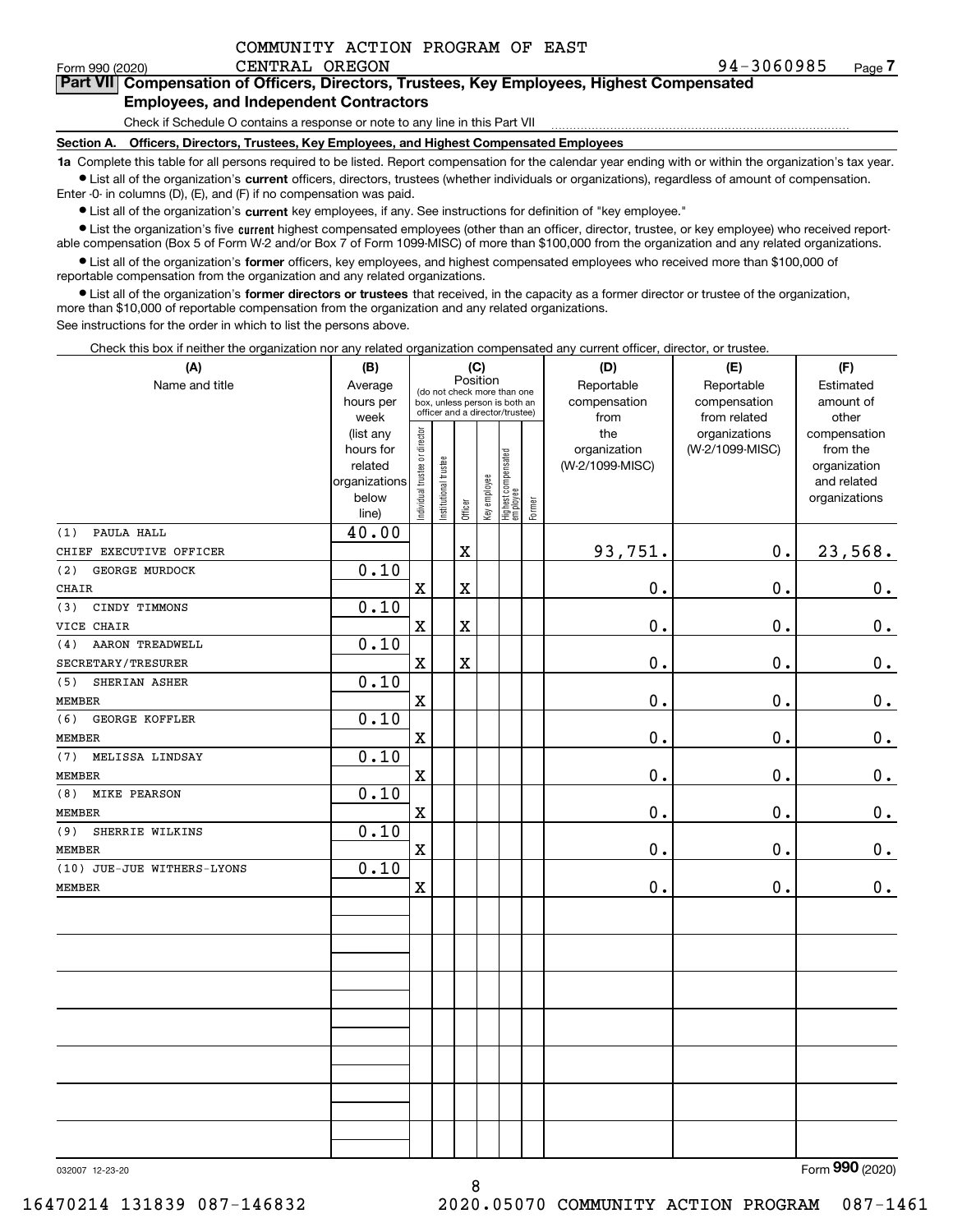|              | COMMUNITY ACTION PROGRAM OF EAST                                                                                                                                                                                                          |                                                                      |                                |                       |                 |              |                                                                                                 |        |                                                |                                                  |                                      |                 |                                                                   |             |
|--------------|-------------------------------------------------------------------------------------------------------------------------------------------------------------------------------------------------------------------------------------------|----------------------------------------------------------------------|--------------------------------|-----------------------|-----------------|--------------|-------------------------------------------------------------------------------------------------|--------|------------------------------------------------|--------------------------------------------------|--------------------------------------|-----------------|-------------------------------------------------------------------|-------------|
|              | CENTRAL OREGON<br>Form 990 (2020)<br><b>Part VII</b>                                                                                                                                                                                      |                                                                      |                                |                       |                 |              |                                                                                                 |        |                                                | 94-3060985                                       |                                      |                 |                                                                   | Page 8      |
|              | Section A. Officers, Directors, Trustees, Key Employees, and Highest Compensated Employees (continued)<br>(A)<br>Name and title                                                                                                           | (B)<br>Average<br>hours per<br>week                                  |                                |                       | (C)<br>Position |              | (do not check more than one<br>box, unless person is both an<br>officer and a director/trustee) |        | (D)<br>Reportable<br>compensation              | (E)<br>Reportable<br>compensation                |                                      |                 | (F)<br>Estimated<br>amount of                                     |             |
|              |                                                                                                                                                                                                                                           | (list any<br>hours for<br>related<br>organizations<br>below<br>line) | Individual trustee or director | Institutional trustee | Officer         | Key employee | Highest compensated<br>employee                                                                 | Former | from<br>the<br>organization<br>(W-2/1099-MISC) | from related<br>organizations<br>(W-2/1099-MISC) |                                      | compensation    | other<br>from the<br>organization<br>and related<br>organizations |             |
|              |                                                                                                                                                                                                                                           |                                                                      |                                |                       |                 |              |                                                                                                 |        |                                                |                                                  |                                      |                 |                                                                   |             |
|              |                                                                                                                                                                                                                                           |                                                                      |                                |                       |                 |              |                                                                                                 |        |                                                |                                                  |                                      |                 |                                                                   |             |
|              |                                                                                                                                                                                                                                           |                                                                      |                                |                       |                 |              |                                                                                                 |        |                                                |                                                  |                                      |                 |                                                                   |             |
|              |                                                                                                                                                                                                                                           |                                                                      |                                |                       |                 |              |                                                                                                 |        |                                                |                                                  |                                      |                 |                                                                   |             |
|              | 1b Subtotal                                                                                                                                                                                                                               |                                                                      |                                |                       |                 |              |                                                                                                 |        | 93,751.                                        |                                                  | 0.                                   |                 |                                                                   | 23,568.     |
|              | d $Total (add lines 1b and 1c)$ .                                                                                                                                                                                                         |                                                                      |                                |                       |                 |              |                                                                                                 |        | $\overline{0}$ .<br>93,751.                    |                                                  | $\overline{0}$ .<br>$\overline{0}$ . |                 | 23,568.                                                           | 0.          |
| $\mathbf{2}$ | Total number of individuals (including but not limited to those listed above) who received more than \$100,000 of reportable<br>compensation from the organization                                                                        |                                                                      |                                |                       |                 |              |                                                                                                 |        |                                                |                                                  |                                      |                 |                                                                   | 0           |
| з            | Did the organization list any former officer, director, trustee, key employee, or highest compensated employee on                                                                                                                         |                                                                      |                                |                       |                 |              |                                                                                                 |        |                                                |                                                  |                                      |                 | Yes                                                               | No          |
| 4            | line 1a? If "Yes," complete Schedule J for such individual manumental content content from the content of the<br>For any individual listed on line 1a, is the sum of reportable compensation and other compensation from the organization |                                                                      |                                |                       |                 |              |                                                                                                 |        |                                                |                                                  |                                      | 3               |                                                                   | $\mathbf X$ |
| 5            | Did any person listed on line 1a receive or accrue compensation from any unrelated organization or individual for services                                                                                                                |                                                                      |                                |                       |                 |              |                                                                                                 |        |                                                |                                                  |                                      | 4               |                                                                   | x.          |
|              | <b>Section B. Independent Contractors</b>                                                                                                                                                                                                 |                                                                      |                                |                       |                 |              |                                                                                                 |        |                                                |                                                  |                                      | 5               |                                                                   | x           |
| 1            | Complete this table for your five highest compensated independent contractors that received more than \$100,000 of compensation from                                                                                                      |                                                                      |                                |                       |                 |              |                                                                                                 |        |                                                |                                                  |                                      |                 |                                                                   |             |
|              | the organization. Report compensation for the calendar year ending with or within the organization's tax year.<br>(A)                                                                                                                     |                                                                      |                                |                       |                 |              |                                                                                                 |        | (B)                                            |                                                  |                                      | (C)             |                                                                   |             |
|              | Name and business address                                                                                                                                                                                                                 |                                                                      |                                | <b>NONE</b>           |                 |              |                                                                                                 |        | Description of services                        |                                                  |                                      | Compensation    |                                                                   |             |
|              |                                                                                                                                                                                                                                           |                                                                      |                                |                       |                 |              |                                                                                                 |        |                                                |                                                  |                                      |                 |                                                                   |             |
|              |                                                                                                                                                                                                                                           |                                                                      |                                |                       |                 |              |                                                                                                 |        |                                                |                                                  |                                      |                 |                                                                   |             |
|              |                                                                                                                                                                                                                                           |                                                                      |                                |                       |                 |              |                                                                                                 |        |                                                |                                                  |                                      |                 |                                                                   |             |
|              |                                                                                                                                                                                                                                           |                                                                      |                                |                       |                 |              |                                                                                                 |        |                                                |                                                  |                                      |                 |                                                                   |             |
| 2            | Total number of independent contractors (including but not limited to those listed above) who received more than<br>\$100,000 of compensation from the organization                                                                       |                                                                      |                                |                       |                 | 0            |                                                                                                 |        |                                                |                                                  |                                      |                 |                                                                   |             |
|              |                                                                                                                                                                                                                                           |                                                                      |                                |                       |                 |              |                                                                                                 |        |                                                |                                                  |                                      | Form 990 (2020) |                                                                   |             |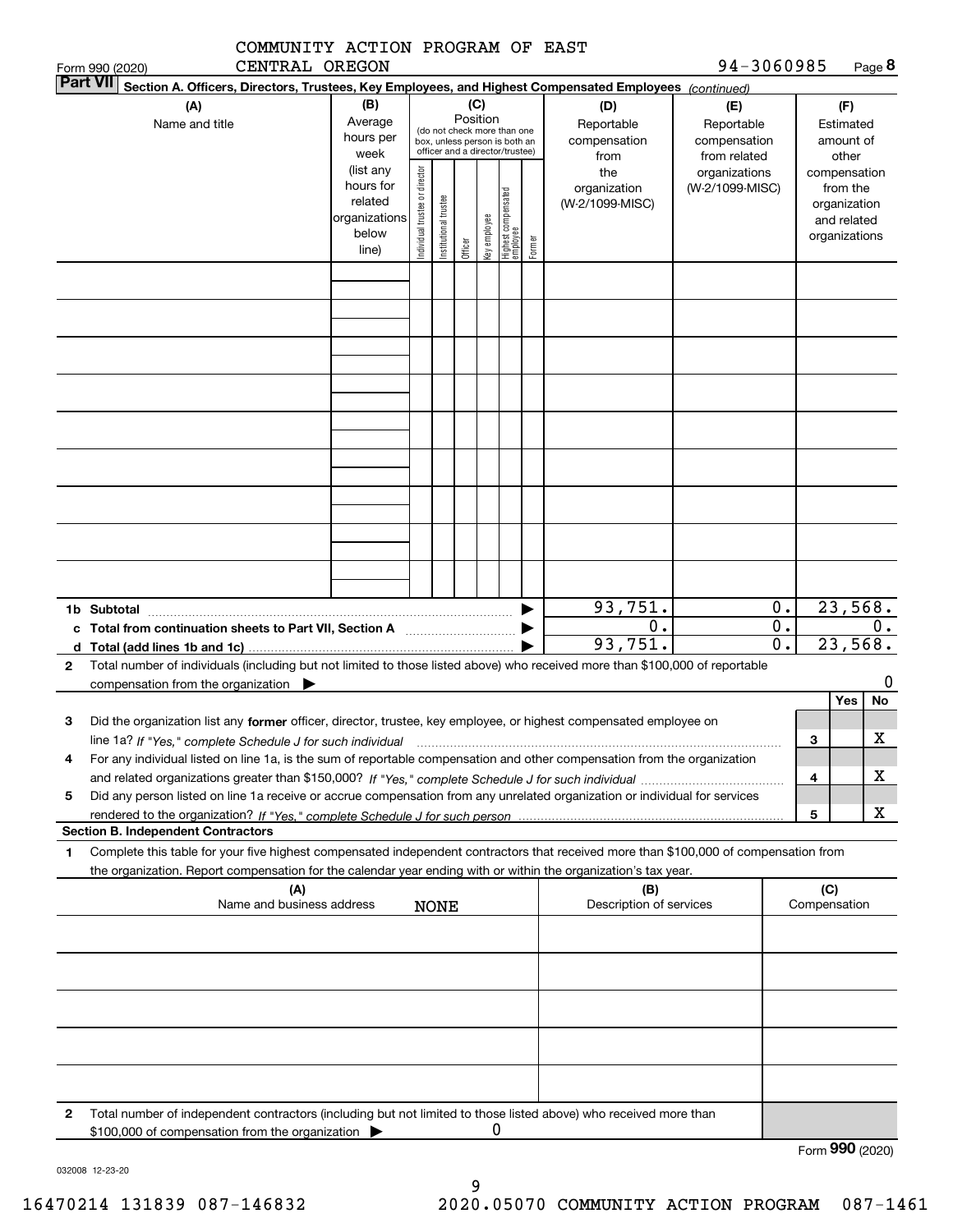|  | ∪∪⊔⊔        |
|--|-------------|
|  | $\sim$ TRTI |

**Part VIII Statement of Revenue**

## COMMUNITY ACTION PROGRAM OF EAST

|                                                                   |        |   | Check if Schedule O contains a response or note to any line in this Part VIII |                      |               |                                       |                               |                         |
|-------------------------------------------------------------------|--------|---|-------------------------------------------------------------------------------|----------------------|---------------|---------------------------------------|-------------------------------|-------------------------|
|                                                                   |        |   |                                                                               |                      |               | (B)                                   | (C)                           | (D)<br>Revenue excluded |
|                                                                   |        |   |                                                                               |                      | Total revenue | Related or exempt<br>function revenue | Unrelated<br>business revenue | from tax under          |
|                                                                   |        |   |                                                                               |                      |               |                                       |                               | sections 512 - 514      |
|                                                                   |        |   | 1 a Federated campaigns<br>1a                                                 |                      |               |                                       |                               |                         |
|                                                                   |        |   | 1 <sub>b</sub><br><b>b</b> Membership dues                                    |                      |               |                                       |                               |                         |
|                                                                   |        |   | 1c<br>c Fundraising events                                                    |                      |               |                                       |                               |                         |
|                                                                   |        |   | 1 <sub>d</sub><br>d Related organizations                                     |                      |               |                                       |                               |                         |
|                                                                   |        |   | e Government grants (contributions)<br>1e                                     | 10,360,396.          |               |                                       |                               |                         |
|                                                                   |        |   | f All other contributions, gifts, grants, and                                 |                      |               |                                       |                               |                         |
|                                                                   |        |   | similar amounts not included above<br>1f                                      | 1,130,585.           |               |                                       |                               |                         |
|                                                                   |        |   | $1g$ $\frac{1}{3}$<br>g Noncash contributions included in lines 1a-1f         | 2,089,996.           |               |                                       |                               |                         |
| Contributions, Gifts, Grants<br><u>land Other Similar Amounts</u> |        |   |                                                                               |                      | 11,490,981.   |                                       |                               |                         |
|                                                                   |        |   |                                                                               | <b>Business Code</b> |               |                                       |                               |                         |
|                                                                   | 2 a    |   | HOUSING PROJECTS                                                              | 531390               | 605, 818.     | 605,818.                              |                               |                         |
|                                                                   |        | b | OPI VA PAYMENTS                                                               | 624200               | 276,675.      | 276,675.                              |                               |                         |
| Program Service<br>Revenue                                        |        |   | DEPT OF HUMAN SERVICES                                                        | 624200               | 221,445.      | 221,445.                              |                               |                         |
|                                                                   |        |   | CHARGES FOR SERVICES                                                          | 624200               | 3.284.        | 3,284.                                |                               |                         |
|                                                                   |        | d |                                                                               | 624200               |               |                                       |                               |                         |
|                                                                   |        |   | REIMBURSED EXPENSES                                                           |                      | 1,922.        | 1,922.                                |                               |                         |
|                                                                   |        | f | All other program service revenue                                             |                      |               |                                       |                               |                         |
|                                                                   |        | g |                                                                               |                      | 1,109,144.    |                                       |                               |                         |
|                                                                   | 3      |   | Investment income (including dividends, interest, and                         |                      |               |                                       |                               |                         |
|                                                                   |        |   |                                                                               |                      | 265.          |                                       |                               | 265.                    |
|                                                                   | 4      |   | Income from investment of tax-exempt bond proceeds                            |                      |               |                                       |                               |                         |
|                                                                   | 5      |   |                                                                               |                      |               |                                       |                               |                         |
|                                                                   |        |   | (i) Real                                                                      | (ii) Personal        |               |                                       |                               |                         |
|                                                                   |        |   | 4,950.<br><b>6 a</b> Gross rents<br>l 6a                                      |                      |               |                                       |                               |                         |
|                                                                   |        |   | $\mathbf{0}$ .<br>6 <sub>b</sub><br><b>b</b> Less: rental expenses            |                      |               |                                       |                               |                         |
|                                                                   |        |   | 4,950.<br><b>6c</b><br>c Rental income or (loss)                              |                      |               |                                       |                               |                         |
|                                                                   |        |   | d Net rental income or (loss)                                                 |                      | 4,950.        | 4,950.                                |                               |                         |
|                                                                   |        |   | (i) Securities<br>7 a Gross amount from sales of                              | (ii) Other           |               |                                       |                               |                         |
|                                                                   |        |   | assets other than inventory<br>7a                                             |                      |               |                                       |                               |                         |
|                                                                   |        |   | <b>b</b> Less: cost or other basis                                            |                      |               |                                       |                               |                         |
|                                                                   |        |   | 7b<br>and sales expenses                                                      |                      |               |                                       |                               |                         |
|                                                                   |        |   | c Gain or (loss) $\frac{1}{2}$                                                |                      |               |                                       |                               |                         |
|                                                                   |        |   |                                                                               | ▶                    |               |                                       |                               |                         |
| ther Revenue                                                      |        |   | 8 a Gross income from fundraising events (not                                 |                      |               |                                       |                               |                         |
| Ò                                                                 |        |   | including \$<br>ot                                                            |                      |               |                                       |                               |                         |
|                                                                   |        |   | contributions reported on line 1c). See                                       |                      |               |                                       |                               |                         |
|                                                                   |        |   | 8a                                                                            |                      |               |                                       |                               |                         |
|                                                                   |        |   | 8b                                                                            |                      |               |                                       |                               |                         |
|                                                                   |        |   | c Net income or (loss) from fundraising events                                |                      |               |                                       |                               |                         |
|                                                                   |        |   | 9 a Gross income from gaming activities. See                                  |                      |               |                                       |                               |                         |
|                                                                   |        |   | 9a                                                                            |                      |               |                                       |                               |                         |
|                                                                   |        |   | 9 <sub>b</sub>                                                                |                      |               |                                       |                               |                         |
|                                                                   |        |   | c Net income or (loss) from gaming activities                                 |                      |               |                                       |                               |                         |
|                                                                   |        |   | 10 a Gross sales of inventory, less returns                                   |                      |               |                                       |                               |                         |
|                                                                   |        |   | 10a                                                                           |                      |               |                                       |                               |                         |
|                                                                   |        |   | 10b<br><b>b</b> Less: cost of goods sold                                      |                      |               |                                       |                               |                         |
|                                                                   |        |   | c Net income or (loss) from sales of inventory                                |                      |               |                                       |                               |                         |
|                                                                   |        |   |                                                                               | <b>Business Code</b> |               |                                       |                               |                         |
| Miscellaneous<br>Revenue                                          | 11 $a$ |   |                                                                               |                      |               |                                       |                               |                         |
|                                                                   |        | b |                                                                               |                      |               |                                       |                               |                         |
|                                                                   |        | c |                                                                               |                      |               |                                       |                               |                         |
|                                                                   |        |   |                                                                               |                      |               |                                       |                               |                         |
|                                                                   |        |   |                                                                               | ▶                    |               |                                       |                               |                         |
|                                                                   | 12     |   |                                                                               |                      | 12,605,340.   | 1, 114, 094.                          | 0.                            | 265.                    |
| 032009 12-23-20                                                   |        |   |                                                                               |                      |               |                                       |                               | Form $990$ (2020)       |
|                                                                   |        |   |                                                                               |                      | 1 N           |                                       |                               |                         |

10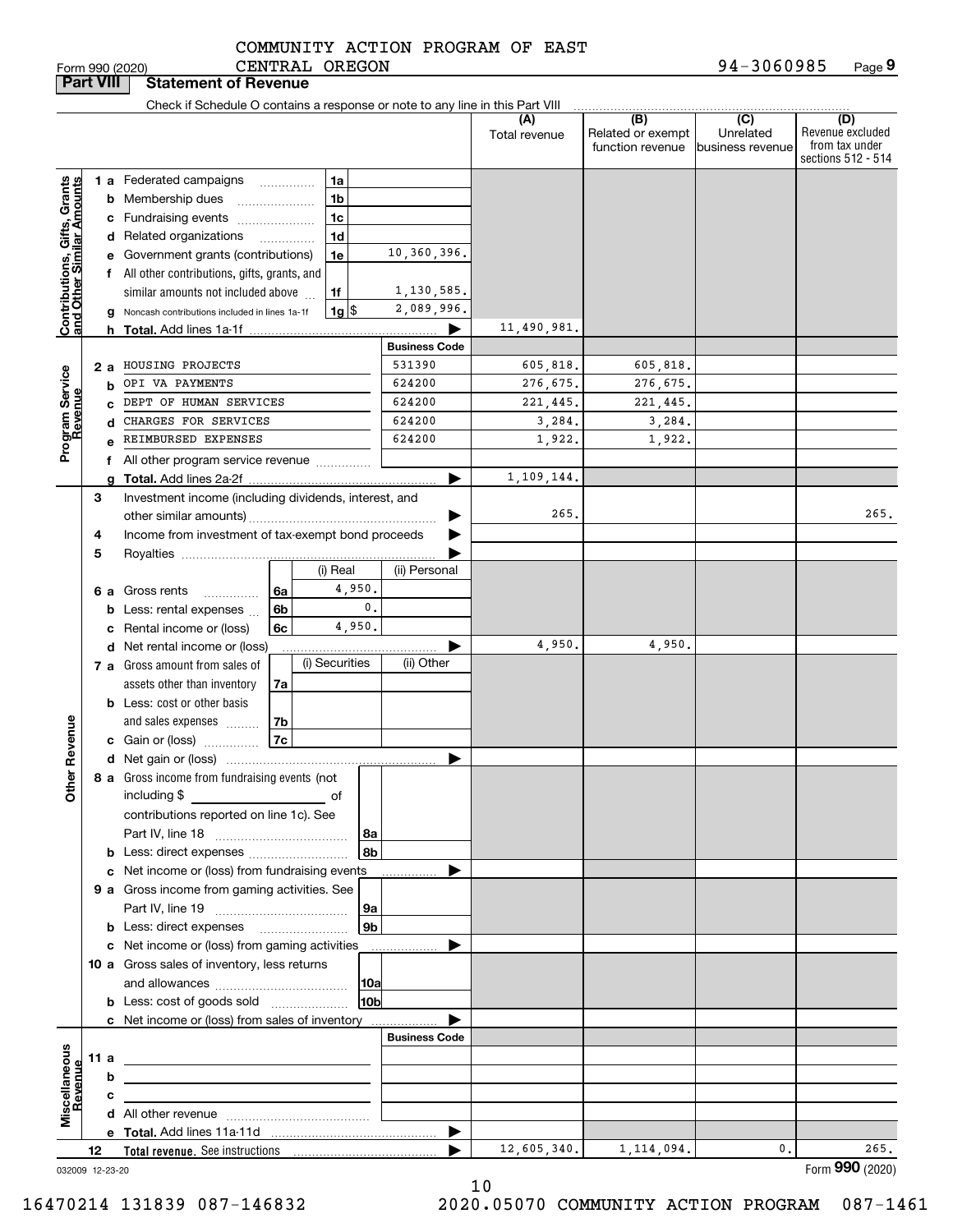#### Form 990 (2020) Page **10 Part IX Statement of Functional Expenses** CENTRAL OREGON COMMUNITY ACTION PROGRAM OF EAST

|              | Section 501(c)(3) and 501(c)(4) organizations must complete all columns. All other organizations must complete column (A).<br>Check if Schedule O contains a response or note to any line in this Part IX |                |                                    |                                    |                         |
|--------------|-----------------------------------------------------------------------------------------------------------------------------------------------------------------------------------------------------------|----------------|------------------------------------|------------------------------------|-------------------------|
|              |                                                                                                                                                                                                           | (A)            |                                    | (C)                                | (D)                     |
|              | Do not include amounts reported on lines 6b,<br>7b, 8b, 9b, and 10b of Part VIII.                                                                                                                         | Total expenses | (B)<br>Program service<br>expenses | Management and<br>general expenses | Fundraising<br>expenses |
| $\mathbf{1}$ | Grants and other assistance to domestic organizations                                                                                                                                                     |                |                                    |                                    |                         |
|              | and domestic governments. See Part IV, line 21                                                                                                                                                            |                |                                    |                                    |                         |
| $\mathbf{2}$ | Grants and other assistance to domestic                                                                                                                                                                   |                |                                    |                                    |                         |
|              | individuals. See Part IV, line 22                                                                                                                                                                         | 6,960,090.     | 6,960,090.                         |                                    |                         |
| 3            | Grants and other assistance to foreign                                                                                                                                                                    |                |                                    |                                    |                         |
|              | organizations, foreign governments, and foreign                                                                                                                                                           |                |                                    |                                    |                         |
|              | individuals. See Part IV, lines 15 and 16                                                                                                                                                                 |                |                                    |                                    |                         |
| 4            | Benefits paid to or for members                                                                                                                                                                           |                |                                    |                                    |                         |
| 5            | Compensation of current officers, directors,                                                                                                                                                              |                |                                    |                                    |                         |
|              | trustees, and key employees                                                                                                                                                                               | 129, 141.      | 106, 217.                          | 22,924.                            |                         |
| 6            | Compensation not included above to disqualified                                                                                                                                                           |                |                                    |                                    |                         |
|              | persons (as defined under section 4958(f)(1)) and                                                                                                                                                         |                |                                    |                                    |                         |
|              | persons described in section 4958(c)(3)(B)                                                                                                                                                                | 1,846,927.     | 1,535,394.                         | 311,533.                           |                         |
| 7            |                                                                                                                                                                                                           |                |                                    |                                    |                         |
| 8            | Pension plan accruals and contributions (include                                                                                                                                                          |                |                                    |                                    |                         |
|              | section 401(k) and 403(b) employer contributions)                                                                                                                                                         | 70, 197.       | 57,736.                            | 12,461.                            |                         |
| 9            |                                                                                                                                                                                                           | 505, 778.      | 419,689.                           | 86,089.                            |                         |
| 10           |                                                                                                                                                                                                           | 194, 957.      | 161,933.                           | 33,024.                            |                         |
| 11           | Fees for services (nonemployees):                                                                                                                                                                         |                |                                    |                                    |                         |
|              |                                                                                                                                                                                                           |                |                                    |                                    |                         |
| b            |                                                                                                                                                                                                           |                |                                    |                                    |                         |
| c            |                                                                                                                                                                                                           |                |                                    |                                    |                         |
| d            |                                                                                                                                                                                                           |                |                                    |                                    |                         |
| е            | Professional fundraising services. See Part IV, line 17                                                                                                                                                   |                |                                    |                                    |                         |
| f            | Investment management fees                                                                                                                                                                                |                |                                    |                                    |                         |
| g            | Other. (If line 11g amount exceeds 10% of line 25,                                                                                                                                                        |                |                                    |                                    |                         |
|              | column (A) amount, list line 11g expenses on Sch 0.)                                                                                                                                                      | 311, 256.      | 270,690.                           | 40,566.                            |                         |
| 12           |                                                                                                                                                                                                           | 48,496.        | 35,684.                            | 12,812.                            |                         |
| 13           |                                                                                                                                                                                                           | 142,657.       | 137,362.                           | 5,295.                             |                         |
| 14           |                                                                                                                                                                                                           |                |                                    |                                    |                         |
| 15           |                                                                                                                                                                                                           |                |                                    |                                    |                         |
| 16           |                                                                                                                                                                                                           | 245,940.       | 239,524.                           | 6,416.<br>1,174.                   |                         |
| 17           |                                                                                                                                                                                                           | 39,033.        | 37,859.                            |                                    |                         |
| 18           | Payments of travel or entertainment expenses                                                                                                                                                              |                |                                    |                                    |                         |
|              | for any federal, state, or local public officials                                                                                                                                                         |                |                                    |                                    |                         |
| 19           | Conferences, conventions, and meetings                                                                                                                                                                    | 29,973.        | 29,973.                            |                                    |                         |
| 20           | Interest                                                                                                                                                                                                  |                |                                    |                                    |                         |
| 21<br>22     | Depreciation, depletion, and amortization                                                                                                                                                                 | 299,184.       | 290,852.                           | 8,332.                             |                         |
| 23           | Insurance                                                                                                                                                                                                 | 57,330.        | 57,330.                            |                                    |                         |
| 24           | Other expenses. Itemize expenses not covered                                                                                                                                                              |                |                                    |                                    |                         |
|              | above (List miscellaneous expenses on line 24e. If                                                                                                                                                        |                |                                    |                                    |                         |
|              | line 24e amount exceeds 10% of line 25, column (A)<br>amount, list line 24e expenses on Schedule 0.)                                                                                                      |                |                                    |                                    |                         |
| a            | MAINTENANCE AND REPAIR                                                                                                                                                                                    | 166,760.       | 166,692.                           | 68.                                |                         |
| b            | DUES AND SUBSCRIPTIONS                                                                                                                                                                                    | 29,818.        | 10,614.                            | 19,204.                            |                         |
| c            | TOOLS AND EQUIPMENT                                                                                                                                                                                       | 14,714.        | 14,503.                            | 211.                               |                         |
| d            |                                                                                                                                                                                                           |                |                                    |                                    |                         |
|              | e All other expenses                                                                                                                                                                                      | 61,846.        | 56,013.                            | 5,833.                             |                         |
| 25           | Total functional expenses. Add lines 1 through 24e                                                                                                                                                        | 11, 154, 097.  | 10,588,155.                        | $\overline{565,942}$ .             | 0.                      |
| 26           | <b>Joint costs.</b> Complete this line only if the organization                                                                                                                                           |                |                                    |                                    |                         |
|              | reported in column (B) joint costs from a combined                                                                                                                                                        |                |                                    |                                    |                         |
|              | educational campaign and fundraising solicitation.                                                                                                                                                        |                |                                    |                                    |                         |
|              | Check here $\blacktriangleright$<br>if following SOP 98-2 (ASC 958-720)                                                                                                                                   |                |                                    |                                    |                         |

11

032010 12-23-20

Form (2020) **990**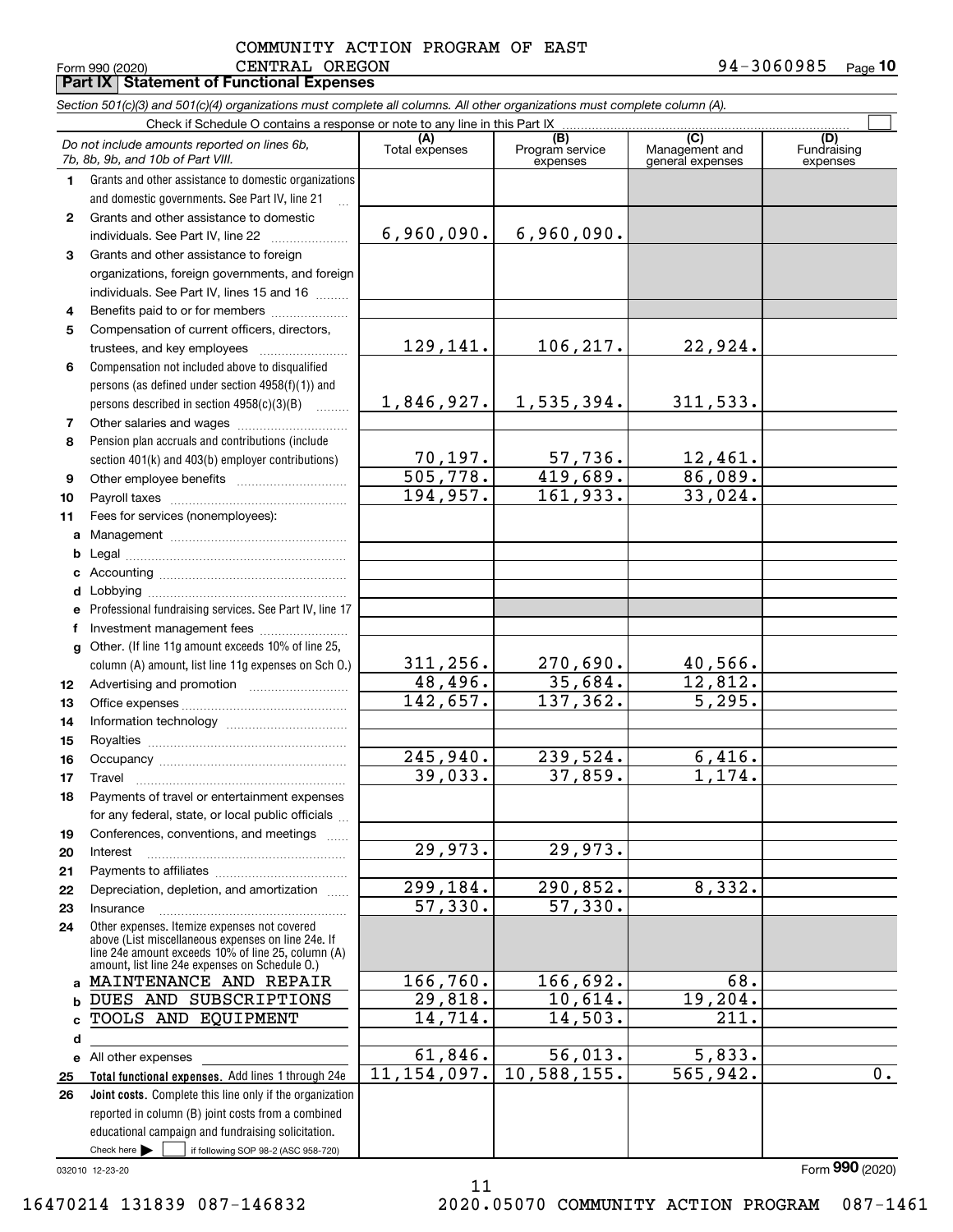| COMMUNITY ACTION PROGRAM OF EAST |  |  |
|----------------------------------|--|--|
| זור מסים זו מסחזותים             |  |  |

**11**

|                             |    | Check if Schedule O contains a response or note to any line in this Part X                                                                         |          |            |                          |                         |                               |
|-----------------------------|----|----------------------------------------------------------------------------------------------------------------------------------------------------|----------|------------|--------------------------|-------------------------|-------------------------------|
|                             |    |                                                                                                                                                    |          |            | (A)<br>Beginning of year |                         | (B)<br>End of year            |
|                             | 1  | Cash - non-interest-bearing                                                                                                                        |          |            | 2,082,804.               | $\mathbf{1}$            | $\overline{2,023},724.$       |
|                             | 2  |                                                                                                                                                    |          |            | 1,149,568.               | $\mathbf{2}$            | 1,247,238.                    |
|                             | 3  |                                                                                                                                                    |          |            | 1,512,942.               | 3                       | 1,869,921.                    |
|                             | 4  |                                                                                                                                                    |          |            | 8,759.                   | $\overline{\mathbf{4}}$ | 1,174.                        |
|                             | 5  | Loans and other receivables from any current or former officer, director,                                                                          |          |            |                          |                         |                               |
|                             |    | trustee, key employee, creator or founder, substantial contributor, or 35%                                                                         |          |            |                          |                         |                               |
|                             |    | controlled entity or family member of any of these persons                                                                                         |          |            |                          | 5                       |                               |
|                             | 6  | Loans and other receivables from other disqualified persons (as defined                                                                            |          |            |                          |                         |                               |
|                             |    | under section $4958(f)(1)$ , and persons described in section $4958(c)(3)(B)$                                                                      |          | 1.1.1.1    |                          | 6                       |                               |
|                             | 7  |                                                                                                                                                    |          |            |                          | $\overline{7}$          |                               |
| Assets                      | 8  |                                                                                                                                                    |          | 250,164.   | 8                        | 161,603.                |                               |
|                             | 9  | Prepaid expenses and deferred charges                                                                                                              |          |            | $\overline{65, 476}$ .   | $\boldsymbol{9}$        | 64,687.                       |
|                             |    | <b>10a</b> Land, buildings, and equipment: cost or other                                                                                           |          |            |                          |                         |                               |
|                             |    | basis. Complete Part VI of Schedule D  10a   8, 366, 483.                                                                                          |          |            |                          |                         |                               |
|                             | b  | <u>  10b</u> 10c<br>Less: accumulated depreciation                                                                                                 |          | 5,752,854. | 1,786,691.               | 10 <sub>c</sub>         | 2,613,629.                    |
|                             | 11 |                                                                                                                                                    |          |            |                          | 11                      |                               |
|                             | 12 |                                                                                                                                                    |          |            |                          | 12                      |                               |
|                             | 13 | Investments - program-related. See Part IV, line 11                                                                                                |          |            |                          | 13                      |                               |
|                             | 14 |                                                                                                                                                    | 3,621.   | 14         | 3,346.                   |                         |                               |
|                             | 15 |                                                                                                                                                    |          |            | 332.                     | 15                      | 0.                            |
|                             | 16 |                                                                                                                                                    |          |            | 6,860,357.               | 16                      | 7,985,322.<br>701, 206.       |
|                             | 17 |                                                                                                                                                    |          |            | $\overline{532}$ , 258.  | 17                      |                               |
|                             | 18 |                                                                                                                                                    |          |            | 67,906.                  | 18                      | 14,037.                       |
|                             | 19 |                                                                                                                                                    |          |            |                          | 19                      |                               |
|                             | 20 |                                                                                                                                                    | 597,201. | 20         | 608,382.                 |                         |                               |
|                             | 21 | Escrow or custodial account liability. Complete Part IV of Schedule D                                                                              |          | .          |                          | 21                      |                               |
|                             | 22 | Loans and other payables to any current or former officer, director,<br>trustee, key employee, creator or founder, substantial contributor, or 35% |          |            |                          |                         |                               |
| Liabilities                 |    | controlled entity or family member of any of these persons                                                                                         |          | 22         |                          |                         |                               |
|                             | 23 | Secured mortgages and notes payable to unrelated third parties                                                                                     |          | 23         |                          |                         |                               |
|                             | 24 | Unsecured notes and loans payable to unrelated third parties                                                                                       |          |            | 1,126,310.               | 24                      | 672,077.                      |
|                             | 25 | Other liabilities (including federal income tax, payables to related third                                                                         |          |            |                          |                         |                               |
|                             |    | parties, and other liabilities not included on lines 17-24). Complete Part X                                                                       |          |            |                          |                         |                               |
|                             |    | of Schedule D                                                                                                                                      |          |            | <u>34,995.</u>           | 25                      | 36,690.                       |
|                             | 26 | Total liabilities. Add lines 17 through 25                                                                                                         |          |            | 2,358,670.               | 26                      | 2,032,392.                    |
|                             |    | Organizations that follow FASB ASC 958, check here $\blacktriangleright \boxed{X}$                                                                 |          |            |                          |                         |                               |
|                             |    | and complete lines 27, 28, 32, and 33.                                                                                                             |          |            |                          |                         |                               |
|                             | 27 | Net assets without donor restrictions                                                                                                              |          |            |                          | 27                      |                               |
|                             | 28 |                                                                                                                                                    |          |            | $3,988,272.$<br>513,415. | 28                      | $\frac{5,498,407.}{454,523.}$ |
|                             |    | Organizations that do not follow FASB ASC 958, check here $\blacktriangleright$                                                                    |          |            |                          |                         |                               |
|                             |    | and complete lines 29 through 33.                                                                                                                  |          |            |                          |                         |                               |
|                             | 29 |                                                                                                                                                    |          |            | 29                       |                         |                               |
|                             | 30 | Paid-in or capital surplus, or land, building, or equipment fund                                                                                   |          |            |                          | 30                      |                               |
| Net Assets or Fund Balances | 31 | Retained earnings, endowment, accumulated income, or other funds                                                                                   | .        |            | 31                       |                         |                               |
|                             | 32 | Total net assets or fund balances                                                                                                                  |          |            | 4,501,687.               | 32                      | 5,952,930.                    |
|                             | 33 | Total liabilities and net assets/fund balances                                                                                                     |          |            | 6,860,357.               | 33                      | 7,985,322.                    |
|                             |    |                                                                                                                                                    |          |            |                          |                         | Form 990 (2020)               |

 $\overline{a}$ 

 $\overline{\phantom{0}}$ 

Form 990 (2020) CENTRAL OREGON 9 4-3 U U U U V Page **Part X Balance Sheet** CENTRAL OREGON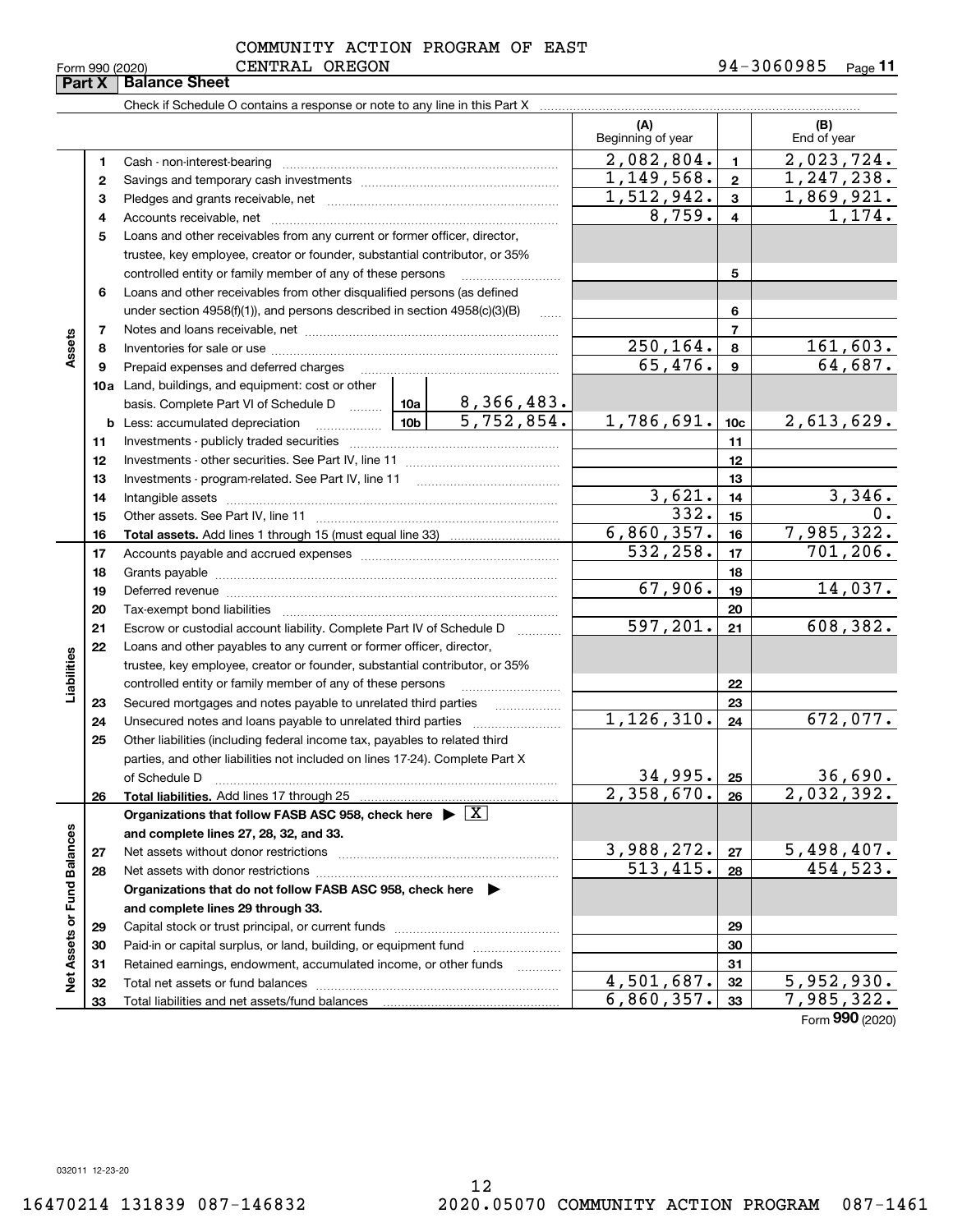| COMMUNITY ACTION PROGRAM OF EAST |  |  |  |
|----------------------------------|--|--|--|
|                                  |  |  |  |

|    | CENTRAL OREGON<br>Form 990 (2020)                                                                                                                                                                                              |                         | 94-3060985     |            | Page $12$            |
|----|--------------------------------------------------------------------------------------------------------------------------------------------------------------------------------------------------------------------------------|-------------------------|----------------|------------|----------------------|
|    | <b>Part XI Reconciliation of Net Assets</b>                                                                                                                                                                                    |                         |                |            |                      |
|    |                                                                                                                                                                                                                                |                         |                |            |                      |
|    |                                                                                                                                                                                                                                |                         |                |            |                      |
| 1  |                                                                                                                                                                                                                                | $\mathbf 1$             | 12,605,340.    |            |                      |
| 2  |                                                                                                                                                                                                                                | $\mathbf{2}$            | 11, 154, 097.  |            |                      |
| з  | Revenue less expenses. Subtract line 2 from line 1                                                                                                                                                                             | $\mathbf{3}$            | 1,451,243.     |            |                      |
| 4  |                                                                                                                                                                                                                                | $\overline{\mathbf{4}}$ | 4,501,687.     |            |                      |
| 5  | Net unrealized gains (losses) on investments [11] matter continuum matter is a set of the set of the set of the                                                                                                                | 5                       |                |            |                      |
| 6  |                                                                                                                                                                                                                                | 6                       |                |            |                      |
| 7  | Investment expenses www.communication.com/www.communication.com/www.communication.com/www.com                                                                                                                                  | $\overline{7}$          |                |            |                      |
| 8  |                                                                                                                                                                                                                                | 8                       |                |            |                      |
| 9  | Other changes in net assets or fund balances (explain on Schedule O) [11] [12] Context Context Context Context Context Context Context Context Context Context Context Context Context Context Context Context Context Context | $\mathbf{Q}$            |                |            | 0.                   |
| 10 | Net assets or fund balances at end of year. Combine lines 3 through 9 (must equal Part X, line 32,                                                                                                                             |                         |                |            |                      |
|    | column (B))                                                                                                                                                                                                                    | 10                      | 5,952,930.     |            |                      |
|    | Part XII Financial Statements and Reporting                                                                                                                                                                                    |                         |                |            |                      |
|    |                                                                                                                                                                                                                                |                         |                |            | $\boxed{\textbf{X}}$ |
|    |                                                                                                                                                                                                                                |                         |                | <b>Yes</b> | <b>No</b>            |
| 1. | $ X $ Accrual<br>Accounting method used to prepare the Form 990: <u>I</u> Cash<br>Other                                                                                                                                        |                         |                |            |                      |
|    | If the organization changed its method of accounting from a prior year or checked "Other," explain in Schedule O.                                                                                                              |                         |                |            |                      |
|    | 2a Were the organization's financial statements compiled or reviewed by an independent accountant?                                                                                                                             |                         | 2a             |            | x                    |
|    | If "Yes," check a box below to indicate whether the financial statements for the year were compiled or reviewed on a                                                                                                           |                         |                |            |                      |
|    | separate basis, consolidated basis, or both:                                                                                                                                                                                   |                         |                |            |                      |
|    | <b>Consolidated basis</b><br>Separate basis<br>Both consolidated and separate basis                                                                                                                                            |                         |                |            |                      |
|    | <b>b</b> Were the organization's financial statements audited by an independent accountant?                                                                                                                                    |                         | 2 <sub>b</sub> | х          |                      |
|    | If "Yes," check a box below to indicate whether the financial statements for the year were audited on a separate basis,                                                                                                        |                         |                |            |                      |
|    | consolidated basis, or both:                                                                                                                                                                                                   |                         |                |            |                      |
|    | $ \mathbf{X} $ Consolidated basis<br>Separate basis<br>Both consolidated and separate basis                                                                                                                                    |                         |                |            |                      |
|    | c If "Yes" to line 2a or 2b, does the organization have a committee that assumes responsibility for oversight of the audit,                                                                                                    |                         |                |            |                      |
|    |                                                                                                                                                                                                                                |                         | 2c             | Х          |                      |
|    | If the organization changed either its oversight process or selection process during the tax year, explain on Schedule O.                                                                                                      |                         |                |            |                      |
|    | 3a As a result of a federal award, was the organization required to undergo an audit or audits as set forth in the Single Audit                                                                                                |                         |                |            |                      |
|    | Act and OMB Circular A-133?                                                                                                                                                                                                    |                         | За             | X          |                      |
|    | b If "Yes," did the organization undergo the required audit or audits? If the organization did not undergo the required audit                                                                                                  |                         |                |            |                      |
|    | or audits, explain why on Schedule O and describe any steps taken to undergo such audits                                                                                                                                       |                         | 3b             | Х          |                      |

Form (2020) **990**

032012 12-23-20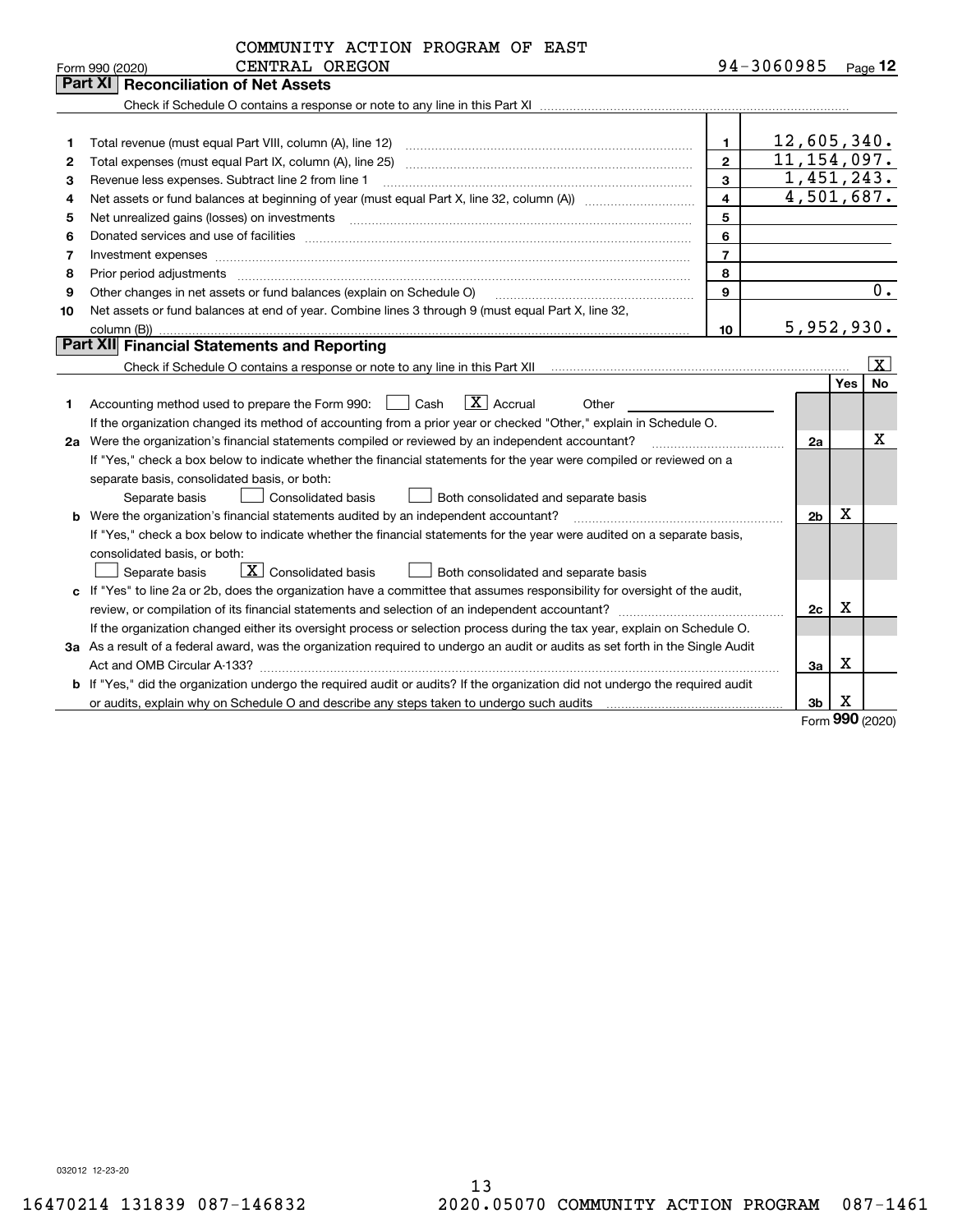|                            | <b>SCHEDULE A</b><br><b>Public Charity Status and Public Support</b> |                                                      |                                                                        |                                                                                                                                              |                                    |                                 | OMB No. 1545-0047          |  |                                           |
|----------------------------|----------------------------------------------------------------------|------------------------------------------------------|------------------------------------------------------------------------|----------------------------------------------------------------------------------------------------------------------------------------------|------------------------------------|---------------------------------|----------------------------|--|-------------------------------------------|
|                            | (Form 990 or 990-EZ)                                                 |                                                      |                                                                        |                                                                                                                                              |                                    |                                 |                            |  |                                           |
|                            |                                                                      |                                                      |                                                                        | Complete if the organization is a section 501(c)(3) organization or a section<br>4947(a)(1) nonexempt charitable trust.                      |                                    |                                 |                            |  |                                           |
| Department of the Treasury |                                                                      |                                                      |                                                                        | Attach to Form 990 or Form 990-EZ.                                                                                                           |                                    |                                 |                            |  | <b>Open to Public</b>                     |
| Internal Revenue Service   |                                                                      |                                                      |                                                                        | Go to www.irs.gov/Form990 for instructions and the latest information.                                                                       |                                    |                                 |                            |  | Inspection                                |
|                            | Name of the organization                                             |                                                      |                                                                        | COMMUNITY ACTION PROGRAM OF EAST                                                                                                             |                                    |                                 |                            |  | <b>Employer identification number</b>     |
|                            |                                                                      |                                                      | CENTRAL OREGON                                                         |                                                                                                                                              |                                    |                                 |                            |  | 94-3060985                                |
| Part I                     |                                                                      |                                                      |                                                                        | Reason for Public Charity Status. (All organizations must complete this part.) See instructions.                                             |                                    |                                 |                            |  |                                           |
|                            |                                                                      |                                                      |                                                                        | The organization is not a private foundation because it is: (For lines 1 through 12, check only one box.)                                    |                                    |                                 |                            |  |                                           |
| 1                          |                                                                      |                                                      |                                                                        | A church, convention of churches, or association of churches described in section 170(b)(1)(A)(i).                                           |                                    |                                 |                            |  |                                           |
| 2                          |                                                                      |                                                      |                                                                        | A school described in section 170(b)(1)(A)(ii). (Attach Schedule E (Form 990 or 990-EZ).)                                                    |                                    |                                 |                            |  |                                           |
| 3                          |                                                                      |                                                      |                                                                        | A hospital or a cooperative hospital service organization described in section 170(b)(1)(A)(iii).                                            |                                    |                                 |                            |  |                                           |
|                            |                                                                      |                                                      |                                                                        | A medical research organization operated in conjunction with a hospital described in section 170(b)(1)(A)(iii). Enter the hospital's name,   |                                    |                                 |                            |  |                                           |
|                            | city, and state:                                                     |                                                      |                                                                        |                                                                                                                                              |                                    |                                 |                            |  |                                           |
| 5                          |                                                                      |                                                      |                                                                        | An organization operated for the benefit of a college or university owned or operated by a governmental unit described in                    |                                    |                                 |                            |  |                                           |
|                            |                                                                      |                                                      | section 170(b)(1)(A)(iv). (Complete Part II.)                          |                                                                                                                                              |                                    |                                 |                            |  |                                           |
| 6                          |                                                                      |                                                      |                                                                        | A federal, state, or local government or governmental unit described in section 170(b)(1)(A)(v).                                             |                                    |                                 |                            |  |                                           |
| X <br>7                    |                                                                      |                                                      |                                                                        | An organization that normally receives a substantial part of its support from a governmental unit or from the general public described in    |                                    |                                 |                            |  |                                           |
|                            |                                                                      |                                                      | section 170(b)(1)(A)(vi). (Complete Part II.)                          |                                                                                                                                              |                                    |                                 |                            |  |                                           |
| 8                          |                                                                      |                                                      |                                                                        | A community trust described in section 170(b)(1)(A)(vi). (Complete Part II.)                                                                 |                                    |                                 |                            |  |                                           |
| 9                          |                                                                      |                                                      |                                                                        | An agricultural research organization described in section 170(b)(1)(A)(ix) operated in conjunction with a land-grant college                |                                    |                                 |                            |  |                                           |
|                            |                                                                      |                                                      |                                                                        | or university or a non-land-grant college of agriculture (see instructions). Enter the name, city, and state of the college or               |                                    |                                 |                            |  |                                           |
|                            | university:                                                          |                                                      |                                                                        |                                                                                                                                              |                                    |                                 |                            |  |                                           |
| 10                         |                                                                      |                                                      |                                                                        | An organization that normally receives (1) more than 33 1/3% of its support from contributions, membership fees, and gross receipts from     |                                    |                                 |                            |  |                                           |
|                            |                                                                      |                                                      |                                                                        | activities related to its exempt functions, subject to certain exceptions; and (2) no more than 33 1/3% of its support from gross investment |                                    |                                 |                            |  |                                           |
|                            |                                                                      |                                                      |                                                                        | income and unrelated business taxable income (less section 511 tax) from businesses acquired by the organization after June 30, 1975.        |                                    |                                 |                            |  |                                           |
|                            |                                                                      |                                                      | See section 509(a)(2). (Complete Part III.)                            |                                                                                                                                              |                                    |                                 |                            |  |                                           |
| 11                         |                                                                      |                                                      |                                                                        | An organization organized and operated exclusively to test for public safety. See section 509(a)(4).                                         |                                    |                                 |                            |  |                                           |
| 12                         |                                                                      |                                                      |                                                                        | An organization organized and operated exclusively for the benefit of, to perform the functions of, or to carry out the purposes of one or   |                                    |                                 |                            |  |                                           |
|                            |                                                                      |                                                      |                                                                        | more publicly supported organizations described in section 509(a)(1) or section 509(a)(2). See section 509(a)(3). Check the box in           |                                    |                                 |                            |  |                                           |
|                            |                                                                      |                                                      |                                                                        | lines 12a through 12d that describes the type of supporting organization and complete lines 12e, 12f, and 12g.                               |                                    |                                 |                            |  |                                           |
| a                          |                                                                      |                                                      |                                                                        | Type I. A supporting organization operated, supervised, or controlled by its supported organization(s), typically by giving                  |                                    |                                 |                            |  |                                           |
|                            |                                                                      |                                                      |                                                                        | the supported organization(s) the power to regularly appoint or elect a majority of the directors or trustees of the supporting              |                                    |                                 |                            |  |                                           |
|                            |                                                                      |                                                      | organization. You must complete Part IV, Sections A and B.             |                                                                                                                                              |                                    |                                 |                            |  |                                           |
| b                          |                                                                      |                                                      |                                                                        | Type II. A supporting organization supervised or controlled in connection with its supported organization(s), by having                      |                                    |                                 |                            |  |                                           |
|                            |                                                                      |                                                      |                                                                        | control or management of the supporting organization vested in the same persons that control or manage the supported                         |                                    |                                 |                            |  |                                           |
|                            |                                                                      |                                                      | organization(s). You must complete Part IV, Sections A and C.          |                                                                                                                                              |                                    |                                 |                            |  |                                           |
| C                          |                                                                      |                                                      |                                                                        | Type III functionally integrated. A supporting organization operated in connection with, and functionally integrated with,                   |                                    |                                 |                            |  |                                           |
|                            |                                                                      |                                                      |                                                                        | its supported organization(s) (see instructions). You must complete Part IV, Sections A, D, and E.                                           |                                    |                                 |                            |  |                                           |
| d                          |                                                                      |                                                      |                                                                        | Type III non-functionally integrated. A supporting organization operated in connection with its supported organization(s)                    |                                    |                                 |                            |  |                                           |
|                            |                                                                      |                                                      |                                                                        | that is not functionally integrated. The organization generally must satisfy a distribution requirement and an attentiveness                 |                                    |                                 |                            |  |                                           |
|                            |                                                                      |                                                      |                                                                        | requirement (see instructions). You must complete Part IV, Sections A and D, and Part V.                                                     |                                    |                                 |                            |  |                                           |
| е                          |                                                                      |                                                      |                                                                        | Check this box if the organization received a written determination from the IRS that it is a Type I, Type II, Type III                      |                                    |                                 |                            |  |                                           |
|                            |                                                                      |                                                      |                                                                        | functionally integrated, or Type III non-functionally integrated supporting organization.                                                    |                                    |                                 |                            |  |                                           |
|                            |                                                                      | <b>f</b> Enter the number of supported organizations | Provide the following information about the supported organization(s). |                                                                                                                                              |                                    |                                 |                            |  |                                           |
|                            | (i) Name of supported                                                |                                                      | (ii) EIN                                                               | (iii) Type of organization                                                                                                                   |                                    | (iv) Is the organization listed | (v) Amount of monetary     |  | (vi) Amount of other                      |
|                            | organization                                                         |                                                      |                                                                        | (described on lines 1-10<br>above (see instructions))                                                                                        | in your governing document?<br>Yes | No.                             | support (see instructions) |  | support (see instructions)                |
|                            |                                                                      |                                                      |                                                                        |                                                                                                                                              |                                    |                                 |                            |  |                                           |
|                            |                                                                      |                                                      |                                                                        |                                                                                                                                              |                                    |                                 |                            |  |                                           |
|                            |                                                                      |                                                      |                                                                        |                                                                                                                                              |                                    |                                 |                            |  |                                           |
|                            |                                                                      |                                                      |                                                                        |                                                                                                                                              |                                    |                                 |                            |  |                                           |
|                            |                                                                      |                                                      |                                                                        |                                                                                                                                              |                                    |                                 |                            |  |                                           |
|                            |                                                                      |                                                      |                                                                        |                                                                                                                                              |                                    |                                 |                            |  |                                           |
|                            |                                                                      |                                                      |                                                                        |                                                                                                                                              |                                    |                                 |                            |  |                                           |
|                            |                                                                      |                                                      |                                                                        |                                                                                                                                              |                                    |                                 |                            |  |                                           |
|                            |                                                                      |                                                      |                                                                        |                                                                                                                                              |                                    |                                 |                            |  |                                           |
|                            |                                                                      |                                                      |                                                                        |                                                                                                                                              |                                    |                                 |                            |  |                                           |
| Total                      |                                                                      |                                                      |                                                                        |                                                                                                                                              |                                    |                                 |                            |  |                                           |
|                            |                                                                      |                                                      |                                                                        |                                                                                                                                              |                                    |                                 |                            |  | $div A$ $F_{num}$ 000 $ev$ 000 $F71$ 0000 |

LHA For Paperwork Reduction Act Notice, see the Instructions for Form 990 or 990-EZ. <sub>032021</sub> o1-25-21 Schedule A (Form 990 or 990-EZ) 2020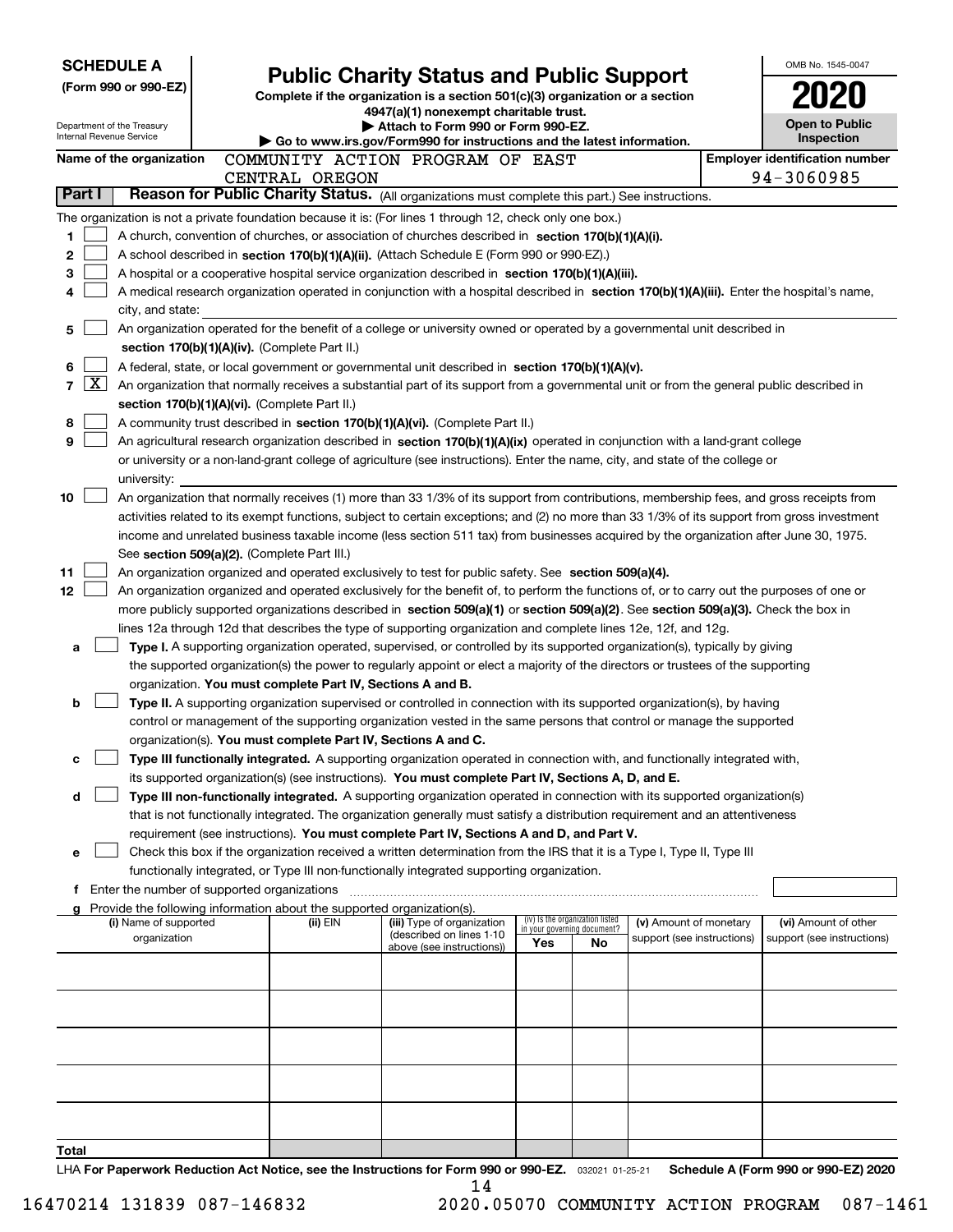#### Schedule A (Form 990 or 990-EZ) 2020 Page CENTRAL OREGON 94-3060985

94-3060985 Page 2

(Complete only if you checked the box on line 5, 7, or 8 of Part I or if the organization failed to qualify under Part III. If the organization fails to qualify under the tests listed below, please complete Part III.) **Part II Support Schedule for Organizations Described in Sections 170(b)(1)(A)(iv) and 170(b)(1)(A)(vi)**

|    | <b>Section A. Public Support</b>                                                                                                                                                                                                                       |          |                                                               |            |            |                                             |                                          |  |  |  |
|----|--------------------------------------------------------------------------------------------------------------------------------------------------------------------------------------------------------------------------------------------------------|----------|---------------------------------------------------------------|------------|------------|---------------------------------------------|------------------------------------------|--|--|--|
|    | Calendar year (or fiscal year beginning in)                                                                                                                                                                                                            | (a) 2016 | (b) 2017                                                      | $(c)$ 2018 | $(d)$ 2019 | (e) 2020                                    | (f) Total                                |  |  |  |
|    | 1 Gifts, grants, contributions, and                                                                                                                                                                                                                    |          |                                                               |            |            |                                             |                                          |  |  |  |
|    | membership fees received. (Do not                                                                                                                                                                                                                      |          |                                                               |            |            |                                             |                                          |  |  |  |
|    | include any "unusual grants.")                                                                                                                                                                                                                         | 6582363. | 6534517.                                                      | 6913884.   |            | 7721653.11487815.39240232.                  |                                          |  |  |  |
|    | 2 Tax revenues levied for the organ-                                                                                                                                                                                                                   |          |                                                               |            |            |                                             |                                          |  |  |  |
|    | ization's benefit and either paid to                                                                                                                                                                                                                   |          |                                                               |            |            |                                             |                                          |  |  |  |
|    | or expended on its behalf                                                                                                                                                                                                                              |          |                                                               |            |            |                                             |                                          |  |  |  |
|    | 3 The value of services or facilities                                                                                                                                                                                                                  |          |                                                               |            |            |                                             |                                          |  |  |  |
|    | furnished by a governmental unit to                                                                                                                                                                                                                    |          |                                                               |            |            |                                             |                                          |  |  |  |
|    | the organization without charge                                                                                                                                                                                                                        |          |                                                               |            |            |                                             |                                          |  |  |  |
|    | 4 Total. Add lines 1 through 3                                                                                                                                                                                                                         | 6582363. | 6534517.                                                      | 6913884.   |            | 7721653.11487815.39240232.                  |                                          |  |  |  |
|    | 5 The portion of total contributions                                                                                                                                                                                                                   |          |                                                               |            |            |                                             |                                          |  |  |  |
|    | by each person (other than a                                                                                                                                                                                                                           |          |                                                               |            |            |                                             |                                          |  |  |  |
|    | governmental unit or publicly                                                                                                                                                                                                                          |          |                                                               |            |            |                                             |                                          |  |  |  |
|    | supported organization) included                                                                                                                                                                                                                       |          |                                                               |            |            |                                             |                                          |  |  |  |
|    | on line 1 that exceeds 2% of the                                                                                                                                                                                                                       |          |                                                               |            |            |                                             |                                          |  |  |  |
|    | amount shown on line 11,                                                                                                                                                                                                                               |          |                                                               |            |            |                                             |                                          |  |  |  |
|    | column (f)                                                                                                                                                                                                                                             |          |                                                               |            |            |                                             |                                          |  |  |  |
|    | 6 Public support. Subtract line 5 from line 4.                                                                                                                                                                                                         |          |                                                               |            |            |                                             | 39240232.                                |  |  |  |
|    | <b>Section B. Total Support</b>                                                                                                                                                                                                                        |          |                                                               |            |            |                                             |                                          |  |  |  |
|    | Calendar year (or fiscal year beginning in)                                                                                                                                                                                                            | (a) 2016 | (b) 2017                                                      | $(c)$ 2018 | $(d)$ 2019 | (e) 2020                                    | (f) Total                                |  |  |  |
|    | 7 Amounts from line 4                                                                                                                                                                                                                                  | 6582363. | 6534517.                                                      | 6913884.   |            | 7721653.11487815.39240232.                  |                                          |  |  |  |
|    | 8 Gross income from interest,                                                                                                                                                                                                                          |          |                                                               |            |            |                                             |                                          |  |  |  |
|    | dividends, payments received on                                                                                                                                                                                                                        |          |                                                               |            |            |                                             |                                          |  |  |  |
|    | securities loans, rents, royalties,                                                                                                                                                                                                                    |          |                                                               |            |            |                                             |                                          |  |  |  |
|    | and income from similar sources                                                                                                                                                                                                                        | 8,541.   | 4,638.                                                        | 5,106.     | 5,445.     | 5,215.                                      | 28,945.                                  |  |  |  |
| 9  | Net income from unrelated business                                                                                                                                                                                                                     |          |                                                               |            |            |                                             |                                          |  |  |  |
|    | activities, whether or not the                                                                                                                                                                                                                         |          |                                                               |            |            |                                             |                                          |  |  |  |
|    | business is regularly carried on                                                                                                                                                                                                                       |          |                                                               |            |            |                                             |                                          |  |  |  |
|    | 10 Other income. Do not include gain                                                                                                                                                                                                                   |          |                                                               |            |            |                                             |                                          |  |  |  |
|    | or loss from the sale of capital                                                                                                                                                                                                                       |          |                                                               |            |            |                                             |                                          |  |  |  |
|    | assets (Explain in Part VI.)                                                                                                                                                                                                                           |          | $\left. 547, 660 \right.$   655, 343.   566, 643.   551, 907. |            |            |                                             | $605, 818.$ 2927371.                     |  |  |  |
|    | 11 Total support. Add lines 7 through 10                                                                                                                                                                                                               |          |                                                               |            |            |                                             | 42196548.                                |  |  |  |
| 12 | Gross receipts from related activities, etc. (see instructions)                                                                                                                                                                                        |          |                                                               |            |            | 12                                          | 2,842,845.                               |  |  |  |
|    | 13 First 5 years. If the Form 990 is for the organization's first, second, third, fourth, or fifth tax year as a section 501(c)(3)                                                                                                                     |          |                                                               |            |            |                                             |                                          |  |  |  |
|    |                                                                                                                                                                                                                                                        |          |                                                               |            |            |                                             |                                          |  |  |  |
|    | Section C. Computation of Public Support Percentage                                                                                                                                                                                                    |          |                                                               |            |            |                                             |                                          |  |  |  |
|    |                                                                                                                                                                                                                                                        |          |                                                               |            |            | 14                                          | 92.99<br>%                               |  |  |  |
|    |                                                                                                                                                                                                                                                        |          |                                                               |            |            | 15                                          | 92.17<br>%                               |  |  |  |
|    | 16a 33 1/3% support test - 2020. If the organization did not check the box on line 13, and line 14 is 33 1/3% or more, check this box and                                                                                                              |          |                                                               |            |            |                                             |                                          |  |  |  |
|    | stop here. The organization qualifies as a publicly supported organization                                                                                                                                                                             |          |                                                               |            |            |                                             | $\blacktriangleright$ $\boxed{\text{X}}$ |  |  |  |
|    | <b>b 33 1/3% support test - 2019.</b> If the organization did not check a box on line 13 or 16a, and line 15 is 33 1/3% or more, check this box                                                                                                        |          |                                                               |            |            |                                             |                                          |  |  |  |
|    | and stop here. The organization qualifies as a publicly supported organization                                                                                                                                                                         |          |                                                               |            |            |                                             |                                          |  |  |  |
|    |                                                                                                                                                                                                                                                        |          |                                                               |            |            |                                             |                                          |  |  |  |
|    | 17a 10% -facts-and-circumstances test - 2020. If the organization did not check a box on line 13, 16a, or 16b, and line 14 is 10% or more,                                                                                                             |          |                                                               |            |            |                                             |                                          |  |  |  |
|    | and if the organization meets the facts-and-circumstances test, check this box and stop here. Explain in Part VI how the organization<br>meets the facts-and-circumstances test. The organization qualifies as a publicly supported organization       |          |                                                               |            |            |                                             |                                          |  |  |  |
|    | <b>b 10% -facts-and-circumstances test - 2019.</b> If the organization did not check a box on line 13, 16a, 16b, or 17a, and line 15 is 10% or                                                                                                         |          |                                                               |            |            |                                             |                                          |  |  |  |
|    |                                                                                                                                                                                                                                                        |          |                                                               |            |            |                                             |                                          |  |  |  |
|    | more, and if the organization meets the facts-and-circumstances test, check this box and stop here. Explain in Part VI how the<br>organization meets the facts-and-circumstances test. The organization qualifies as a publicly supported organization |          |                                                               |            |            |                                             |                                          |  |  |  |
|    |                                                                                                                                                                                                                                                        |          |                                                               |            |            |                                             |                                          |  |  |  |
|    | 18 Private foundation. If the organization did not check a box on line 13, 16a, 16b, 17a, or 17b, check this box and see instructions                                                                                                                  |          |                                                               |            |            | <b>Cohodulo A (Form 000 or 000 EZ) 2020</b> |                                          |  |  |  |

**Schedule A (Form 990 or 990-EZ) 2020**

032022 01-25-21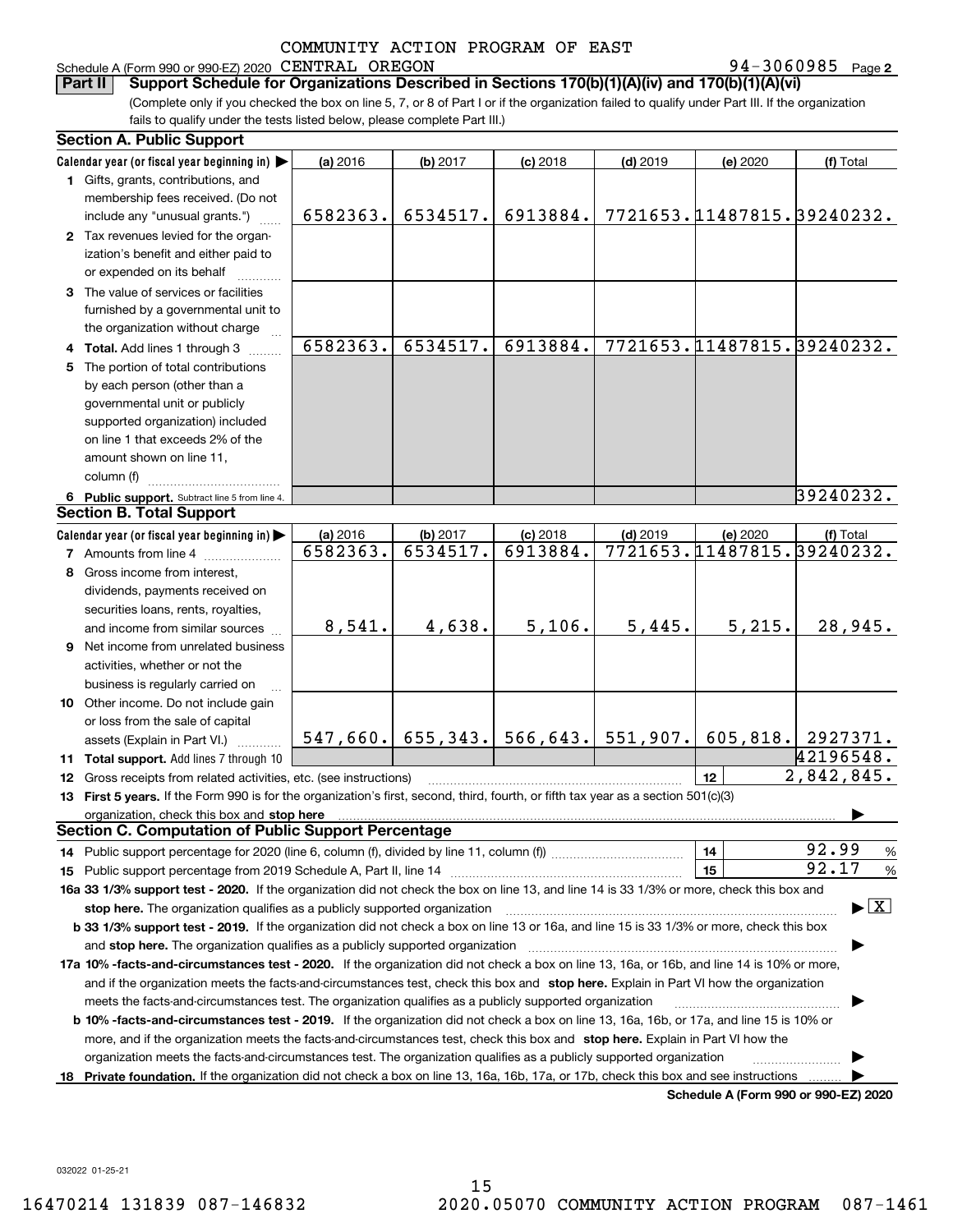Schedule A (Form 990 or 990-EZ) 2020 Page CENTRAL OREGON 94-3060985

**Part III** | Support Schedule for Organizations Described in Section 509(a)(2)

**3**

(Complete only if you checked the box on line 10 of Part I or if the organization failed to qualify under Part II. If the organization fails to qualify under the tests listed below, please complete Part II.)

|    | <b>Section A. Public Support</b>                                                                                                                                                                                               |          |          |            |            |          |                                      |
|----|--------------------------------------------------------------------------------------------------------------------------------------------------------------------------------------------------------------------------------|----------|----------|------------|------------|----------|--------------------------------------|
|    | Calendar year (or fiscal year beginning in) $\blacktriangleright$                                                                                                                                                              | (a) 2016 | (b) 2017 | $(c)$ 2018 | $(d)$ 2019 | (e) 2020 | (f) Total                            |
|    | 1 Gifts, grants, contributions, and                                                                                                                                                                                            |          |          |            |            |          |                                      |
|    | membership fees received. (Do not                                                                                                                                                                                              |          |          |            |            |          |                                      |
|    | include any "unusual grants.")                                                                                                                                                                                                 |          |          |            |            |          |                                      |
|    | <b>2</b> Gross receipts from admissions,<br>merchandise sold or services per-<br>formed, or facilities furnished in<br>any activity that is related to the<br>organization's tax-exempt purpose                                |          |          |            |            |          |                                      |
|    | 3 Gross receipts from activities that<br>are not an unrelated trade or bus-                                                                                                                                                    |          |          |            |            |          |                                      |
|    | iness under section 513                                                                                                                                                                                                        |          |          |            |            |          |                                      |
|    | 4 Tax revenues levied for the organ-<br>ization's benefit and either paid to                                                                                                                                                   |          |          |            |            |          |                                      |
|    | or expended on its behalf<br>.                                                                                                                                                                                                 |          |          |            |            |          |                                      |
|    | 5 The value of services or facilities<br>furnished by a governmental unit to<br>the organization without charge                                                                                                                |          |          |            |            |          |                                      |
|    |                                                                                                                                                                                                                                |          |          |            |            |          |                                      |
|    | <b>6 Total.</b> Add lines 1 through 5<br>7a Amounts included on lines 1, 2, and<br>3 received from disqualified persons                                                                                                        |          |          |            |            |          |                                      |
|    | <b>b</b> Amounts included on lines 2 and 3 received<br>from other than disqualified persons that<br>exceed the greater of \$5,000 or 1% of the<br>amount on line 13 for the year                                               |          |          |            |            |          |                                      |
|    | c Add lines 7a and 7b                                                                                                                                                                                                          |          |          |            |            |          |                                      |
|    | 8 Public support. (Subtract line 7c from line 6.)<br><b>Section B. Total Support</b>                                                                                                                                           |          |          |            |            |          |                                      |
|    |                                                                                                                                                                                                                                |          |          |            |            |          |                                      |
|    | Calendar year (or fiscal year beginning in)<br>9 Amounts from line 6                                                                                                                                                           | (a) 2016 | (b) 2017 | $(c)$ 2018 | $(d)$ 2019 | (e) 2020 | (f) Total                            |
|    | 10a Gross income from interest,<br>dividends, payments received on<br>securities loans, rents, royalties,<br>and income from similar sources                                                                                   |          |          |            |            |          |                                      |
|    | <b>b</b> Unrelated business taxable income<br>(less section 511 taxes) from businesses<br>acquired after June 30, 1975                                                                                                         |          |          |            |            |          |                                      |
|    | c Add lines 10a and 10b                                                                                                                                                                                                        |          |          |            |            |          |                                      |
|    | 11 Net income from unrelated business<br>activities not included in line 10b,<br>whether or not the business is<br>regularly carried on                                                                                        |          |          |            |            |          |                                      |
|    | <b>12</b> Other income. Do not include gain<br>or loss from the sale of capital<br>assets (Explain in Part VI.)                                                                                                                |          |          |            |            |          |                                      |
|    | <b>13</b> Total support. (Add lines 9, 10c, 11, and 12.)                                                                                                                                                                       |          |          |            |            |          |                                      |
|    | 14 First 5 years. If the Form 990 is for the organization's first, second, third, fourth, or fifth tax year as a section 501(c)(3) organization,                                                                               |          |          |            |            |          |                                      |
|    | check this box and stop here manufactured and content to the state of the state of the state of the state of the state of the state of the state of the state of the state of the state of the state of the state of the state |          |          |            |            |          |                                      |
|    | Section C. Computation of Public Support Percentage                                                                                                                                                                            |          |          |            |            |          |                                      |
|    |                                                                                                                                                                                                                                |          |          |            |            | 15       | %                                    |
|    | 16 Public support percentage from 2019 Schedule A, Part III, line 15                                                                                                                                                           |          |          |            |            | 16       | %                                    |
|    | <b>Section D. Computation of Investment Income Percentage</b>                                                                                                                                                                  |          |          |            |            |          |                                      |
|    | 17 Investment income percentage for 2020 (line 10c, column (f), divided by line 13, column (f))                                                                                                                                |          |          |            |            | 17       | %                                    |
|    | 18 Investment income percentage from 2019 Schedule A, Part III, line 17                                                                                                                                                        |          |          |            |            | 18       | %                                    |
|    | 19a 33 1/3% support tests - 2020. If the organization did not check the box on line 14, and line 15 is more than 33 1/3%, and line 17 is not                                                                                   |          |          |            |            |          |                                      |
|    | more than 33 1/3%, check this box and stop here. The organization qualifies as a publicly supported organization                                                                                                               |          |          |            |            |          |                                      |
|    | b 33 1/3% support tests - 2019. If the organization did not check a box on line 14 or line 19a, and line 16 is more than 33 1/3%, and                                                                                          |          |          |            |            |          |                                      |
|    | line 18 is not more than 33 1/3%, check this box and stop here. The organization qualifies as a publicly supported organization                                                                                                |          |          |            |            |          |                                      |
| 20 | Private foundation. If the organization did not check a box on line 14, 19a, or 19b, check this box and see instructions                                                                                                       |          |          |            |            |          | .                                    |
|    | 032023 01-25-21                                                                                                                                                                                                                |          | 16       |            |            |          | Schedule A (Form 990 or 990-EZ) 2020 |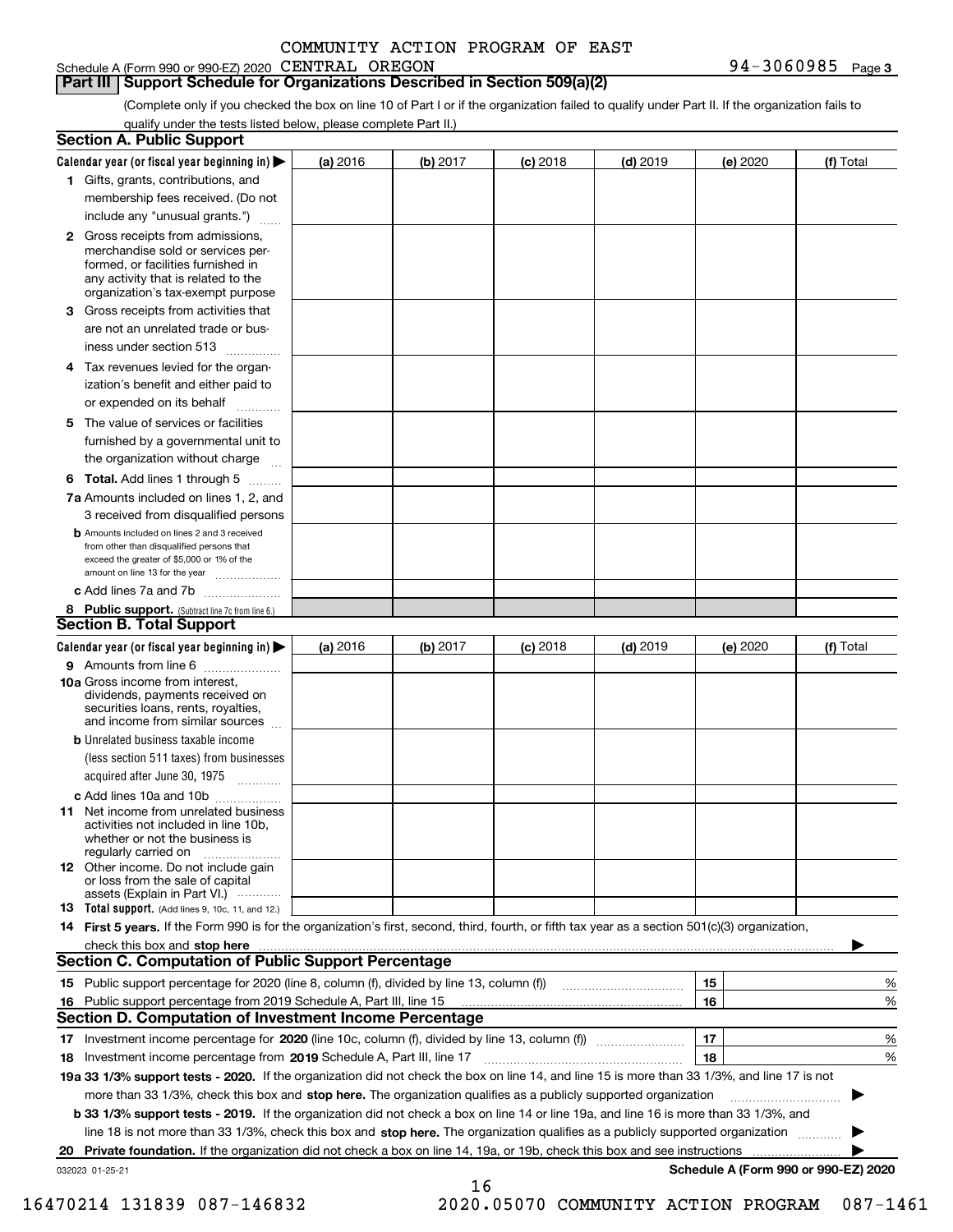# Schedule A (Form 990 or 990-EZ) 2020 Page CENTRAL OREGON 94-3060985

**Part IV Supporting Organizations**

(Complete only if you checked a box in line 12 on Part I. If you checked box 12a, Part I, complete Sections A and B. If you checked box 12b, Part I, complete Sections A and C. If you checked box 12c, Part I, complete Sections A, D, and E. If you checked box 12d, Part I, complete Sections A and D, and complete Part V.)

### **Section A. All Supporting Organizations**

- **1** Are all of the organization's supported organizations listed by name in the organization's governing documents? If "No," describe in **Part VI** how the supported organizations are designated. If designated by *class or purpose, describe the designation. If historic and continuing relationship, explain.*
- **2** Did the organization have any supported organization that does not have an IRS determination of status under section 509(a)(1) or (2)? If "Yes," explain in Part VI how the organization determined that the supported *organization was described in section 509(a)(1) or (2).*
- **3a** Did the organization have a supported organization described in section 501(c)(4), (5), or (6)? If "Yes," answer *lines 3b and 3c below.*
- **b** Did the organization confirm that each supported organization qualified under section 501(c)(4), (5), or (6) and satisfied the public support tests under section 509(a)(2)? If "Yes," describe in **Part VI** when and how the *organization made the determination.*
- **c**Did the organization ensure that all support to such organizations was used exclusively for section 170(c)(2)(B) purposes? If "Yes," explain in **Part VI** what controls the organization put in place to ensure such use.
- **4a***If* Was any supported organization not organized in the United States ("foreign supported organization")? *"Yes," and if you checked box 12a or 12b in Part I, answer lines 4b and 4c below.*
- **b** Did the organization have ultimate control and discretion in deciding whether to make grants to the foreign supported organization? If "Yes," describe in **Part VI** how the organization had such control and discretion *despite being controlled or supervised by or in connection with its supported organizations.*
- **c** Did the organization support any foreign supported organization that does not have an IRS determination under sections 501(c)(3) and 509(a)(1) or (2)? If "Yes," explain in **Part VI** what controls the organization used *to ensure that all support to the foreign supported organization was used exclusively for section 170(c)(2)(B) purposes.*
- **5a** Did the organization add, substitute, or remove any supported organizations during the tax year? If "Yes," answer lines 5b and 5c below (if applicable). Also, provide detail in **Part VI,** including (i) the names and EIN *numbers of the supported organizations added, substituted, or removed; (ii) the reasons for each such action; (iii) the authority under the organization's organizing document authorizing such action; and (iv) how the action was accomplished (such as by amendment to the organizing document).*
- **b** Type I or Type II only. Was any added or substituted supported organization part of a class already designated in the organization's organizing document?
- **cSubstitutions only.**  Was the substitution the result of an event beyond the organization's control?
- **6** Did the organization provide support (whether in the form of grants or the provision of services or facilities) to **Part VI.** *If "Yes," provide detail in* support or benefit one or more of the filing organization's supported organizations? anyone other than (i) its supported organizations, (ii) individuals that are part of the charitable class benefited by one or more of its supported organizations, or (iii) other supporting organizations that also
- **7**Did the organization provide a grant, loan, compensation, or other similar payment to a substantial contributor *If "Yes," complete Part I of Schedule L (Form 990 or 990-EZ).* regard to a substantial contributor? (as defined in section 4958(c)(3)(C)), a family member of a substantial contributor, or a 35% controlled entity with
- **8** Did the organization make a loan to a disqualified person (as defined in section 4958) not described in line 7? *If "Yes," complete Part I of Schedule L (Form 990 or 990-EZ).*
- **9a** Was the organization controlled directly or indirectly at any time during the tax year by one or more in section 509(a)(1) or (2))? If "Yes," *provide detail in* <code>Part VI.</code> disqualified persons, as defined in section 4946 (other than foundation managers and organizations described
- **b** Did one or more disqualified persons (as defined in line 9a) hold a controlling interest in any entity in which the supporting organization had an interest? If "Yes," provide detail in P**art VI**.
- **c**Did a disqualified person (as defined in line 9a) have an ownership interest in, or derive any personal benefit from, assets in which the supporting organization also had an interest? If "Yes," provide detail in P**art VI.**
- **10a** Was the organization subject to the excess business holdings rules of section 4943 because of section supporting organizations)? If "Yes," answer line 10b below. 4943(f) (regarding certain Type II supporting organizations, and all Type III non-functionally integrated
- **b** Did the organization have any excess business holdings in the tax year? (Use Schedule C, Form 4720, to *determine whether the organization had excess business holdings.)*

17

032024 01-25-21

**9a 9b9c10a10bSchedule A (Form 990 or 990-EZ) 2020**

**1**

**2**

**3a**

**3b**

**3c**

**4a**

**4b**

**4c**

**5a**

**5b5c**

**6**

**7**

**8**

**YesNo**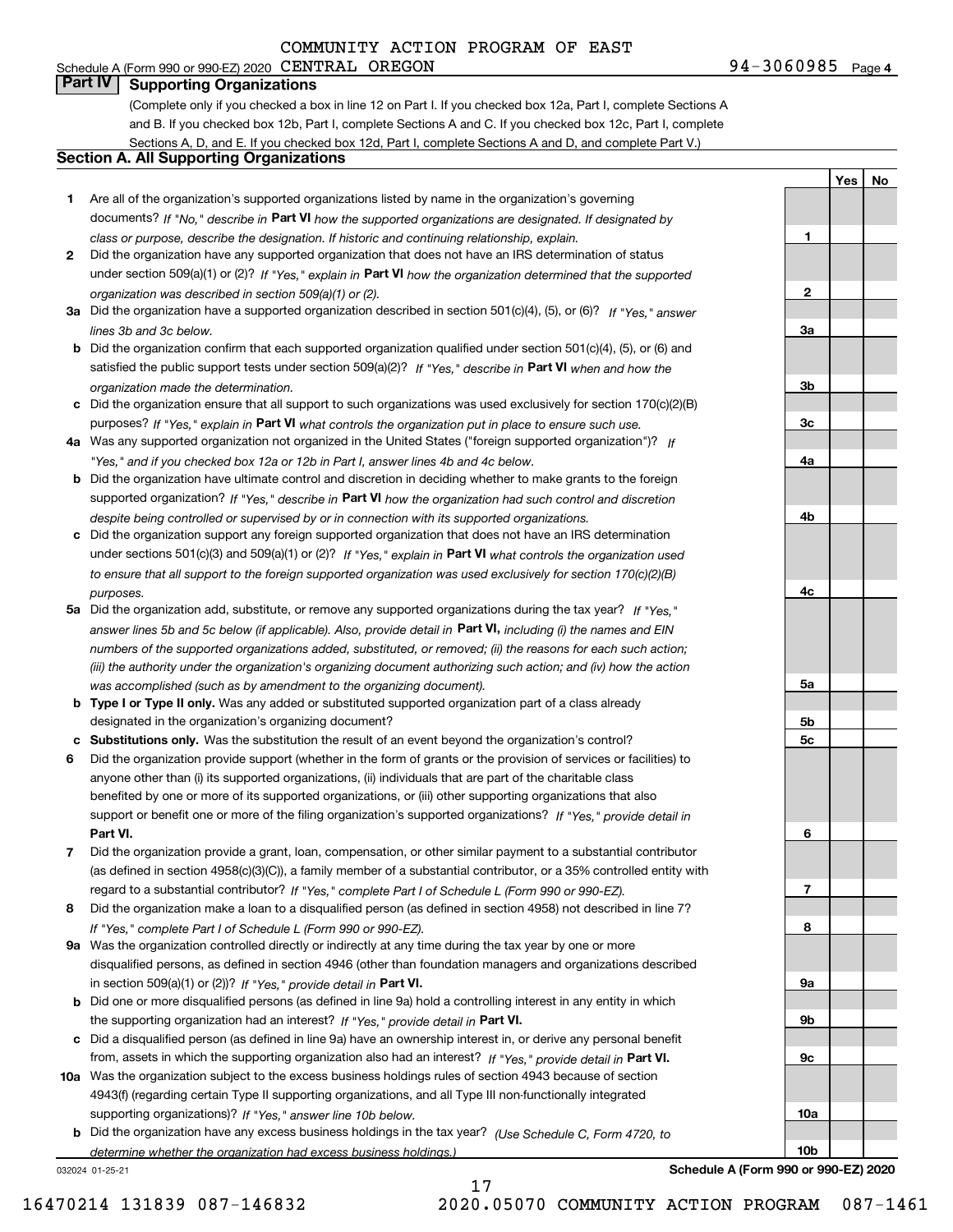|     |                                                                                                                                                                                                                                              |                 | Yes | No |
|-----|----------------------------------------------------------------------------------------------------------------------------------------------------------------------------------------------------------------------------------------------|-----------------|-----|----|
| 11. | Has the organization accepted a gift or contribution from any of the following persons?                                                                                                                                                      |                 |     |    |
|     | a A person who directly or indirectly controls, either alone or together with persons described in lines 11b and                                                                                                                             |                 |     |    |
|     | 11c below, the governing body of a supported organization?                                                                                                                                                                                   | 11a             |     |    |
|     | <b>b</b> A family member of a person described in line 11a above?                                                                                                                                                                            | 11 <sub>b</sub> |     |    |
|     | c A 35% controlled entity of a person described in line 11a or 11b above? If "Yes" to line 11a, 11b, or 11c, provide                                                                                                                         |                 |     |    |
|     | detail in Part VI.                                                                                                                                                                                                                           | 11c             |     |    |
|     | <b>Section B. Type I Supporting Organizations</b>                                                                                                                                                                                            |                 |     |    |
|     |                                                                                                                                                                                                                                              |                 | Yes | No |
| 1   | Did the governing body, members of the governing body, officers acting in their official capacity, or membership of one or                                                                                                                   |                 |     |    |
|     | more supported organizations have the power to regularly appoint or elect at least a majority of the organization's officers,                                                                                                                |                 |     |    |
|     | directors, or trustees at all times during the tax year? If "No," describe in Part VI how the supported organization(s)                                                                                                                      |                 |     |    |
|     | effectively operated, supervised, or controlled the organization's activities. If the organization had more than one supported                                                                                                               |                 |     |    |
|     | organization, describe how the powers to appoint and/or remove officers, directors, or trustees were allocated among the<br>supported organizations and what conditions or restrictions, if any, applied to such powers during the tax year. | 1               |     |    |
| 2   | Did the organization operate for the benefit of any supported organization other than the supported                                                                                                                                          |                 |     |    |
|     | organization(s) that operated, supervised, or controlled the supporting organization? If "Yes," explain in                                                                                                                                   |                 |     |    |
|     | Part VI how providing such benefit carried out the purposes of the supported organization(s) that operated,                                                                                                                                  |                 |     |    |
|     |                                                                                                                                                                                                                                              | 2               |     |    |
|     | supervised, or controlled the supporting organization.<br>Section C. Type II Supporting Organizations                                                                                                                                        |                 |     |    |
|     |                                                                                                                                                                                                                                              |                 | Yes | No |
| 1.  | Were a majority of the organization's directors or trustees during the tax year also a majority of the directors                                                                                                                             |                 |     |    |
|     | or trustees of each of the organization's supported organization(s)? If "No." describe in Part VI how control                                                                                                                                |                 |     |    |
|     | or management of the supporting organization was vested in the same persons that controlled or managed                                                                                                                                       |                 |     |    |
|     | the supported organization(s).                                                                                                                                                                                                               | 1               |     |    |
|     | Section D. All Type III Supporting Organizations                                                                                                                                                                                             |                 |     |    |
|     |                                                                                                                                                                                                                                              |                 | Yes | No |
| 1   | Did the organization provide to each of its supported organizations, by the last day of the fifth month of the                                                                                                                               |                 |     |    |
|     | organization's tax year, (i) a written notice describing the type and amount of support provided during the prior tax                                                                                                                        |                 |     |    |
|     | year, (ii) a copy of the Form 990 that was most recently filed as of the date of notification, and (iii) copies of the                                                                                                                       |                 |     |    |
|     | organization's governing documents in effect on the date of notification, to the extent not previously provided?                                                                                                                             | 1               |     |    |
| 2   | Were any of the organization's officers, directors, or trustees either (i) appointed or elected by the supported                                                                                                                             |                 |     |    |
|     | organization(s) or (ii) serving on the governing body of a supported organization? If "No," explain in Part VI how                                                                                                                           |                 |     |    |
|     | the organization maintained a close and continuous working relationship with the supported organization(s).                                                                                                                                  | 2               |     |    |
| 3   | By reason of the relationship described in line 2, above, did the organization's supported organizations have a                                                                                                                              |                 |     |    |
|     | significant voice in the organization's investment policies and in directing the use of the organization's                                                                                                                                   |                 |     |    |
|     | income or assets at all times during the tax year? If "Yes," describe in Part VI the role the organization's                                                                                                                                 |                 |     |    |
|     | supported organizations played in this regard.                                                                                                                                                                                               | 3               |     |    |
|     | Section E. Type III Functionally Integrated Supporting Organizations                                                                                                                                                                         |                 |     |    |
| 1   | Check the box next to the method that the organization used to satisfy the Integral Part Test during the year (see instructions).                                                                                                            |                 |     |    |
| a   | The organization satisfied the Activities Test. Complete line 2 below.                                                                                                                                                                       |                 |     |    |
| b   | The organization is the parent of each of its supported organizations. Complete line 3 below.                                                                                                                                                |                 |     |    |
| c   | The organization supported a governmental entity. Describe in Part VI how you supported a governmental entity (see instructions).                                                                                                            |                 |     |    |
| 2   | Activities Test. Answer lines 2a and 2b below.                                                                                                                                                                                               |                 | Yes | No |
| а   | Did substantially all of the organization's activities during the tax year directly further the exempt purposes of                                                                                                                           |                 |     |    |
|     | the supported organization(s) to which the organization was responsive? If "Yes." then in Part VI identify                                                                                                                                   |                 |     |    |
|     | those supported organizations and explain how these activities directly furthered their exempt purposes,                                                                                                                                     |                 |     |    |
|     | how the organization was responsive to those supported organizations, and how the organization determined                                                                                                                                    |                 |     |    |
|     | that these activities constituted substantially all of its activities.                                                                                                                                                                       | 2a              |     |    |
|     | <b>b</b> Did the activities described in line 2a, above, constitute activities that, but for the organization's involvement,                                                                                                                 |                 |     |    |
|     | one or more of the organization's supported organization(s) would have been engaged in? If "Yes," explain in                                                                                                                                 |                 |     |    |
|     | <b>Part VI</b> the reasons for the organization's position that its supported organization(s) would have engaged in                                                                                                                          |                 |     |    |
|     | these activities but for the organization's involvement.                                                                                                                                                                                     | 2b              |     |    |
| 3   | Parent of Supported Organizations. Answer lines 3a and 3b below.                                                                                                                                                                             |                 |     |    |
| а   | Did the organization have the power to regularly appoint or elect a majority of the officers, directors, or                                                                                                                                  |                 |     |    |
|     | trustees of each of the supported organizations? If "Yes" or "No" provide details in Part VI.                                                                                                                                                | За              |     |    |
|     | <b>b</b> Did the organization exercise a substantial degree of direction over the policies, programs, and activities of each                                                                                                                 |                 |     |    |
|     | of its supported organizations? If "Yes " describe in <b>Part VI</b> the role played by the organization in this regard                                                                                                                      | 3b              |     |    |

032025 01-25-21

16470214 131839 087-146832 2020.05070 COMMUNITY ACTION PROGRAM 087-1461

**Part IV Supporting Organizations** *(continued)*

|                |                                                                                                                        |   | Yes⊺ | <b>No</b> |
|----------------|------------------------------------------------------------------------------------------------------------------------|---|------|-----------|
|                | Did the organization provide to each of its supported organizations, by the last day of the fifth month of the         |   |      |           |
|                | organization's tax year, (i) a written notice describing the type and amount of support provided during the prior tax  |   |      |           |
|                | year, (ii) a copy of the Form 990 that was most recently filed as of the date of notification, and (iii) copies of the |   |      |           |
|                | organization's governing documents in effect on the date of notification, to the extent not previously provided?       |   |      |           |
| $\overline{2}$ | Were any of the organization's officers, directors, or trustees either (i) appointed or elected by the supported       |   |      |           |
|                | organization(s) or (ii) serving on the governing body of a supported organization? If "No." explain in Part VI how     |   |      |           |
|                | the organization maintained a close and continuous working relationship with the supported organization(s).            | 2 |      |           |
| 3              | By reason of the relationship described in line 2, above, did the organization's supported organizations have a        |   |      |           |
|                | significant voice in the organization's investment policies and in directing the use of the organization's             |   |      |           |
|                | income or assets at all times during the tax year? If "Yes," describe in Part VI the role the organization's           |   |      |           |
|                | supported organizations played in this regard.                                                                         | з |      |           |

**Part VI**  *If "Yes," describe in the role played by the organization in this regard.* of its supported organizations?

18

**Schedule A (Form 990 or 990-EZ) 2020**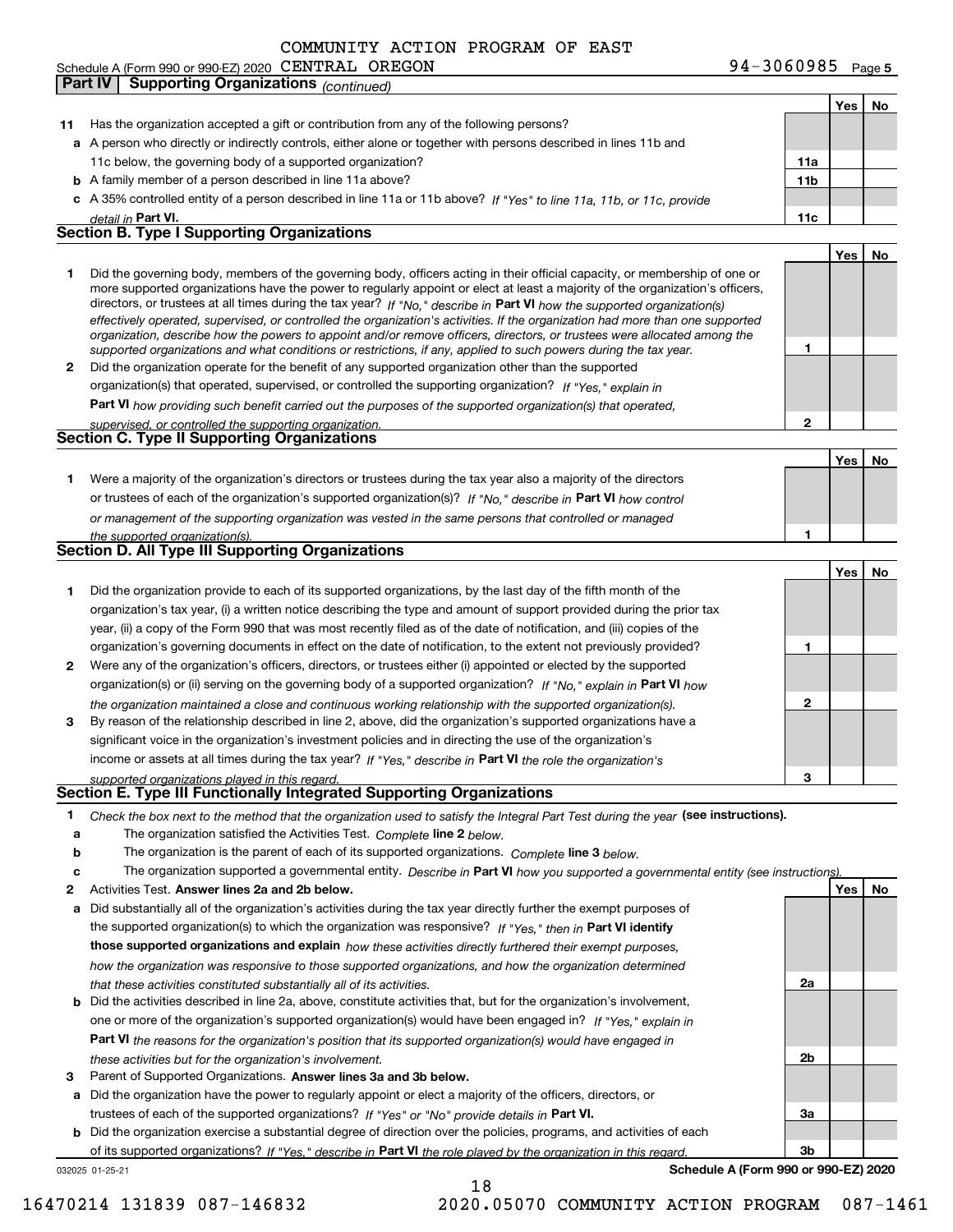#### **1Part VI** Check here if the organization satisfied the Integral Part Test as a qualifying trust on Nov. 20, 1970 ( *explain in* Part VI). See instructions.<br>All other Type III pen functionally integrated supporting examizat **Section A - Adjusted Net Income 123** Other gross income (see instructions) **456** Portion of operating expenses paid or incurred for production or **7** Other expenses (see instructions) **8** Adjusted Net Income (subtract lines 5, 6, and 7 from line 4) **8 8 1234567Section B - Minimum Asset Amount 1**Aggregate fair market value of all non-exempt-use assets (see **2**Acquisition indebtedness applicable to non-exempt-use assets **3** Subtract line 2 from line 1d. **4**Cash deemed held for exempt use. Enter 0.015 of line 3 (for greater amount, **5** Net value of non-exempt-use assets (subtract line 4 from line 3) **678a** Average monthly value of securities **b** Average monthly cash balances **c**Fair market value of other non-exempt-use assets **dTotal**  (add lines 1a, 1b, and 1c) **eDiscount** claimed for blockage or other factors **1a1b1c1d2345678**<u>(explain in detail in **Part VI**):</u> **Minimum Asset Amount**  (add line 7 to line 6) **Section C - Distributable Amount 123456123456Distributable Amount.** Subtract line 5 from line 4, unless subject to All other Type III non-functionally integrated supporting organizations must complete Sections A through E. (B) Current Year (optional)(A) Prior Year Net short-term capital gain Recoveries of prior-year distributions Add lines 1 through 3. Depreciation and depletion collection of gross income or for management, conservation, or maintenance of property held for production of income (see instructions) (B) Current Year (optional)(A) Prior Year instructions for short tax year or assets held for part of year): see instructions). Multiply line 5 by 0.035. Recoveries of prior-year distributions Current Year Adjusted net income for prior year (from Section A, line 8, column A) Enter 0.85 of line 1. Minimum asset amount for prior year (from Section B, line 8, column A) Enter greater of line 2 or line 3. Income tax imposed in prior year emergency temporary reduction (see instructions). **Part V** Type III Non-Functionally Integrated 509(a)(3) Supporting Organizations

**7**Check here if the current year is the organization's first as a non-functionally integrated Type III supporting organization (see instructions).

**Schedule A (Form 990 or 990-EZ) 2020**

032026 01-25-21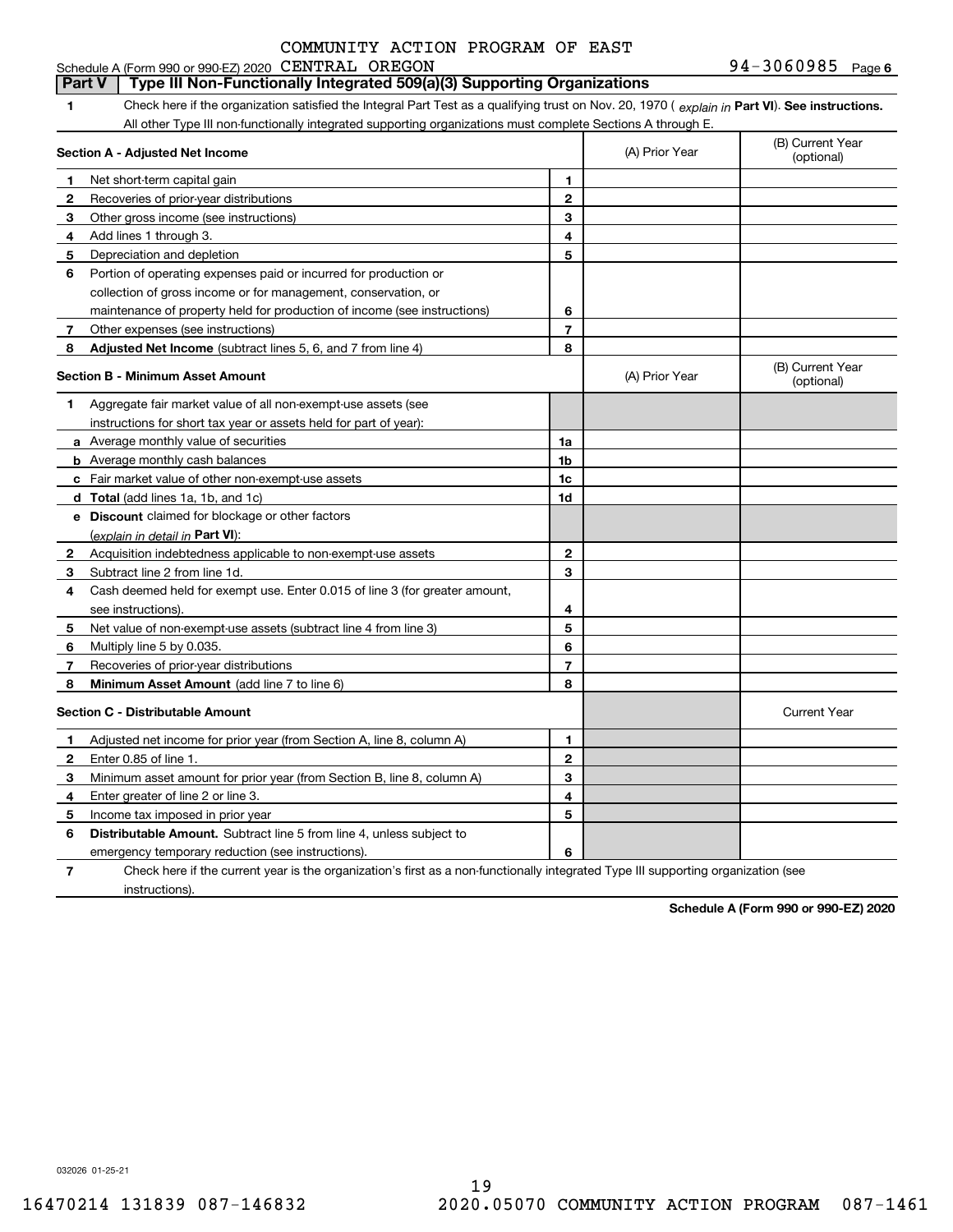**7** $QA = 3060985$ 

|        | Schedule A (Form 990 or 990-EZ) 2020 CENTRAL OREGON<br>Type III Non-Functionally Integrated 509(a)(3) Supporting Organizations<br><b>Part V</b>               |                             |                                       |              | $94 - 3060985$ Page 7                   |
|--------|---------------------------------------------------------------------------------------------------------------------------------------------------------------|-----------------------------|---------------------------------------|--------------|-----------------------------------------|
|        |                                                                                                                                                               |                             | (continued)                           |              |                                         |
|        | <b>Section D - Distributions</b>                                                                                                                              |                             |                                       |              | <b>Current Year</b>                     |
| 1      | Amounts paid to supported organizations to accomplish exempt purposes<br>Amounts paid to perform activity that directly furthers exempt purposes of supported |                             |                                       | 1            |                                         |
| 2      |                                                                                                                                                               |                             |                                       | $\mathbf{2}$ |                                         |
|        | organizations, in excess of income from activity<br>Administrative expenses paid to accomplish exempt purposes of supported organizations                     |                             |                                       | 3            |                                         |
| 3<br>4 |                                                                                                                                                               |                             | 4                                     |              |                                         |
| 5      | Amounts paid to acquire exempt-use assets<br>Qualified set-aside amounts (prior IRS approval required - provide details in Part VI)                           |                             | 5                                     |              |                                         |
| 6      | Other distributions ( <i>describe in</i> Part VI). See instructions.                                                                                          |                             |                                       | 6            |                                         |
| 7      | Total annual distributions. Add lines 1 through 6.                                                                                                            |                             |                                       | 7            |                                         |
| 8      | Distributions to attentive supported organizations to which the organization is responsive                                                                    |                             |                                       |              |                                         |
|        | (provide details in Part VI). See instructions.                                                                                                               |                             |                                       | 8            |                                         |
| 9      | Distributable amount for 2020 from Section C, line 6                                                                                                          |                             |                                       | 9            |                                         |
| 10     | Line 8 amount divided by line 9 amount                                                                                                                        |                             |                                       | 10           |                                         |
|        |                                                                                                                                                               | (i)                         | (ii)                                  |              | (iii)                                   |
|        | <b>Section E - Distribution Allocations</b> (see instructions)                                                                                                | <b>Excess Distributions</b> | <b>Underdistributions</b><br>Pre-2020 |              | <b>Distributable</b><br>Amount for 2020 |
| 1      | Distributable amount for 2020 from Section C, line 6                                                                                                          |                             |                                       |              |                                         |
| 2      | Underdistributions, if any, for years prior to 2020 (reason-                                                                                                  |                             |                                       |              |                                         |
|        | able cause required - explain in Part VI). See instructions.                                                                                                  |                             |                                       |              |                                         |
| 3      | Excess distributions carryover, if any, to 2020                                                                                                               |                             |                                       |              |                                         |
|        | a From 2015                                                                                                                                                   |                             |                                       |              |                                         |
|        | $b$ From 2016                                                                                                                                                 |                             |                                       |              |                                         |
|        | $c$ From 2017                                                                                                                                                 |                             |                                       |              |                                         |
|        | d From 2018                                                                                                                                                   |                             |                                       |              |                                         |
|        | e From 2019                                                                                                                                                   |                             |                                       |              |                                         |
|        | f Total of lines 3a through 3e                                                                                                                                |                             |                                       |              |                                         |
|        | g Applied to underdistributions of prior years                                                                                                                |                             |                                       |              |                                         |
|        | h Applied to 2020 distributable amount                                                                                                                        |                             |                                       |              |                                         |
|        | Carryover from 2015 not applied (see instructions)                                                                                                            |                             |                                       |              |                                         |
|        | Remainder. Subtract lines 3g, 3h, and 3i from line 3f.                                                                                                        |                             |                                       |              |                                         |
| 4      | Distributions for 2020 from Section D,                                                                                                                        |                             |                                       |              |                                         |
|        | \$<br>line $7:$                                                                                                                                               |                             |                                       |              |                                         |
|        | a Applied to underdistributions of prior years                                                                                                                |                             |                                       |              |                                         |
|        | <b>b</b> Applied to 2020 distributable amount                                                                                                                 |                             |                                       |              |                                         |
|        | <b>c</b> Remainder. Subtract lines 4a and 4b from line 4.                                                                                                     |                             |                                       |              |                                         |
| 5      | Remaining underdistributions for years prior to 2020, if                                                                                                      |                             |                                       |              |                                         |
|        | any. Subtract lines 3g and 4a from line 2. For result greater                                                                                                 |                             |                                       |              |                                         |
|        | than zero, explain in Part VI. See instructions.                                                                                                              |                             |                                       |              |                                         |
| 6      | Remaining underdistributions for 2020. Subtract lines 3h                                                                                                      |                             |                                       |              |                                         |
|        | and 4b from line 1. For result greater than zero, explain in                                                                                                  |                             |                                       |              |                                         |
|        | <b>Part VI.</b> See instructions.                                                                                                                             |                             |                                       |              |                                         |
| 7      | Excess distributions carryover to 2021. Add lines 3j                                                                                                          |                             |                                       |              |                                         |
|        | and 4c.                                                                                                                                                       |                             |                                       |              |                                         |
| 8      | Breakdown of line 7:                                                                                                                                          |                             |                                       |              |                                         |
|        | a Excess from 2016                                                                                                                                            |                             |                                       |              |                                         |
|        | <b>b</b> Excess from 2017                                                                                                                                     |                             |                                       |              |                                         |
|        | c Excess from 2018                                                                                                                                            |                             |                                       |              |                                         |
|        | d Excess from 2019                                                                                                                                            |                             |                                       |              |                                         |
|        | e Excess from 2020                                                                                                                                            |                             |                                       |              |                                         |

**Schedule A (Form 990 or 990-EZ) 2020**

032027 01-25-21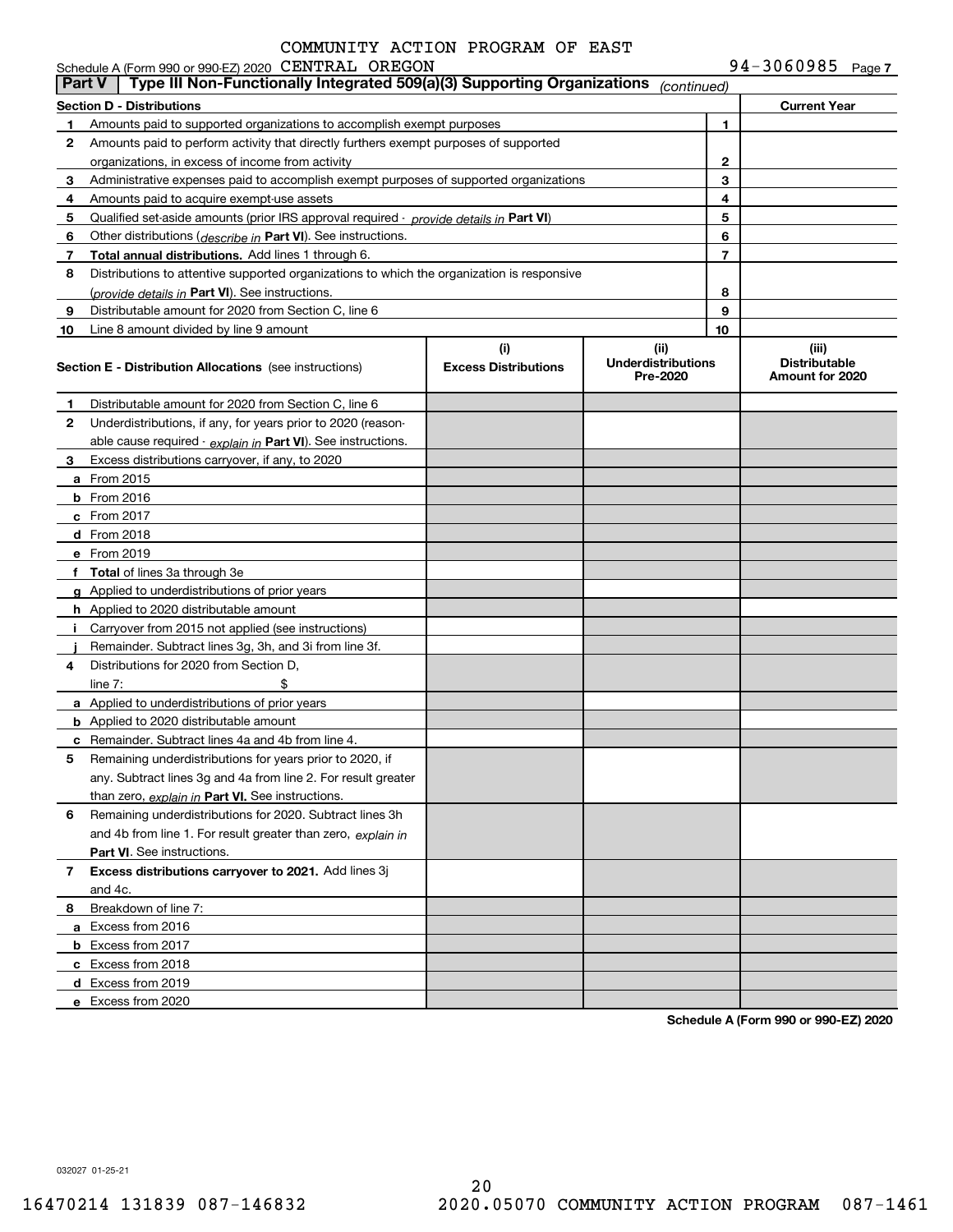Part VI | Supplemental Information. Provide the explanations required by Part II, line 10; Part II, line 17a or 17b; Part III, line 12; Part IV, Section A, lines 1, 2, 3b, 3c, 4b, 4c, 5a, 6, 9a, 9b, 9c, 11a, 11b, and 11c; Part IV, Section B, lines 1 and 2; Part IV, Section C, line 1; Part IV, Section D, lines 2 and 3; Part IV, Section E, lines 1c, 2a, 2b, 3a, and 3b; Part V, line 1; Part V, Section B, line 1e; Part V, Section D, lines 5, 6, and 8; and Part V, Section E, lines 2, 5, and 6. Also complete this part for any additional information. (See instructions.)

### SCHEDULE A, PART II, LINE 10, EXPLANATION FOR OTHER INCOME:

| HOUSING PROJECTS         |                                      |
|--------------------------|--------------------------------------|
| 2016 AMOUNT: \$          | 547,653.                             |
| 2017 AMOUNT: \$          | 616, 138.                            |
| 2018 AMOUNT: \$          | 566, 643.                            |
| 2019 AMOUNT: \$          | 547,897.                             |
| 2020 AMOUNT: \$ 605,818. |                                      |
|                          |                                      |
| INSURANCE RECOVERY       |                                      |
| MISCELLANEOUS INCOME     |                                      |
| 2016 AMOUNT: \$          | 7.                                   |
| 2017 AMOUNT: \$ 39,205.  |                                      |
| 2019 AMOUNT: \$ 4,010.   |                                      |
|                          |                                      |
|                          |                                      |
|                          |                                      |
|                          |                                      |
|                          |                                      |
|                          |                                      |
|                          |                                      |
|                          |                                      |
|                          |                                      |
|                          |                                      |
|                          |                                      |
|                          |                                      |
|                          |                                      |
|                          |                                      |
| 032028 01-25-21          | Schedule A (Form 990 or 990-EZ) 2020 |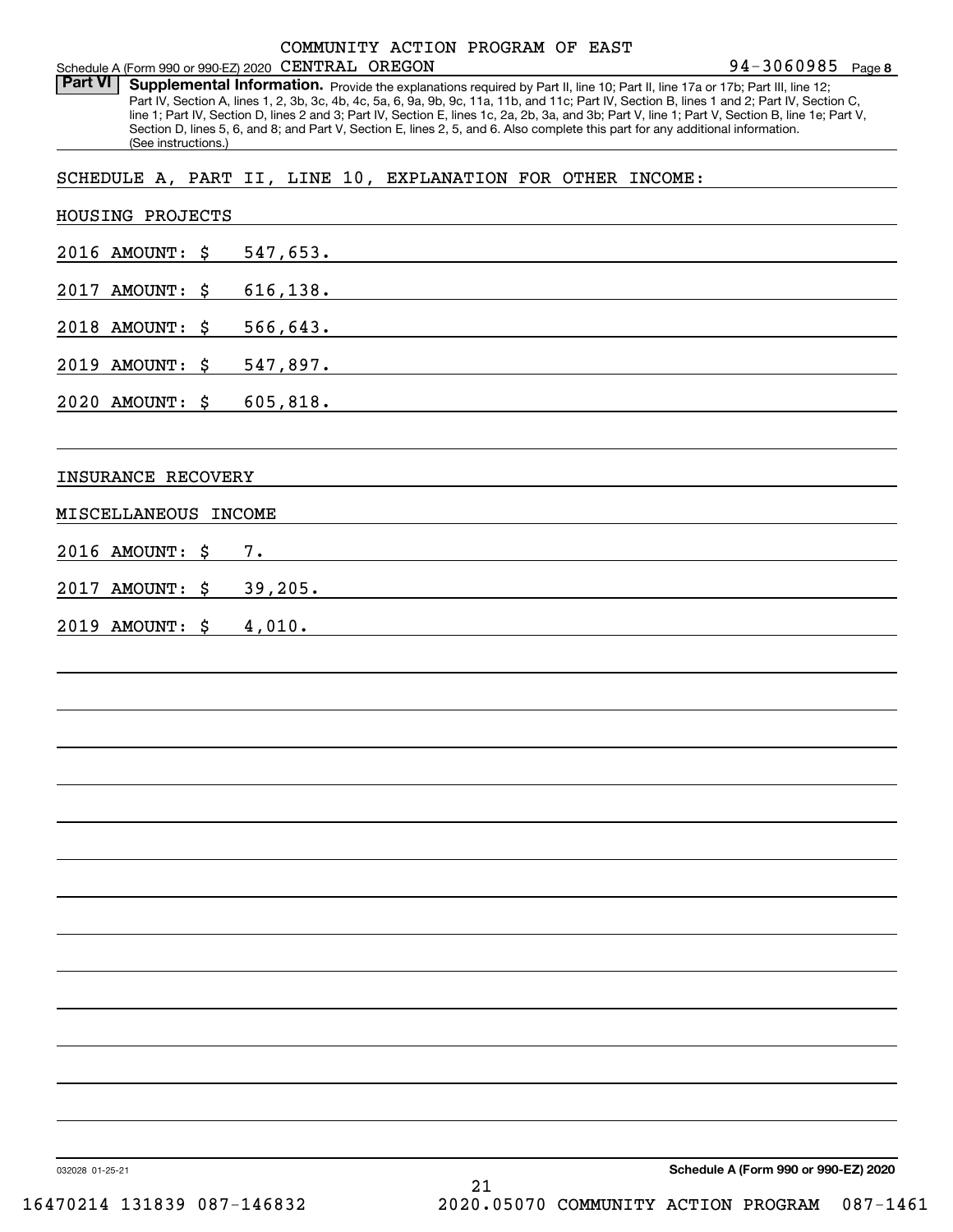|                                                                                                       | <b>SCHEDULE D</b>                                      |                                                                                                        | <b>Supplemental Financial Statements</b>                                                                                                                                                                                      |                                                    | OMB No. 1545-0047                                                                                                                                                                                                                                                                                                   |  |
|-------------------------------------------------------------------------------------------------------|--------------------------------------------------------|--------------------------------------------------------------------------------------------------------|-------------------------------------------------------------------------------------------------------------------------------------------------------------------------------------------------------------------------------|----------------------------------------------------|---------------------------------------------------------------------------------------------------------------------------------------------------------------------------------------------------------------------------------------------------------------------------------------------------------------------|--|
|                                                                                                       | (Form 990)                                             |                                                                                                        | Complete if the organization answered "Yes" on Form 990,                                                                                                                                                                      |                                                    |                                                                                                                                                                                                                                                                                                                     |  |
|                                                                                                       |                                                        |                                                                                                        | Part IV, line 6, 7, 8, 9, 10, 11a, 11b, 11c, 11d, 11e, 11f, 12a, or 12b.                                                                                                                                                      |                                                    | <b>Open to Public</b>                                                                                                                                                                                                                                                                                               |  |
|                                                                                                       | Department of the Treasury<br>Internal Revenue Service |                                                                                                        | Attach to Form 990.<br>Go to www.irs.gov/Form990 for instructions and the latest information.                                                                                                                                 |                                                    | Inspection                                                                                                                                                                                                                                                                                                          |  |
| COMMUNITY ACTION PROGRAM OF EAST<br><b>Employer identification number</b><br>Name of the organization |                                                        |                                                                                                        |                                                                                                                                                                                                                               |                                                    |                                                                                                                                                                                                                                                                                                                     |  |
|                                                                                                       |                                                        | CENTRAL OREGON                                                                                         |                                                                                                                                                                                                                               |                                                    | 94-3060985                                                                                                                                                                                                                                                                                                          |  |
| Part I                                                                                                |                                                        |                                                                                                        | Organizations Maintaining Donor Advised Funds or Other Similar Funds or Accounts. Complete if the                                                                                                                             |                                                    |                                                                                                                                                                                                                                                                                                                     |  |
|                                                                                                       |                                                        | organization answered "Yes" on Form 990, Part IV, line 6.                                              |                                                                                                                                                                                                                               |                                                    |                                                                                                                                                                                                                                                                                                                     |  |
|                                                                                                       |                                                        |                                                                                                        | (a) Donor advised funds                                                                                                                                                                                                       |                                                    | (b) Funds and other accounts                                                                                                                                                                                                                                                                                        |  |
| 1                                                                                                     |                                                        |                                                                                                        |                                                                                                                                                                                                                               |                                                    |                                                                                                                                                                                                                                                                                                                     |  |
| 2                                                                                                     |                                                        | Aggregate value of contributions to (during year)                                                      |                                                                                                                                                                                                                               |                                                    |                                                                                                                                                                                                                                                                                                                     |  |
| 3                                                                                                     |                                                        | Aggregate value of grants from (during year)                                                           |                                                                                                                                                                                                                               |                                                    |                                                                                                                                                                                                                                                                                                                     |  |
| 4                                                                                                     |                                                        |                                                                                                        |                                                                                                                                                                                                                               |                                                    |                                                                                                                                                                                                                                                                                                                     |  |
| 5                                                                                                     |                                                        |                                                                                                        | Did the organization inform all donors and donor advisors in writing that the assets held in donor advised funds                                                                                                              |                                                    |                                                                                                                                                                                                                                                                                                                     |  |
|                                                                                                       |                                                        |                                                                                                        |                                                                                                                                                                                                                               |                                                    | Yes<br>No.                                                                                                                                                                                                                                                                                                          |  |
| 6                                                                                                     |                                                        |                                                                                                        | Did the organization inform all grantees, donors, and donor advisors in writing that grant funds can be used only                                                                                                             |                                                    |                                                                                                                                                                                                                                                                                                                     |  |
|                                                                                                       |                                                        |                                                                                                        | for charitable purposes and not for the benefit of the donor or donor advisor, or for any other purpose conferring                                                                                                            |                                                    |                                                                                                                                                                                                                                                                                                                     |  |
|                                                                                                       | impermissible private benefit?                         |                                                                                                        |                                                                                                                                                                                                                               |                                                    | Yes<br>No.                                                                                                                                                                                                                                                                                                          |  |
| Part II                                                                                               |                                                        |                                                                                                        | Conservation Easements. Complete if the organization answered "Yes" on Form 990, Part IV, line 7.                                                                                                                             |                                                    |                                                                                                                                                                                                                                                                                                                     |  |
| 1.                                                                                                    |                                                        | Purpose(s) of conservation easements held by the organization (check all that apply).                  |                                                                                                                                                                                                                               |                                                    |                                                                                                                                                                                                                                                                                                                     |  |
|                                                                                                       |                                                        | Preservation of land for public use (for example, recreation or education)                             |                                                                                                                                                                                                                               | Preservation of a historically important land area |                                                                                                                                                                                                                                                                                                                     |  |
|                                                                                                       |                                                        | Protection of natural habitat                                                                          |                                                                                                                                                                                                                               | Preservation of a certified historic structure     |                                                                                                                                                                                                                                                                                                                     |  |
|                                                                                                       | Preservation of open space                             |                                                                                                        |                                                                                                                                                                                                                               |                                                    |                                                                                                                                                                                                                                                                                                                     |  |
| 2                                                                                                     |                                                        |                                                                                                        | Complete lines 2a through 2d if the organization held a qualified conservation contribution in the form of a conservation easement on the last                                                                                |                                                    |                                                                                                                                                                                                                                                                                                                     |  |
|                                                                                                       | day of the tax year.                                   |                                                                                                        |                                                                                                                                                                                                                               |                                                    | Held at the End of the Tax Year                                                                                                                                                                                                                                                                                     |  |
| a                                                                                                     |                                                        | Total number of conservation easements                                                                 |                                                                                                                                                                                                                               | 2a                                                 |                                                                                                                                                                                                                                                                                                                     |  |
| b                                                                                                     |                                                        | Total acreage restricted by conservation easements                                                     |                                                                                                                                                                                                                               | 2 <sub>b</sub>                                     |                                                                                                                                                                                                                                                                                                                     |  |
| с                                                                                                     |                                                        |                                                                                                        |                                                                                                                                                                                                                               | 2c                                                 |                                                                                                                                                                                                                                                                                                                     |  |
| d                                                                                                     |                                                        |                                                                                                        | Number of conservation easements included in (c) acquired after 7/25/06, and not on a historic structure                                                                                                                      |                                                    |                                                                                                                                                                                                                                                                                                                     |  |
|                                                                                                       |                                                        |                                                                                                        | listed in the National Register [111] Marshall Register [11] Marshall Register [11] Marshall Register [11] Marshall Register [11] Marshall Register [11] Marshall Register [11] Marshall Register [11] Marshall Register [11] | 2d                                                 |                                                                                                                                                                                                                                                                                                                     |  |
| З.                                                                                                    |                                                        |                                                                                                        | Number of conservation easements modified, transferred, released, extinguished, or terminated by the organization during the tax                                                                                              |                                                    |                                                                                                                                                                                                                                                                                                                     |  |
|                                                                                                       | year $\blacktriangleright$                             |                                                                                                        |                                                                                                                                                                                                                               |                                                    |                                                                                                                                                                                                                                                                                                                     |  |
| 4                                                                                                     |                                                        | Number of states where property subject to conservation easement is located                            |                                                                                                                                                                                                                               |                                                    |                                                                                                                                                                                                                                                                                                                     |  |
| 5                                                                                                     |                                                        | Does the organization have a written policy regarding the periodic monitoring, inspection, handling of |                                                                                                                                                                                                                               |                                                    |                                                                                                                                                                                                                                                                                                                     |  |
|                                                                                                       |                                                        | violations, and enforcement of the conservation easements it holds?                                    |                                                                                                                                                                                                                               |                                                    | Yes<br>No                                                                                                                                                                                                                                                                                                           |  |
| 6                                                                                                     |                                                        |                                                                                                        | Staff and volunteer hours devoted to monitoring, inspecting, handling of violations, and enforcing conservation easements during the year                                                                                     |                                                    |                                                                                                                                                                                                                                                                                                                     |  |
|                                                                                                       |                                                        |                                                                                                        |                                                                                                                                                                                                                               |                                                    |                                                                                                                                                                                                                                                                                                                     |  |
| 7                                                                                                     |                                                        |                                                                                                        | Amount of expenses incurred in monitoring, inspecting, handling of violations, and enforcing conservation easements during the year                                                                                           |                                                    |                                                                                                                                                                                                                                                                                                                     |  |
|                                                                                                       | ▶ \$                                                   |                                                                                                        |                                                                                                                                                                                                                               |                                                    |                                                                                                                                                                                                                                                                                                                     |  |
| 8                                                                                                     |                                                        |                                                                                                        | Does each conservation easement reported on line 2(d) above satisfy the requirements of section 170(h)(4)(B)(i)                                                                                                               |                                                    |                                                                                                                                                                                                                                                                                                                     |  |
|                                                                                                       |                                                        |                                                                                                        |                                                                                                                                                                                                                               |                                                    | Yes<br>No                                                                                                                                                                                                                                                                                                           |  |
| 9                                                                                                     |                                                        |                                                                                                        | In Part XIII, describe how the organization reports conservation easements in its revenue and expense statement and                                                                                                           |                                                    |                                                                                                                                                                                                                                                                                                                     |  |
|                                                                                                       |                                                        |                                                                                                        | balance sheet, and include, if applicable, the text of the footnote to the organization's financial statements that describes the                                                                                             |                                                    |                                                                                                                                                                                                                                                                                                                     |  |
|                                                                                                       |                                                        | organization's accounting for conservation easements.                                                  |                                                                                                                                                                                                                               |                                                    |                                                                                                                                                                                                                                                                                                                     |  |
|                                                                                                       | Part III                                               |                                                                                                        | Organizations Maintaining Collections of Art, Historical Treasures, or Other Similar Assets.                                                                                                                                  |                                                    |                                                                                                                                                                                                                                                                                                                     |  |
|                                                                                                       |                                                        | Complete if the organization answered "Yes" on Form 990, Part IV, line 8.                              |                                                                                                                                                                                                                               |                                                    |                                                                                                                                                                                                                                                                                                                     |  |
|                                                                                                       |                                                        |                                                                                                        | 1a If the organization elected, as permitted under FASB ASC 958, not to report in its revenue statement and balance sheet works                                                                                               |                                                    |                                                                                                                                                                                                                                                                                                                     |  |
|                                                                                                       |                                                        |                                                                                                        | of art, historical treasures, or other similar assets held for public exhibition, education, or research in furtherance of public                                                                                             |                                                    |                                                                                                                                                                                                                                                                                                                     |  |
|                                                                                                       |                                                        |                                                                                                        | service, provide in Part XIII the text of the footnote to its financial statements that describes these items.                                                                                                                |                                                    |                                                                                                                                                                                                                                                                                                                     |  |
| b                                                                                                     |                                                        |                                                                                                        | If the organization elected, as permitted under FASB ASC 958, to report in its revenue statement and balance sheet works of                                                                                                   |                                                    |                                                                                                                                                                                                                                                                                                                     |  |
|                                                                                                       |                                                        |                                                                                                        | art, historical treasures, or other similar assets held for public exhibition, education, or research in furtherance of public service,                                                                                       |                                                    |                                                                                                                                                                                                                                                                                                                     |  |
|                                                                                                       |                                                        | provide the following amounts relating to these items:                                                 |                                                                                                                                                                                                                               |                                                    |                                                                                                                                                                                                                                                                                                                     |  |
|                                                                                                       |                                                        |                                                                                                        |                                                                                                                                                                                                                               |                                                    | $\frac{1}{2}$ $\frac{1}{2}$ $\frac{1}{2}$ $\frac{1}{2}$ $\frac{1}{2}$ $\frac{1}{2}$ $\frac{1}{2}$ $\frac{1}{2}$ $\frac{1}{2}$ $\frac{1}{2}$ $\frac{1}{2}$ $\frac{1}{2}$ $\frac{1}{2}$ $\frac{1}{2}$ $\frac{1}{2}$ $\frac{1}{2}$ $\frac{1}{2}$ $\frac{1}{2}$ $\frac{1}{2}$ $\frac{1}{2}$ $\frac{1}{2}$ $\frac{1}{2}$ |  |
|                                                                                                       |                                                        | (ii) Assets included in Form 990, Part X                                                               |                                                                                                                                                                                                                               | $\blacktriangleright$ s                            |                                                                                                                                                                                                                                                                                                                     |  |
| 2                                                                                                     |                                                        |                                                                                                        | If the organization received or held works of art, historical treasures, or other similar assets for financial gain, provide                                                                                                  |                                                    |                                                                                                                                                                                                                                                                                                                     |  |
|                                                                                                       |                                                        | the following amounts required to be reported under FASB ASC 958 relating to these items:              |                                                                                                                                                                                                                               |                                                    |                                                                                                                                                                                                                                                                                                                     |  |
| а                                                                                                     |                                                        |                                                                                                        |                                                                                                                                                                                                                               |                                                    | $\blacktriangleright$ \$                                                                                                                                                                                                                                                                                            |  |
|                                                                                                       |                                                        |                                                                                                        |                                                                                                                                                                                                                               | $\blacktriangleright$ s                            |                                                                                                                                                                                                                                                                                                                     |  |
|                                                                                                       |                                                        | LHA For Paperwork Reduction Act Notice, see the Instructions for Form 990.                             |                                                                                                                                                                                                                               |                                                    | Schedule D (Form 990) 2020                                                                                                                                                                                                                                                                                          |  |
|                                                                                                       | 032051 12-01-20                                        |                                                                                                        |                                                                                                                                                                                                                               |                                                    |                                                                                                                                                                                                                                                                                                                     |  |
|                                                                                                       |                                                        |                                                                                                        | 26                                                                                                                                                                                                                            |                                                    |                                                                                                                                                                                                                                                                                                                     |  |

| 16470214 131839 087-14683 |  |  |  |
|---------------------------|--|--|--|
|---------------------------|--|--|--|

| ΔU |                    |
|----|--------------------|
|    | ודותהממרה הרה בה ה |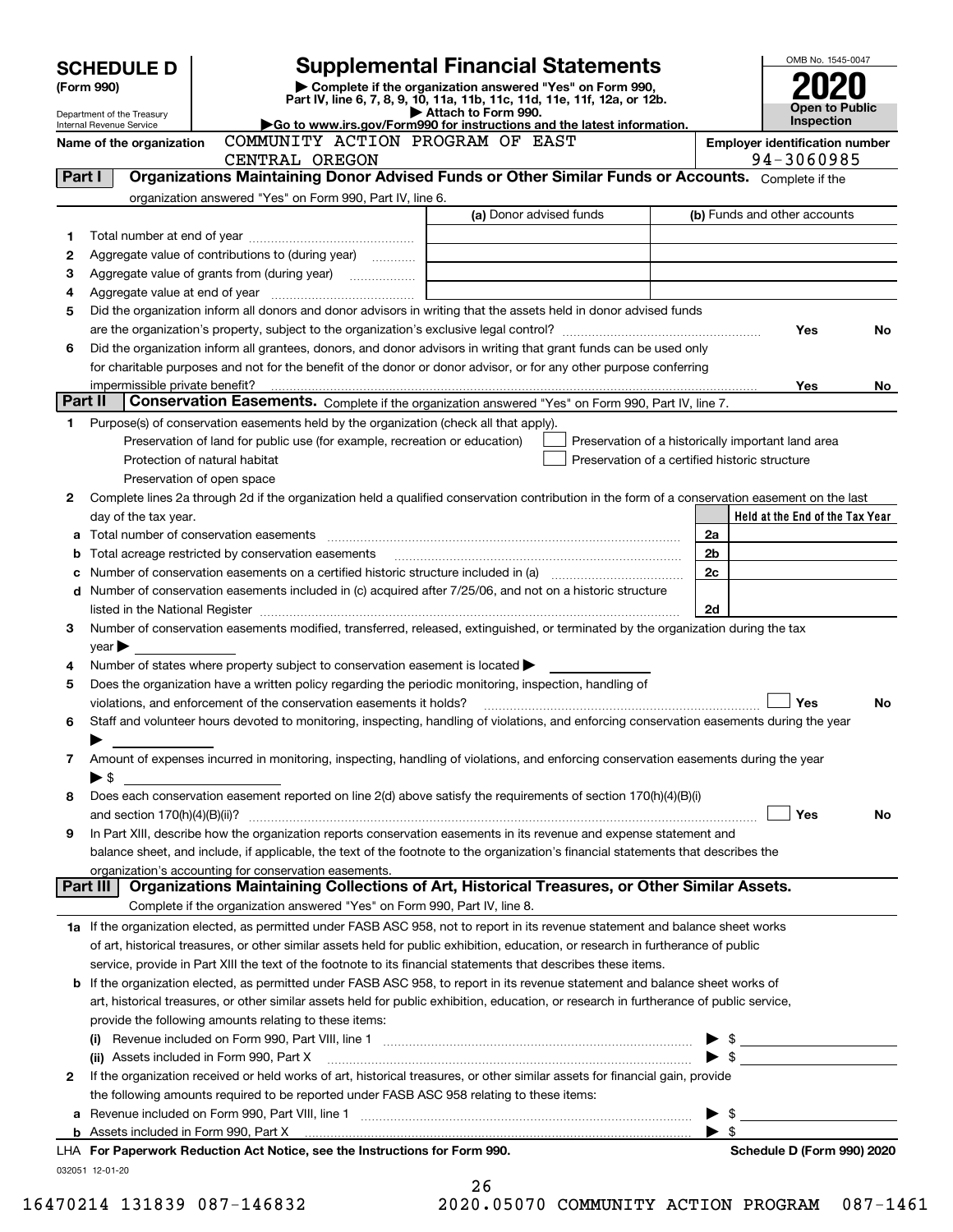|               |                                                                                                                                                                                                                                | COMMUNITY ACTION PROGRAM OF EAST |   |                |                                                                                                                                                                                                                               |                                                          |                        |                         |
|---------------|--------------------------------------------------------------------------------------------------------------------------------------------------------------------------------------------------------------------------------|----------------------------------|---|----------------|-------------------------------------------------------------------------------------------------------------------------------------------------------------------------------------------------------------------------------|----------------------------------------------------------|------------------------|-------------------------|
|               | CENTRAL OREGON<br>Schedule D (Form 990) 2020                                                                                                                                                                                   |                                  |   |                |                                                                                                                                                                                                                               |                                                          | 94-3060985 Page 2      |                         |
|               | Part III<br>Organizations Maintaining Collections of Art, Historical Treasures, or Other Similar Assets (continued)                                                                                                            |                                  |   |                |                                                                                                                                                                                                                               |                                                          |                        |                         |
| 3             | Using the organization's acquisition, accession, and other records, check any of the following that make significant use of its                                                                                                |                                  |   |                |                                                                                                                                                                                                                               |                                                          |                        |                         |
|               | collection items (check all that apply):                                                                                                                                                                                       |                                  |   |                |                                                                                                                                                                                                                               |                                                          |                        |                         |
| a             | Public exhibition                                                                                                                                                                                                              |                                  |   |                | Loan or exchange program                                                                                                                                                                                                      |                                                          |                        |                         |
| b             | Scholarly research                                                                                                                                                                                                             |                                  | е |                | Other and the contract of the contract of the contract of the contract of the contract of the contract of the contract of the contract of the contract of the contract of the contract of the contract of the contract of the |                                                          |                        |                         |
| c             | Preservation for future generations                                                                                                                                                                                            |                                  |   |                |                                                                                                                                                                                                                               |                                                          |                        |                         |
|               | Provide a description of the organization's collections and explain how they further the organization's exempt purpose in Part XIII.                                                                                           |                                  |   |                |                                                                                                                                                                                                                               |                                                          |                        |                         |
| 5             | During the year, did the organization solicit or receive donations of art, historical treasures, or other similar assets                                                                                                       |                                  |   |                |                                                                                                                                                                                                                               |                                                          |                        |                         |
|               | to be sold to raise funds rather than to be maintained as part of the organization's collection?                                                                                                                               |                                  |   |                |                                                                                                                                                                                                                               |                                                          | Yes                    | No                      |
|               | Part IV<br>Escrow and Custodial Arrangements. Complete if the organization answered "Yes" on Form 990, Part IV, line 9, or                                                                                                     |                                  |   |                |                                                                                                                                                                                                                               |                                                          |                        |                         |
|               | reported an amount on Form 990, Part X, line 21.                                                                                                                                                                               |                                  |   |                |                                                                                                                                                                                                                               |                                                          |                        |                         |
|               | 1a Is the organization an agent, trustee, custodian or other intermediary for contributions or other assets not included                                                                                                       |                                  |   |                |                                                                                                                                                                                                                               |                                                          |                        |                         |
|               | on Form 990, Part X? [11] matter contracts and contracts and contracts are contracted as a form 990, Part X?                                                                                                                   |                                  |   |                |                                                                                                                                                                                                                               |                                                          | Yes                    | $\overline{X}$ No       |
|               | <b>b</b> If "Yes," explain the arrangement in Part XIII and complete the following table:                                                                                                                                      |                                  |   |                |                                                                                                                                                                                                                               |                                                          |                        |                         |
|               |                                                                                                                                                                                                                                |                                  |   |                |                                                                                                                                                                                                                               |                                                          | Amount                 |                         |
|               | c Beginning balance measurements and the contract of the contract of the contract of the contract of the contract of the contract of the contract of the contract of the contract of the contract of the contract of the contr |                                  |   |                |                                                                                                                                                                                                                               | 1c                                                       |                        | 597,201.                |
|               | d Additions during the year manufactured and an account of the state of a distribution of Additions during the year                                                                                                            |                                  |   |                |                                                                                                                                                                                                                               | 1d                                                       |                        | 11,181.                 |
|               | e Distributions during the year manufactured and contained and contained and contained and contained and contained and contained and contained and contained and contained and contained and contained and contained and conta |                                  |   |                |                                                                                                                                                                                                                               | 1e                                                       |                        |                         |
| Ť.            |                                                                                                                                                                                                                                |                                  |   |                |                                                                                                                                                                                                                               | 1f                                                       |                        | 608,382.                |
|               | 2a Did the organization include an amount on Form 990, Part X, line 21, for escrow or custodial account liability?                                                                                                             |                                  |   |                |                                                                                                                                                                                                                               | .                                                        | $\boxed{\text{X}}$ Yes | <b>No</b>               |
|               | <b>b</b> If "Yes," explain the arrangement in Part XIII. Check here if the explanation has been provided on Part XIII                                                                                                          |                                  |   |                |                                                                                                                                                                                                                               |                                                          |                        | $\overline{\mathbf{X}}$ |
| <b>Part V</b> | Endowment Funds. Complete if the organization answered "Yes" on Form 990, Part IV, line 10.                                                                                                                                    |                                  |   |                |                                                                                                                                                                                                                               |                                                          |                        |                         |
|               |                                                                                                                                                                                                                                | (a) Current year                 |   | (b) Prior year | (c) Two years back                                                                                                                                                                                                            | $\vert$ (d) Three years back $\vert$ (e) Four years back |                        |                         |
|               |                                                                                                                                                                                                                                |                                  |   |                |                                                                                                                                                                                                                               |                                                          |                        |                         |
|               |                                                                                                                                                                                                                                |                                  |   |                |                                                                                                                                                                                                                               |                                                          |                        |                         |
|               | c Net investment earnings, gains, and losses                                                                                                                                                                                   |                                  |   |                |                                                                                                                                                                                                                               |                                                          |                        |                         |
|               | d Grants or scholarships <i>manually contained</i>                                                                                                                                                                             |                                  |   |                |                                                                                                                                                                                                                               |                                                          |                        |                         |
|               | e Other expenditures for facilities                                                                                                                                                                                            |                                  |   |                |                                                                                                                                                                                                                               |                                                          |                        |                         |
|               | and programs                                                                                                                                                                                                                   |                                  |   |                |                                                                                                                                                                                                                               |                                                          |                        |                         |
|               | f Administrative expenses <i>manually communicative</i>                                                                                                                                                                        |                                  |   |                |                                                                                                                                                                                                                               |                                                          |                        |                         |
|               |                                                                                                                                                                                                                                |                                  |   |                |                                                                                                                                                                                                                               |                                                          |                        |                         |
| 2             | Provide the estimated percentage of the current year end balance (line 1g, column (a)) held as:                                                                                                                                |                                  |   |                |                                                                                                                                                                                                                               |                                                          |                        |                         |
|               | a Board designated or quasi-endowment >                                                                                                                                                                                        |                                  | % |                |                                                                                                                                                                                                                               |                                                          |                        |                         |
|               |                                                                                                                                                                                                                                | %                                |   |                |                                                                                                                                                                                                                               |                                                          |                        |                         |
|               | $\mathbf c$ Term endowment $\blacktriangleright$                                                                                                                                                                               | %                                |   |                |                                                                                                                                                                                                                               |                                                          |                        |                         |
|               | The percentages on lines 2a, 2b, and 2c should equal 100%.                                                                                                                                                                     |                                  |   |                |                                                                                                                                                                                                                               |                                                          |                        |                         |
|               | 3a Are there endowment funds not in the possession of the organization that are held and administered for the organization                                                                                                     |                                  |   |                |                                                                                                                                                                                                                               |                                                          |                        |                         |
|               | by:                                                                                                                                                                                                                            |                                  |   |                |                                                                                                                                                                                                                               |                                                          |                        | Yes<br>No               |
|               | (i)                                                                                                                                                                                                                            |                                  |   |                |                                                                                                                                                                                                                               |                                                          | 3a(i)                  |                         |
|               |                                                                                                                                                                                                                                |                                  |   |                |                                                                                                                                                                                                                               |                                                          | 3a(ii)                 |                         |
|               |                                                                                                                                                                                                                                |                                  |   |                |                                                                                                                                                                                                                               |                                                          | 3b                     |                         |
| 4             | Describe in Part XIII the intended uses of the organization's endowment funds.                                                                                                                                                 |                                  |   |                |                                                                                                                                                                                                                               |                                                          |                        |                         |
|               | <b>Part VI</b><br>Land, Buildings, and Equipment.                                                                                                                                                                              |                                  |   |                |                                                                                                                                                                                                                               |                                                          |                        |                         |
|               | Complete if the organization answered "Yes" on Form 990, Part IV, line 11a. See Form 990, Part X, line 10.                                                                                                                     |                                  |   |                |                                                                                                                                                                                                                               |                                                          |                        |                         |
|               | Description of property                                                                                                                                                                                                        | (a) Cost or other                |   |                | (b) Cost or other                                                                                                                                                                                                             | (c) Accumulated                                          | (d) Book value         |                         |
|               |                                                                                                                                                                                                                                | basis (investment)               |   |                | basis (other)                                                                                                                                                                                                                 | depreciation                                             |                        |                         |
|               |                                                                                                                                                                                                                                |                                  |   |                | 298,380.                                                                                                                                                                                                                      |                                                          |                        | 298,380.                |
|               |                                                                                                                                                                                                                                |                                  |   |                | 6, 257, 405.                                                                                                                                                                                                                  | 4,595,526.                                               | 1,661,879.             |                         |
|               |                                                                                                                                                                                                                                |                                  |   |                | 250,825.                                                                                                                                                                                                                      | 136,265.                                                 |                        | 114,560.                |
|               |                                                                                                                                                                                                                                |                                  |   |                | 1,559,873.                                                                                                                                                                                                                    | 1,021,063.                                               |                        | 538,810.                |
|               |                                                                                                                                                                                                                                |                                  |   |                |                                                                                                                                                                                                                               |                                                          |                        |                         |
|               |                                                                                                                                                                                                                                |                                  |   |                |                                                                                                                                                                                                                               |                                                          | 2,613,629.             |                         |

**Schedule D (Form 990) 2020**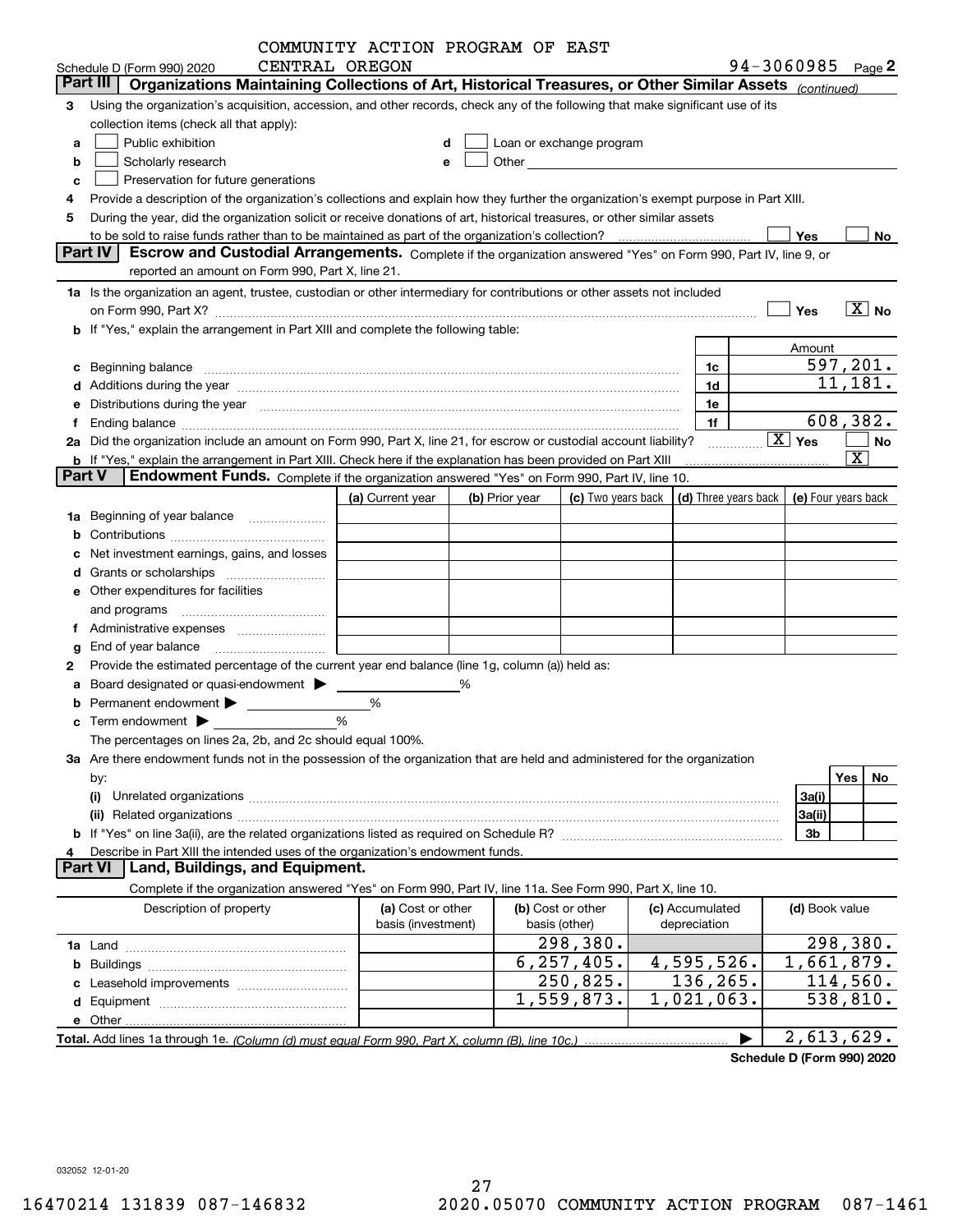| COMMUNITY ACTION PROGRAM OF EAST |  |  |  |
|----------------------------------|--|--|--|
| CENTRAL OREGON                   |  |  |  |

| CENTRAL OREGON<br>Schedule D (Form 990) 2020                                                                      |                 |                                                           | 94-3060985<br>Page $3$ |
|-------------------------------------------------------------------------------------------------------------------|-----------------|-----------------------------------------------------------|------------------------|
| Part VII Investments - Other Securities.                                                                          |                 |                                                           |                        |
| Complete if the organization answered "Yes" on Form 990, Part IV, line 11b. See Form 990, Part X, line 12.        |                 |                                                           |                        |
| (a) Description of security or category (including name of security)                                              | (b) Book value  | (c) Method of valuation: Cost or end-of-year market value |                        |
|                                                                                                                   |                 |                                                           |                        |
|                                                                                                                   |                 |                                                           |                        |
| $(3)$ Other                                                                                                       |                 |                                                           |                        |
| (A)                                                                                                               |                 |                                                           |                        |
| (B)                                                                                                               |                 |                                                           |                        |
| (C)                                                                                                               |                 |                                                           |                        |
| (D)                                                                                                               |                 |                                                           |                        |
| (E)                                                                                                               |                 |                                                           |                        |
| (F)                                                                                                               |                 |                                                           |                        |
| (G)                                                                                                               |                 |                                                           |                        |
| (H)                                                                                                               |                 |                                                           |                        |
| Total. (Col. (b) must equal Form 990, Part X, col. (B) line 12.) $\blacktriangleright$                            |                 |                                                           |                        |
| Part VIII Investments - Program Related.                                                                          |                 |                                                           |                        |
| Complete if the organization answered "Yes" on Form 990, Part IV, line 11c. See Form 990, Part X, line 13.        |                 |                                                           |                        |
| (a) Description of investment                                                                                     | (b) Book value  | (c) Method of valuation: Cost or end-of-year market value |                        |
| (1)                                                                                                               |                 |                                                           |                        |
| (2)                                                                                                               |                 |                                                           |                        |
| (3)                                                                                                               |                 |                                                           |                        |
| (4)                                                                                                               |                 |                                                           |                        |
| (5)                                                                                                               |                 |                                                           |                        |
| (6)                                                                                                               |                 |                                                           |                        |
| (7)                                                                                                               |                 |                                                           |                        |
| (8)                                                                                                               |                 |                                                           |                        |
| (9)                                                                                                               |                 |                                                           |                        |
| Total. (Col. (b) must equal Form 990, Part X, col. (B) line 13.)                                                  |                 |                                                           |                        |
| <b>Other Assets.</b><br>Part IX                                                                                   |                 |                                                           |                        |
| Complete if the organization answered "Yes" on Form 990, Part IV, line 11d. See Form 990, Part X, line 15.        |                 |                                                           |                        |
|                                                                                                                   | (a) Description |                                                           | (b) Book value         |
| (1)                                                                                                               |                 |                                                           |                        |
| (2)                                                                                                               |                 |                                                           |                        |
| (3)                                                                                                               |                 |                                                           |                        |
| (4)                                                                                                               |                 |                                                           |                        |
| (5)                                                                                                               |                 |                                                           |                        |
| (6)                                                                                                               |                 |                                                           |                        |
| (7)                                                                                                               |                 |                                                           |                        |
| (8)                                                                                                               |                 |                                                           |                        |
| (9)                                                                                                               |                 |                                                           |                        |
| Total. (Column (b) must equal Form 990. Part X, col. (B) line 15.)                                                |                 |                                                           |                        |
| <b>Other Liabilities.</b><br>Part X                                                                               |                 |                                                           |                        |
| Complete if the organization answered "Yes" on Form 990, Part IV, line 11e or 11f. See Form 990, Part X, line 25. |                 |                                                           |                        |
| (a) Description of liability<br>1.                                                                                |                 |                                                           | (b) Book value         |
| Federal income taxes<br>(1)                                                                                       |                 |                                                           |                        |
| TENANT SECURITY DEPOSITS<br>(2)                                                                                   |                 |                                                           | 36,690.                |
| (3)                                                                                                               |                 |                                                           |                        |
| (4)                                                                                                               |                 |                                                           |                        |
| (5)                                                                                                               |                 |                                                           |                        |
| (6)                                                                                                               |                 |                                                           |                        |
| (7)                                                                                                               |                 |                                                           |                        |
| (8)                                                                                                               |                 |                                                           |                        |
| (9)                                                                                                               |                 |                                                           |                        |
| Total. (Column (b) must equal Form 990, Part X, col. (B) line 25.)                                                |                 |                                                           | 36,690.                |
|                                                                                                                   |                 |                                                           |                        |

**Total.**  *(Column (b) must equal Form 990, Part X, col. (B) line 25.)*  $\mathbf{F}$ 

**2.** Liability for uncertain tax positions. In Part XIII, provide the text of the footnote to the organization's financial statements that reports the organization's liability for uncertain tax positions under FASB ASC 740. Check here if the text of the footnote has been provided in Part XIII.  $\boxed{\text{X}}$ 

**Schedule D (Form 990) 2020**

032053 12-01-20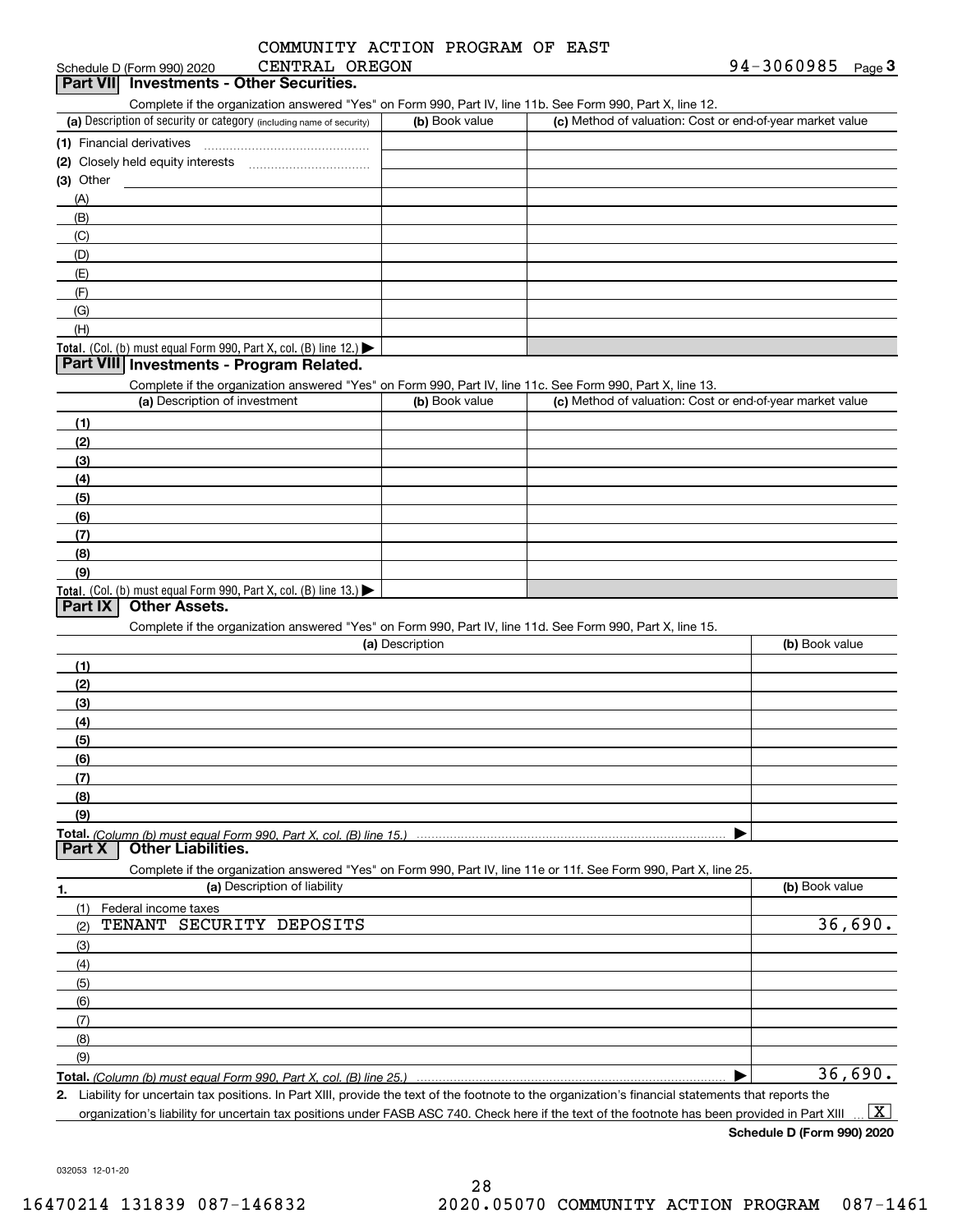|    | COMMUNITY ACTION PROGRAM OF EAST<br>CENTRAL OREGON<br>Schedule D (Form 990) 2020                                                                                                                                                    |                |              | 94-3060985 Page 4           |
|----|-------------------------------------------------------------------------------------------------------------------------------------------------------------------------------------------------------------------------------------|----------------|--------------|-----------------------------|
|    | Reconciliation of Revenue per Audited Financial Statements With Revenue per Return.<br><b>Part XI</b>                                                                                                                               |                |              |                             |
|    | Complete if the organization answered "Yes" on Form 990, Part IV, line 12a.                                                                                                                                                         |                |              |                             |
| 1  | Total revenue, gains, and other support per audited financial statements                                                                                                                                                            |                | $\mathbf{1}$ | 12,605,340.                 |
| 2  | Amounts included on line 1 but not on Form 990, Part VIII, line 12:                                                                                                                                                                 |                |              |                             |
| a  | Net unrealized gains (losses) on investments [11] matter contracts and the unrealized gains (losses) on investments                                                                                                                 | 2a             |              |                             |
| b  |                                                                                                                                                                                                                                     | 2 <sub>b</sub> |              |                             |
| c  |                                                                                                                                                                                                                                     | 2c             |              |                             |
|    |                                                                                                                                                                                                                                     | 2d             |              |                             |
| е  | Add lines 2a through 2d                                                                                                                                                                                                             |                | <b>2e</b>    | $0 \cdot$                   |
| 3  |                                                                                                                                                                                                                                     |                | 3            | 12,605,340.                 |
| 4  | Amounts included on Form 990, Part VIII, line 12, but not on line 1:                                                                                                                                                                |                |              |                             |
| а  | Investment expenses not included on Form 990, Part VIII, line 7b [100] [100] [100] [100] [100] [100] [100] [10                                                                                                                      | 4a             |              |                             |
|    | Other (Describe in Part XIII.) (2000) (2000) (2000) (2010) (2010) (2010) (2010) (2010) (2010) (2010) (2010) (20                                                                                                                     | 4 <sub>b</sub> |              |                             |
| C  | Add lines 4a and 4b                                                                                                                                                                                                                 |                | 4c           |                             |
|    |                                                                                                                                                                                                                                     | 5              | 12,605,340.  |                             |
|    | Part XII   Reconciliation of Expenses per Audited Financial Statements With Expenses per Return.                                                                                                                                    |                |              |                             |
|    | Complete if the organization answered "Yes" on Form 990, Part IV, line 12a.                                                                                                                                                         |                |              |                             |
| 1  |                                                                                                                                                                                                                                     |                | $\mathbf{1}$ | $\overline{11}$ , 154, 097. |
| 2  | Amounts included on line 1 but not on Form 990, Part IX, line 25:                                                                                                                                                                   |                |              |                             |
| a  |                                                                                                                                                                                                                                     | 2a             |              |                             |
| b  |                                                                                                                                                                                                                                     | 2 <sub>b</sub> |              |                             |
|    |                                                                                                                                                                                                                                     | 2c             |              |                             |
|    |                                                                                                                                                                                                                                     | 2d             |              |                             |
| е  | Add lines 2a through 2d <b>contained a contained a contained a contained a</b> contained a contained a contained a contained a contained a contained a contained a contained a contained a contained a contained a contained a cont |                | 2e           | 0.                          |
| З. |                                                                                                                                                                                                                                     |                | $\mathbf{a}$ | 11, 154, 097.               |
| 4  | Amounts included on Form 990, Part IX, line 25, but not on line 1:                                                                                                                                                                  |                |              |                             |
| a  | Investment expenses not included on Form 990, Part VIII, line 7b [11, 111, 111, 111]                                                                                                                                                | 4a             |              |                             |
| b  |                                                                                                                                                                                                                                     | 4b             |              |                             |
|    | Add lines 4a and 4b                                                                                                                                                                                                                 |                | 4с           |                             |
|    | Total expenses. Add lines 3 and 4c. (This must equal Form 990, Part I, line 18.) <b>Conservers</b> manufactured in the                                                                                                              |                | 5            | 11, 154, 097.               |
|    | Part XIII Supplemental Information.                                                                                                                                                                                                 |                |              |                             |

TON DROGRAM OF EAST

Provide the descriptions required for Part II, lines 3, 5, and 9; Part III, lines 1a and 4; Part IV, lines 1b and 2b; Part V, line 4; Part X, line 2; Part XI, lines 2d and 4b; and Part XII, lines 2d and 4b. Also complete this part to provide any additional information.

## PART IV, LINE 2B:

CAPECO HOLDS FUND ON BEHALF OF PROTECTED PAYEE CLIENTS. THE INTENT OF THE

ACCOUNT IS TO PROVIDE SECURITY AND ADMINISTRATIVE SUPPORT FOR INDIVIDUALS

UNABLE TO ACCOUNT FOR THEIR OWN FINANCIAL AFFAIRS. FUNDS ARE HELD IN A

SEPERATE CASH ACCOUNT.

PART X, LINE 2:

CAPECO IS INCORPORATED UNDER THE NONPROFIT CORPORATION ACT OF THE STATE OF

OREGON AND IS OPERATED AS A NONPROFIT ORGANIZATION EXEMPT FROM FEDERAL

## INCOME TAXES UNDER THE PROVISIONS OF SECTION  $501(C)(3)$  OF THE INTERNAL

REVENUE CODE (IRC).

032054 12-01-20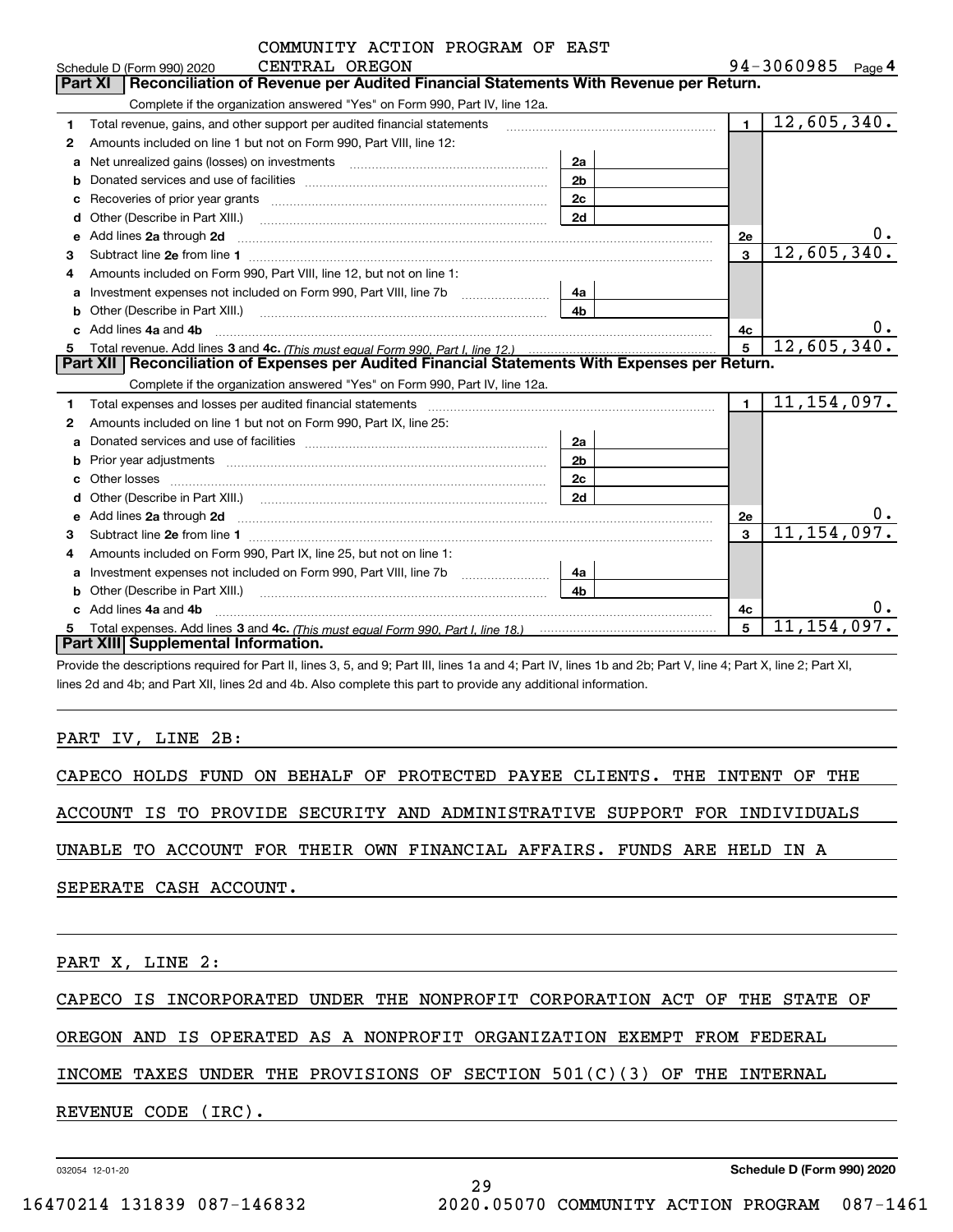|                                                | COMMUNITY ACTION PROGRAM OF EAST                                           |                       |
|------------------------------------------------|----------------------------------------------------------------------------|-----------------------|
| Schedule D (Form 990) 2020                     | CENTRAL OREGON                                                             | $94 - 3060985$ Page 5 |
| Part XIII Supplemental Information (continued) |                                                                            |                       |
|                                                |                                                                            |                       |
|                                                | UNDER PROVISIONS OF SECTION $501(C)(3)$ OF THE IRC, CAPECO IS EXEMPT FROM  |                       |
|                                                |                                                                            |                       |
|                                                | FEDERAL INCOME TAXES, EXCEPT FOR NET INCOME FROM UNRELATED BUSINESS        |                       |
|                                                | ACTIVITIES. AS OF JUNE 30, 2021 AND 2020, CAPECO HAD NO UNRELATED BUSINESS |                       |
|                                                | ACTIVITIES SUBJECT TO FEDERAL INCOME TAX.                                  |                       |

MANAGEMENT HAS EVALUATED CAPECO'S TAX POSITIONS AND CONCLUDED THAT CAPECO HAS NOT TAKEN ANY UNCERTAIN TAX POSITIONS THAT REQUIRE ADJUSTMENTS TO THE CONSOLIDATED FINANCIAL STATEMENTS TO COMPLY WITH THE PROVISIONS OF THIS GUIDANCE.

**Schedule D (Form 990) 2020**

032055 12-01-20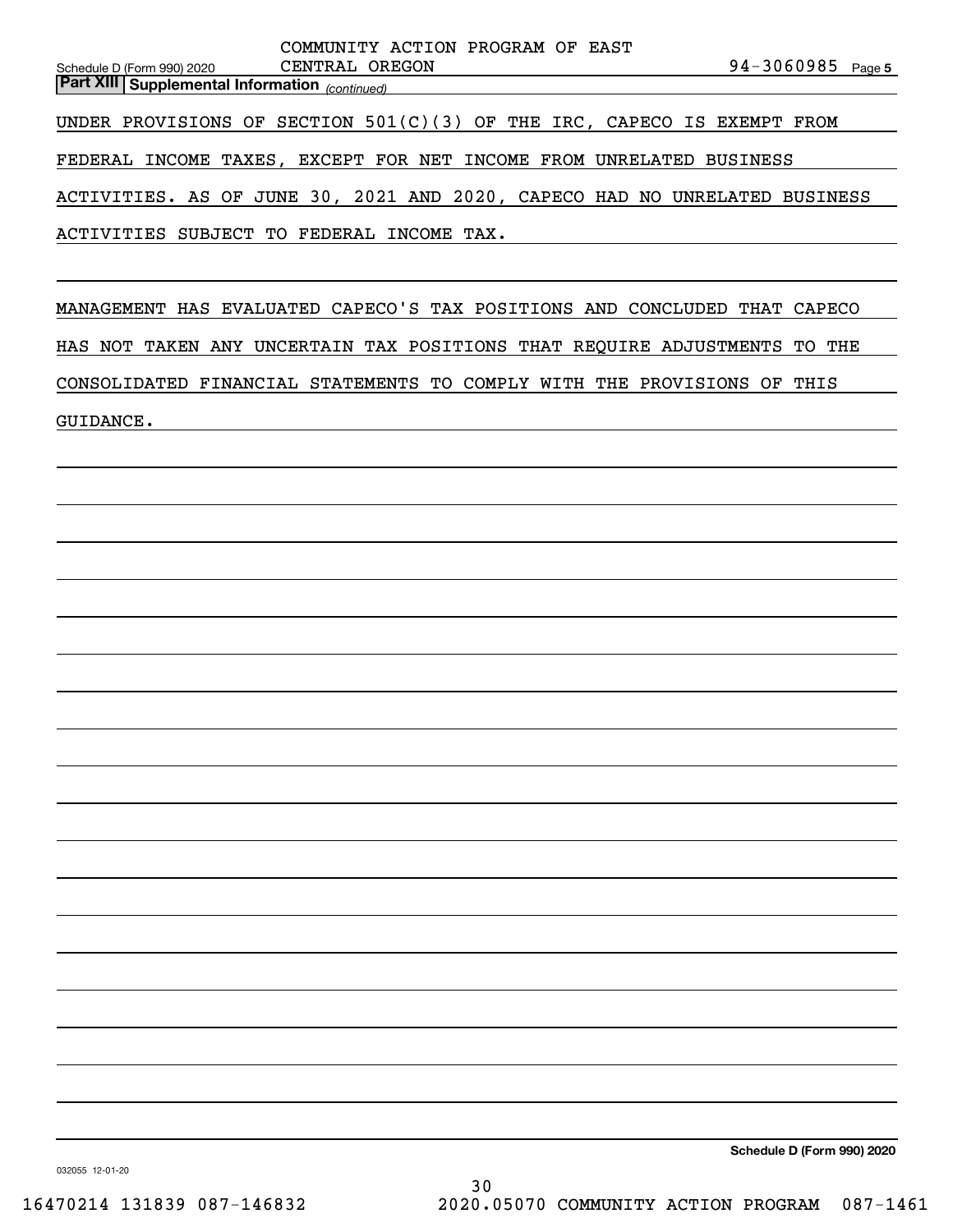| <b>SCHEDULE I</b>                                                              |                                                                                                                                                                                                                                                                                           |           | <b>Grants and Other Assistance to Organizations,</b>                                                                                  |                             |                                                       |                                                                |                                          |  | OMB No. 1545-0047                     |              |
|--------------------------------------------------------------------------------|-------------------------------------------------------------------------------------------------------------------------------------------------------------------------------------------------------------------------------------------------------------------------------------------|-----------|---------------------------------------------------------------------------------------------------------------------------------------|-----------------------------|-------------------------------------------------------|----------------------------------------------------------------|------------------------------------------|--|---------------------------------------|--------------|
| (Form 990)                                                                     |                                                                                                                                                                                                                                                                                           |           | Governments, and Individuals in the United States<br>Complete if the organization answered "Yes" on Form 990, Part IV, line 21 or 22. |                             |                                                       |                                                                |                                          |  |                                       |              |
| Department of the Treasury<br>Internal Revenue Service                         |                                                                                                                                                                                                                                                                                           |           |                                                                                                                                       | Attach to Form 990.         | Go to www.irs.gov/Form990 for the latest information. |                                                                |                                          |  | <b>Open to Public</b><br>Inspection   |              |
| COMMUNITY ACTION PROGRAM OF EAST<br>Name of the organization<br>CENTRAL OREGON |                                                                                                                                                                                                                                                                                           |           |                                                                                                                                       |                             |                                                       | <b>Employer identification number</b>                          | 94-3060985                               |  |                                       |              |
| Part I                                                                         | <b>General Information on Grants and Assistance</b>                                                                                                                                                                                                                                       |           |                                                                                                                                       |                             |                                                       |                                                                |                                          |  |                                       |              |
| $\mathbf 1$<br>$\mathbf{2}$                                                    | Does the organization maintain records to substantiate the amount of the grants or assistance, the grantees' eligibility for the grants or assistance, and the selection<br>Describe in Part IV the organization's procedures for monitoring the use of grant funds in the United States. |           |                                                                                                                                       |                             |                                                       |                                                                |                                          |  | $\boxed{\text{X}}$ Yes                | $\exists$ No |
| Part II                                                                        | Grants and Other Assistance to Domestic Organizations and Domestic Governments. Complete if the organization answered "Yes" on Form 990, Part IV, line 21, for any<br>recipient that received more than \$5,000. Part II can be duplicated if additional space is needed.                 |           |                                                                                                                                       |                             |                                                       |                                                                |                                          |  |                                       |              |
|                                                                                | 1 (a) Name and address of organization<br>or government                                                                                                                                                                                                                                   | $(b)$ EIN | (c) IRC section<br>(if applicable)                                                                                                    | (d) Amount of<br>cash grant | (e) Amount of<br>non-cash<br>assistance               | (f) Method of<br>valuation (book,<br>FMV, appraisal,<br>other) | (g) Description of<br>noncash assistance |  | (h) Purpose of grant<br>or assistance |              |
|                                                                                |                                                                                                                                                                                                                                                                                           |           |                                                                                                                                       |                             |                                                       |                                                                |                                          |  |                                       |              |
|                                                                                |                                                                                                                                                                                                                                                                                           |           |                                                                                                                                       |                             |                                                       |                                                                |                                          |  |                                       |              |
|                                                                                |                                                                                                                                                                                                                                                                                           |           |                                                                                                                                       |                             |                                                       |                                                                |                                          |  |                                       |              |
|                                                                                |                                                                                                                                                                                                                                                                                           |           |                                                                                                                                       |                             |                                                       |                                                                |                                          |  |                                       |              |
|                                                                                |                                                                                                                                                                                                                                                                                           |           |                                                                                                                                       |                             |                                                       |                                                                |                                          |  |                                       |              |
|                                                                                |                                                                                                                                                                                                                                                                                           |           |                                                                                                                                       |                             |                                                       |                                                                |                                          |  |                                       |              |
| $\mathbf{2}$                                                                   | Enter total number of section 501(c)(3) and government organizations listed in the line 1 table                                                                                                                                                                                           |           |                                                                                                                                       |                             |                                                       |                                                                |                                          |  |                                       |              |
| 3                                                                              | Enter total number of other organizations listed in the line 1 table                                                                                                                                                                                                                      |           |                                                                                                                                       |                             |                                                       |                                                                |                                          |  |                                       |              |
|                                                                                | LHA For Paperwork Reduction Act Notice, see the Instructions for Form 990.                                                                                                                                                                                                                |           |                                                                                                                                       |                             |                                                       |                                                                |                                          |  | <b>Schedule I (Form 990) 2020</b>     |              |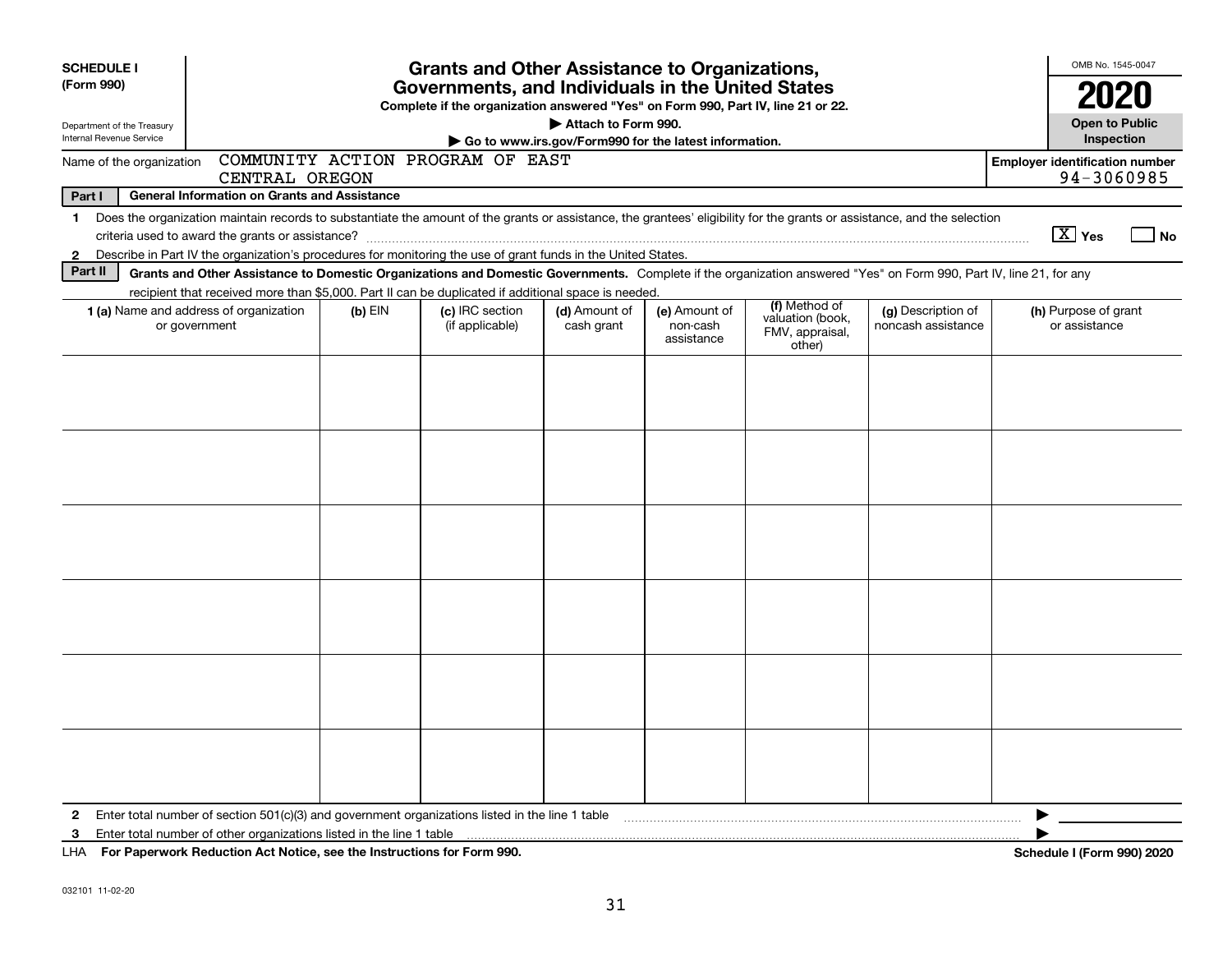Schedule I (Form 990) 2020 CENTRAL OREGON 9 4-3 0 6 0 9 8 5 Page

**2**

**Part III** | Grants and Other Assistance to Domestic Individuals. Complete if the organization answered "Yes" on Form 990, Part IV, line 22. Part III can be duplicated if additional space is needed.

| (a) Type of grant or assistance      | (b) Number of<br>recipients | (c) Amount of<br>cash grant | (d) Amount of non-<br>cash assistance | (e) Method of valuation<br>(book, FMV, appraisal, other) | (f) Description of noncash assistance                  |
|--------------------------------------|-----------------------------|-----------------------------|---------------------------------------|----------------------------------------------------------|--------------------------------------------------------|
|                                      |                             |                             |                                       |                                                          |                                                        |
| WEATHERIZATION AND ENERGY ASSISTANCE | 4323                        | 2,258,150.                  | 0.                                    |                                                          |                                                        |
|                                      |                             |                             |                                       |                                                          |                                                        |
| HOUSING STABILITY                    | 2280                        | 2,816,102.                  | 0.                                    |                                                          |                                                        |
|                                      |                             |                             |                                       |                                                          |                                                        |
| INDEPENDENT SUPPORT SERVICES         | 5023                        | 112,423.                    | 0.                                    |                                                          |                                                        |
| FOOD AND NUTRITION                   | 115555                      | $\mathbf{0}$ .              | 1,773,415. SERVICES                   | USDA - FMV, COST FOR                                     | FOOD BANK/PANTY COMMODITIES,<br>DIRECT CLIENT SERVICES |
|                                      |                             |                             |                                       |                                                          |                                                        |
|                                      |                             |                             |                                       |                                                          |                                                        |

Part IV | Supplemental Information. Provide the information required in Part I, line 2; Part III, column (b); and any other additional information.

PART I, LINE 2:

SUPPORT IS MAINTAINED FOR ALL GRANTS AWARDED.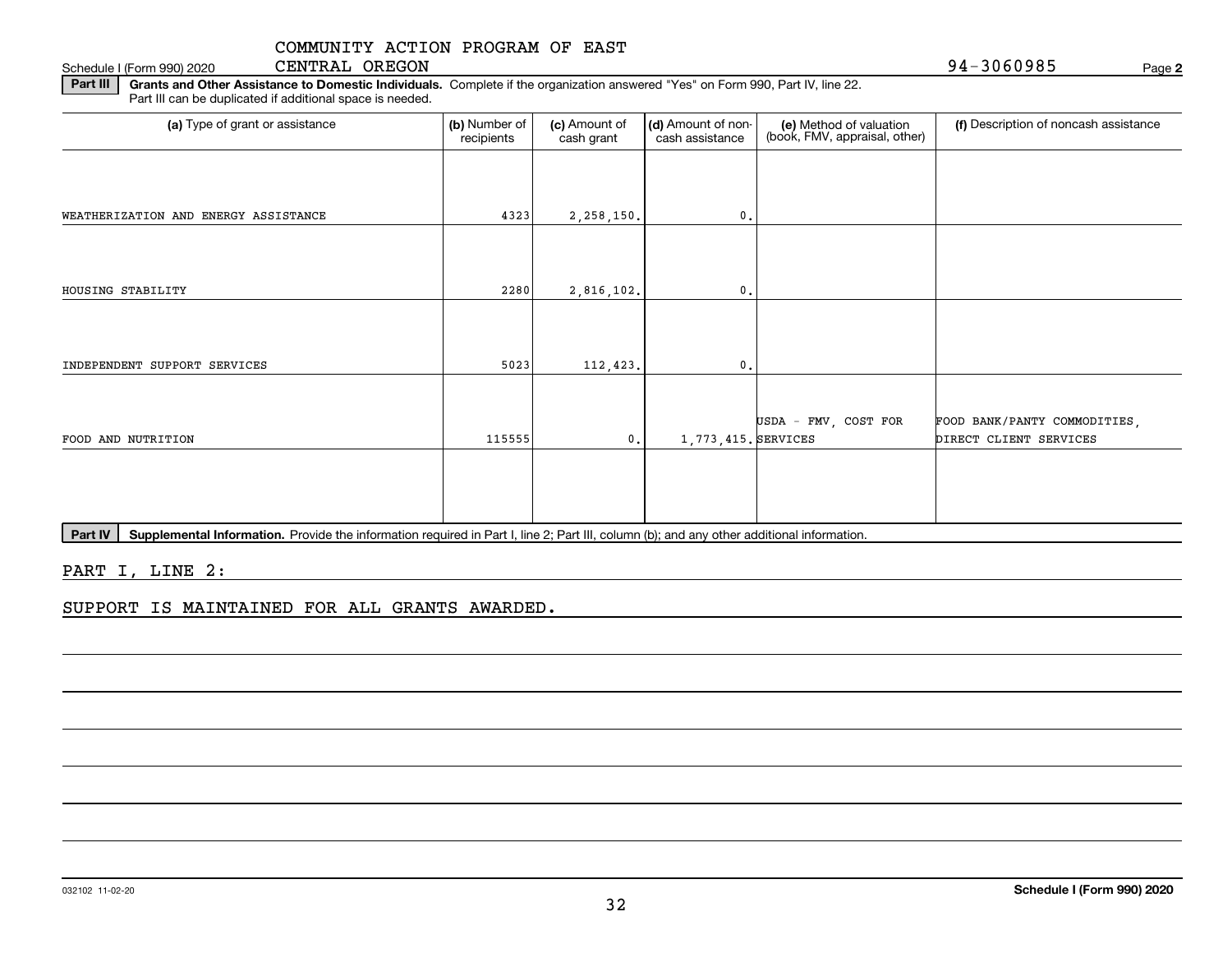| <b>SCHEDULE M</b> |  |
|-------------------|--|
| (Form 990)        |  |

# **Noncash Contributions**

OMB No. 1545-0047

**Open to Public Inspection**

| Department of the Treasury                        |
|---------------------------------------------------|
| the transport December of the Company of the U.S. |

**Complete if the organizations answered "Yes" on Form 990, Part IV, lines 29 or 30.** <sup>J</sup>**2020 Attach to Form 990.** J

Internal Revenue Service

|                                  |  | ► Go to www.irs.gov/Form990 for instructions and the latest information. |
|----------------------------------|--|--------------------------------------------------------------------------|
| COMMUNITY ACTION PROGRAM OF EAST |  |                                                                          |

Name of the organization CO

**Employer identification number**

|                | MMUNITY ACTION PROGRAM ( |  |
|----------------|--------------------------|--|
| ----- <i>-</i> |                          |  |

|        | CENTRAL OREGON                                                                                                                 |                               |                                      |                                                                                                       |                                                              | 94-3060985 |          |   |  |
|--------|--------------------------------------------------------------------------------------------------------------------------------|-------------------------------|--------------------------------------|-------------------------------------------------------------------------------------------------------|--------------------------------------------------------------|------------|----------|---|--|
| Part I | <b>Types of Property</b>                                                                                                       |                               |                                      |                                                                                                       |                                                              |            |          |   |  |
|        |                                                                                                                                | (a)<br>Check if<br>applicable | (b)<br>Number of<br>contributions or | (c)<br>Noncash contribution<br>amounts reported on<br>litems contributed Form 990, Part VIII, line 1q | (d)<br>Method of determining<br>noncash contribution amounts |            |          |   |  |
| 1.     |                                                                                                                                |                               |                                      |                                                                                                       |                                                              |            |          |   |  |
| 2      |                                                                                                                                |                               |                                      |                                                                                                       |                                                              |            |          |   |  |
| з      | Art - Fractional interests                                                                                                     |                               |                                      |                                                                                                       |                                                              |            |          |   |  |
| 4      |                                                                                                                                |                               |                                      |                                                                                                       |                                                              |            |          |   |  |
| 5      | Clothing and household goods                                                                                                   |                               |                                      |                                                                                                       |                                                              |            |          |   |  |
| 6      |                                                                                                                                |                               |                                      |                                                                                                       |                                                              |            |          |   |  |
| 7      |                                                                                                                                |                               |                                      |                                                                                                       |                                                              |            |          |   |  |
| 8      | Intellectual property                                                                                                          |                               |                                      |                                                                                                       |                                                              |            |          |   |  |
| 9      | Securities - Publicly traded                                                                                                   |                               |                                      |                                                                                                       |                                                              |            |          |   |  |
| 10     | Securities - Closely held stock                                                                                                |                               |                                      |                                                                                                       |                                                              |            |          |   |  |
| 11     | Securities - Partnership, LLC, or                                                                                              |                               |                                      |                                                                                                       |                                                              |            |          |   |  |
|        | trust interests                                                                                                                |                               |                                      |                                                                                                       |                                                              |            |          |   |  |
| 12     |                                                                                                                                |                               |                                      |                                                                                                       |                                                              |            |          |   |  |
| 13     | Qualified conservation contribution -                                                                                          |                               |                                      |                                                                                                       |                                                              |            |          |   |  |
|        | Historic structures                                                                                                            |                               |                                      |                                                                                                       |                                                              |            |          |   |  |
| 14     | Qualified conservation contribution - Other                                                                                    |                               |                                      |                                                                                                       |                                                              |            |          |   |  |
| 15     |                                                                                                                                |                               |                                      |                                                                                                       |                                                              |            |          |   |  |
| 16     |                                                                                                                                | $\mathbf x$                   | 1                                    | 1,005,761.FMV                                                                                         |                                                              |            |          |   |  |
| 17     |                                                                                                                                |                               |                                      |                                                                                                       |                                                              |            |          |   |  |
| 18     |                                                                                                                                |                               |                                      |                                                                                                       |                                                              |            |          |   |  |
| 19     |                                                                                                                                | $\mathbf x$                   | $\overline{3}$                       | 1,074,335.FMV-USDA                                                                                    |                                                              |            |          |   |  |
| 20     | Drugs and medical supplies                                                                                                     |                               |                                      |                                                                                                       |                                                              |            |          |   |  |
| 21     |                                                                                                                                |                               |                                      |                                                                                                       |                                                              |            |          |   |  |
| 22     |                                                                                                                                |                               |                                      |                                                                                                       |                                                              |            |          |   |  |
| 23     |                                                                                                                                |                               |                                      |                                                                                                       |                                                              |            |          |   |  |
| 24     |                                                                                                                                |                               |                                      |                                                                                                       |                                                              |            |          |   |  |
| 25     | Other<br>$\left(\begin{array}{ccc}\n\end{array}\right)$                                                                        |                               |                                      |                                                                                                       |                                                              |            |          |   |  |
| 26     | Other                                                                                                                          |                               |                                      |                                                                                                       |                                                              |            |          |   |  |
| 27     | Other                                                                                                                          |                               |                                      |                                                                                                       |                                                              |            |          |   |  |
| 28     | Other                                                                                                                          |                               |                                      |                                                                                                       |                                                              |            |          |   |  |
| 29     | Number of Forms 8283 received by the organization during the tax year for contributions                                        |                               |                                      |                                                                                                       |                                                              |            |          |   |  |
|        | for which the organization completed Form 8283, Part V, Donee Acknowledgement                                                  |                               |                                      | 29                                                                                                    |                                                              |            |          |   |  |
|        |                                                                                                                                |                               |                                      |                                                                                                       |                                                              |            | Yes   No |   |  |
|        | 30a During the year, did the organization receive by contribution any property reported in Part I, lines 1 through 28, that it |                               |                                      |                                                                                                       |                                                              |            |          |   |  |
|        | must hold for at least three years from the date of the initial contribution, and which isn't required to be used for          |                               |                                      |                                                                                                       |                                                              |            |          |   |  |
|        |                                                                                                                                |                               |                                      |                                                                                                       |                                                              | 30a        |          | х |  |
|        | <b>b</b> If "Yes," describe the arrangement in Part II.                                                                        |                               |                                      |                                                                                                       |                                                              |            |          |   |  |
| 31     | Does the organization have a gift acceptance policy that requires the review of any nonstandard contributions?                 |                               |                                      |                                                                                                       |                                                              | 31         |          | x |  |
|        | 32a Does the organization hire or use third parties or related organizations to solicit, process, or sell noncash              |                               |                                      |                                                                                                       |                                                              |            |          |   |  |
|        | contributions?                                                                                                                 |                               |                                      |                                                                                                       |                                                              | 32a        |          | X |  |
|        | <b>b</b> If "Yes," describe in Part II.                                                                                        |                               |                                      |                                                                                                       |                                                              |            |          |   |  |

**For Paperwork Reduction Act Notice, see the Instructions for Form 990. Schedule M (Form 990) 2020** LHA

**33**If the organization didn't report an amount in column (c) for a type of property for which column (a) is checked,

032141 11-23-20

describe in Part II.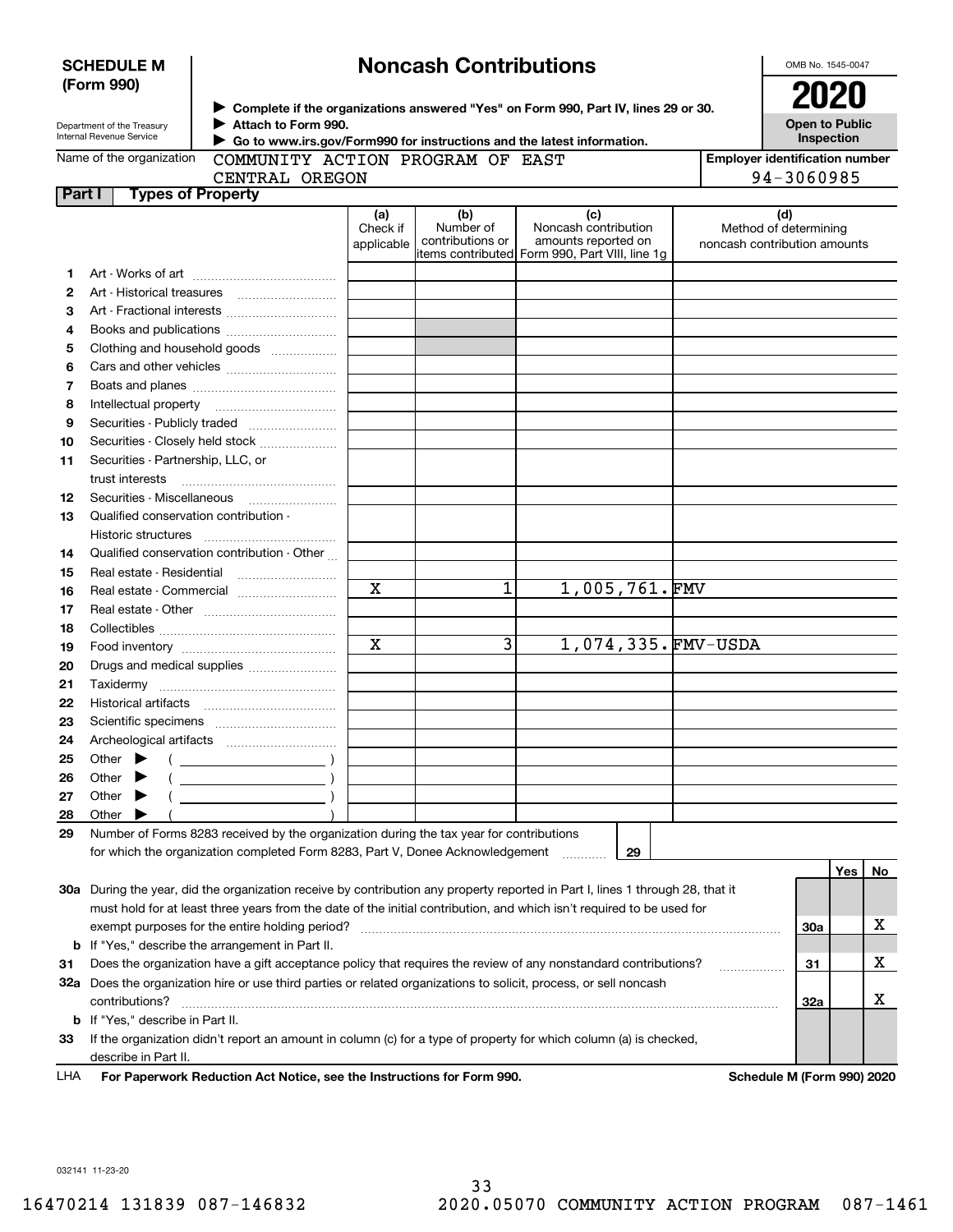| Schedule M (Form 990) 2020 | CENTRAL OREGON                            |    | 94-3060985                                                                                                                                                                                                                          | Page 2 |
|----------------------------|-------------------------------------------|----|-------------------------------------------------------------------------------------------------------------------------------------------------------------------------------------------------------------------------------------|--------|
| Part II                    | this part for any additional information. |    | <b>Supplemental Information.</b> Provide the information required by Part I, lines 30b, 32b, and 33, and whether the organization is reporting in Part I, column (b), the number of contributions, the number of items received, or |        |
|                            |                                           |    |                                                                                                                                                                                                                                     |        |
|                            |                                           |    |                                                                                                                                                                                                                                     |        |
|                            |                                           |    |                                                                                                                                                                                                                                     |        |
|                            |                                           |    |                                                                                                                                                                                                                                     |        |
|                            |                                           |    |                                                                                                                                                                                                                                     |        |
|                            |                                           |    |                                                                                                                                                                                                                                     |        |
|                            |                                           |    |                                                                                                                                                                                                                                     |        |
|                            |                                           |    |                                                                                                                                                                                                                                     |        |
|                            |                                           |    |                                                                                                                                                                                                                                     |        |
|                            |                                           |    |                                                                                                                                                                                                                                     |        |
|                            |                                           |    |                                                                                                                                                                                                                                     |        |
|                            |                                           |    |                                                                                                                                                                                                                                     |        |
|                            |                                           |    |                                                                                                                                                                                                                                     |        |
|                            |                                           |    |                                                                                                                                                                                                                                     |        |
|                            |                                           |    |                                                                                                                                                                                                                                     |        |
|                            |                                           |    |                                                                                                                                                                                                                                     |        |
|                            |                                           |    |                                                                                                                                                                                                                                     |        |
|                            |                                           |    |                                                                                                                                                                                                                                     |        |
|                            |                                           |    |                                                                                                                                                                                                                                     |        |
|                            |                                           |    |                                                                                                                                                                                                                                     |        |
|                            |                                           |    |                                                                                                                                                                                                                                     |        |
|                            |                                           |    |                                                                                                                                                                                                                                     |        |
|                            |                                           |    |                                                                                                                                                                                                                                     |        |
|                            |                                           |    |                                                                                                                                                                                                                                     |        |
|                            |                                           |    |                                                                                                                                                                                                                                     |        |
|                            |                                           |    |                                                                                                                                                                                                                                     |        |
|                            |                                           |    |                                                                                                                                                                                                                                     |        |
|                            |                                           |    |                                                                                                                                                                                                                                     |        |
|                            |                                           |    |                                                                                                                                                                                                                                     |        |
| 032142 11-23-20            |                                           |    | Schedule M (Form 990) 2020                                                                                                                                                                                                          |        |
|                            |                                           | 34 |                                                                                                                                                                                                                                     |        |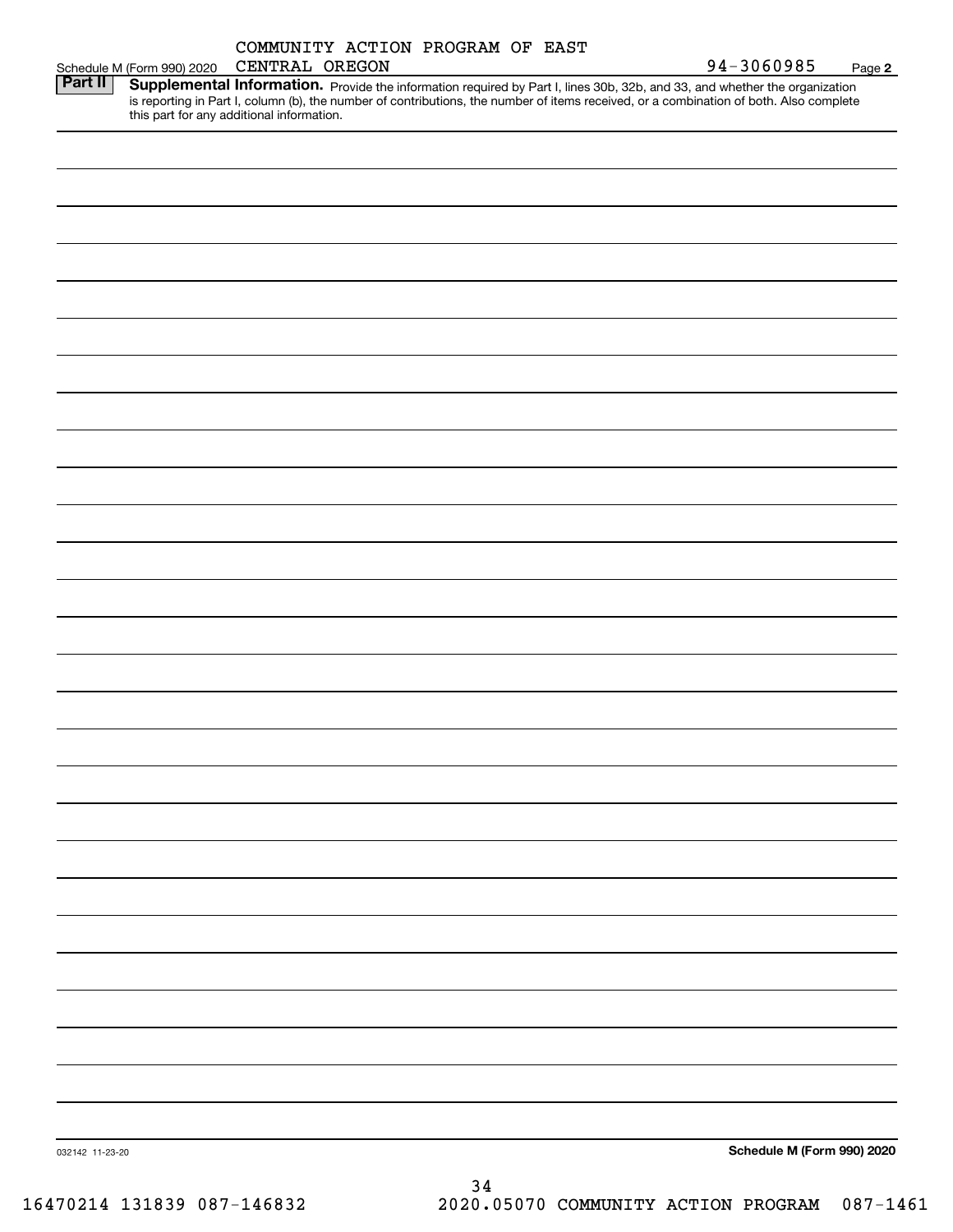**(Form 990 or 990-EZ)**

Department of the Treasury Internal Revenue Service Name of the organization

## **SCHEDULE O Supplemental Information to Form 990 or 990-EZ**

**Complete to provide information for responses to specific questions on Form 990 or 990-EZ or to provide any additional information. | Attach to Form 990 or 990-EZ. | Go to www.irs.gov/Form990 for the latest information.** COMMUNITY ACTION PROGRAM OF EAST



**Employer identification number** CENTRAL OREGON 94-3060985

FORM 990, PART III, LINE 4D, OTHER PROGRAM SERVICES:

INDEPENDENT SUPPORT SERVICES: COORDINATES, DEVELOPS, AND MAINTAINS

SERVICES TO ENHANCE OPPORTUNITIES FOR THE ELDERLY TO MAINTAIN

INDEPENDENCE, DIGNITY, AND CHOICE. CAPECO PROVIDED SERVICES TO 5,023

SENIORS DURING THE FISCAL YEAR.

EXPENSES \$ 664,298. INCLUDING GRANTS OF \$ 112,423. REVENUE \$ 501,404.

FORM 990, PART VI, SECTION A, LINE 3:

DURING THE YEAR THE PROPERTY MANAGEMENT PORTION OF THE HOUSING PORTFOLIO

WAS CONTROLLED BY VIRIDIAN MANAGEMENT, INC.

FORM 990, PART VI, SECTION B, LINE 11B:

LINE 11A EXPLANATION - A DRAFT OF THE 990 RETURN IS PRESENTED TO AND

REVIEWED WITH THE BOARD OF DIRECTORS PRIOR TO FILING WITH THE INTERNAL

REVENUE SERVICE. THE FINANCE COMMITTEE WILL REVIEW THE DOCUMENTATION IN

DRAFT FORMAT. THE DRAFT WILL BE REVIEWED BY THE FINANCE COMMITTEE MEMBERS,

CHIEF EXECUTIVE OFFICER, AND FISCAL MANAGER. THE CHIEF EXECUTIVE OFFICER

WILL BE THE SIGNER OF THE 990 FORM.

FORM 990, PART VI, SECTION B, LINE 12C:

ALL EMPLOYEES AND BOARD MEMBERS COMPLETE AN ANNUAL CONFLICT OF INTEREST

DOCUMENT, WHICH IS KEPT ON FILE. THE DOCUMENT EXPLICITLY STATES THAT NO

OFFICER, BOARD MEMBER, EMPLOYEE, OR AGENT SHALL PARTICIPATE IN THE

SELECTION OR ADMINISTRATION OF A CONTRACTOR IF A REAL OR APPARENT CONFLICT

OF INTEREST WOULD BE INVOLVED. SUCH CONFLICT WOULD ARISE IF AN OFFICER,

032211 11-20-20 LHA For Paperwork Reduction Act Notice, see the Instructions for Form 990 or 990-EZ. Schedule O (Form 990 or 990-EZ) 2020 BOARD MEMBER, EMPLOYEE, OR AGENT OR ANY MEMBER OF HIS OR HER IMMEDIATE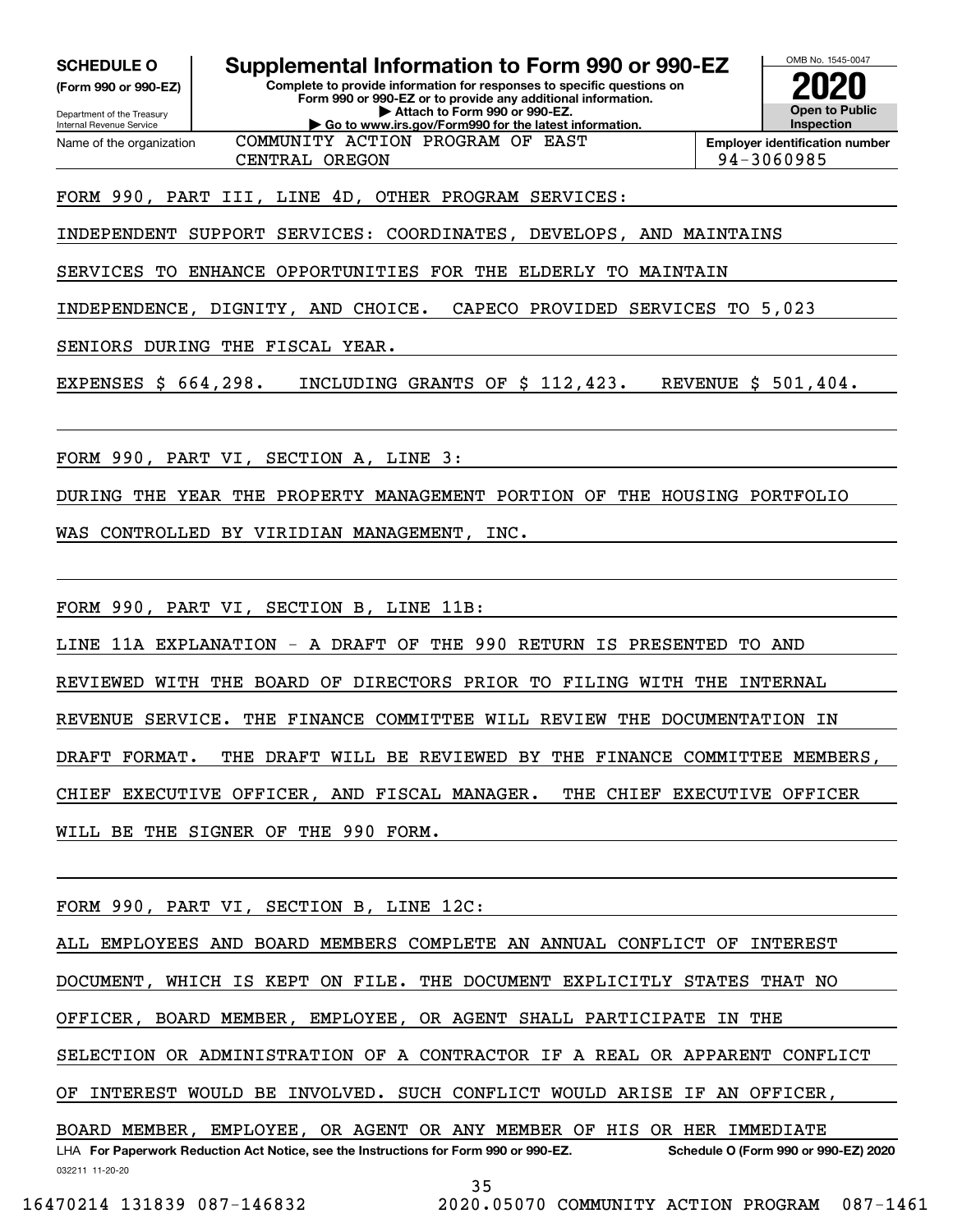| Schedule O (Form 990 or 990-EZ) 2020                                              |                     |                                                     | Page 2 |
|-----------------------------------------------------------------------------------|---------------------|-----------------------------------------------------|--------|
| COMMUNITY ACTION PROGRAM OF EAST<br>Name of the organization<br>CENTRAL<br>OREGON |                     | <b>Employer identification number</b><br>94-3060985 |        |
| FAMILY, HIS OR HER SPOUSE OR PARTNER, OR AN ORGANIZATION THAT EMPLOYS OR IS       |                     |                                                     |        |
| ABOUT TO EMPLOY ANY OF THE PARTIES INDICATED HEREIN, HAS A FINANCIAL OR           |                     |                                                     |        |
| OTHER INTEREST IN THE VENDOR SELECTED. ANY INDIVIDUAL WHO ACCEPTS                 |                     |                                                     |        |
| GRATUITIES, FAVORS, OR ANYTHING OF MONETARY VALUE                                 | WITHOUT APPROPRIATE |                                                     |        |
| APPROVAL WILL BE SUBJECT TO DISCIPLINARY ACTION UP TO, AND INCLUDING              |                     |                                                     |        |
| TERMINATION. AT THIS TIME, THE ORGANIZATION DOES NOT MAKE ITS GOVERNING           |                     |                                                     |        |
| DOCUMENTS, CONFLICT OF INTEREST POLICY AND FINANCIAL STATEMENTS AVAILABLE         |                     |                                                     |        |
| TO THE<br>PUBLIC.                                                                 |                     |                                                     |        |
|                                                                                   |                     |                                                     |        |

FORM 990, PART VI, SECTION B, LINE 15:

THE BOARD OF DIRECTORS REVIEW PERFORMANCE AND RECOMMEND COMPENSATION ADJUSTMENTS WITH RESPECT TO THE CHIEF EXECUTIVE OFFICER, AS PART OF THE ANNUAL REVIEW PROCESS. OTHER KEY EMPLOYEES ARE REVIEWED BY THE CHIEF EXECUTIVE OFFICER AS PART OF THEIR ANNUAL REVIEW. ALL EMPLOYEES, REGARDLESS OF TITLE, ARE EVALUATED AND GRANTED COMPENSATION ADJUSTMENTS BASED ON A SALARY MATRIX PREVIOUSLY APPROVED BY THE BOARD OF DIRECTORS.

FORM 990, PART VI, SECTION C, LINE 19:

THE ORGANIZATION DOES NOT MAKE ITS GOVERNING DOCUMENTS, CONFLICT OF

INTEREST POLICY AND FINANCIAL STATEMENTS AVAILABLE TO THE PUBLIC.

FORM 990, PART XII, LINE 2C:

NO CHANGES FROM PRIOR YEAR.

032212 11-20-20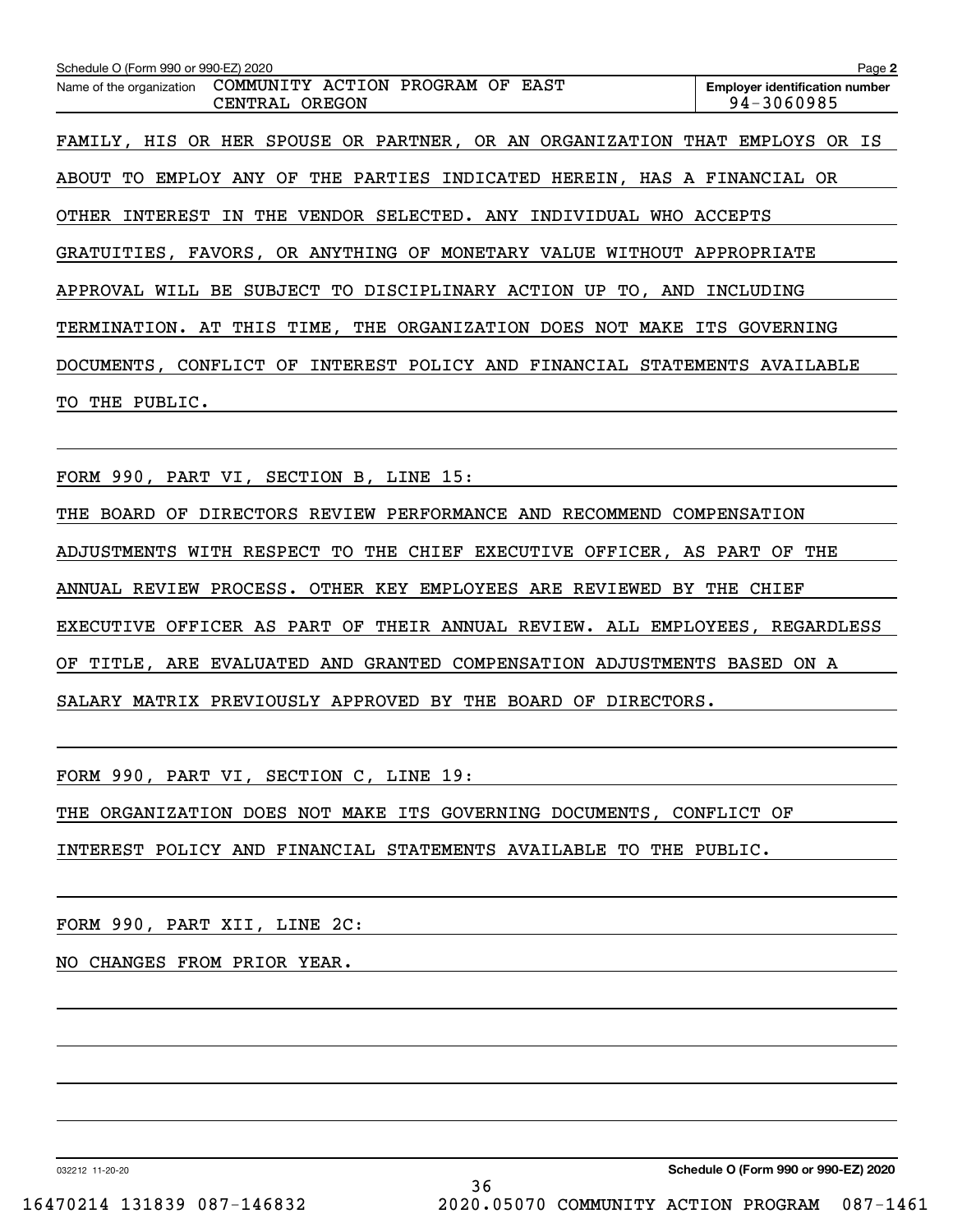| <b>SCHEDULE R</b> |  |  |
|-------------------|--|--|
|                   |  |  |

#### **(Form 990)**

## **Related Organizations and Unrelated Partnerships**

**Complete if the organization answered "Yes" on Form 990, Part IV, line 33, 34, 35b, 36, or 37.** |

**Attach to Form 990.**  |

OMB No. 1545-0047

| Open to Public |  |  |
|----------------|--|--|
| Inspection     |  |  |

**Employer identification number**

94-3060985

#### Department of the Treasury Internal Revenue Service **| Go to www.irs.gov/Form990 for instructions and the latest information. Inspection** Name of the organization COMMUNITY ACTION PROGRAM OF EAST CENTRAL OREGON

**Part I Identification of Disregarded Entities.**  Complete if the organization answered "Yes" on Form 990, Part IV, line 33.

| (a)<br>Name, address, and EIN (if applicable)<br>of disregarded entity | (b)<br>Primary activity   | (c)<br>Legal domicile (state or<br>foreign country) | (d)<br>Total income | (e)<br>End-of-year assets | (f)<br>Direct controlling<br>entity |
|------------------------------------------------------------------------|---------------------------|-----------------------------------------------------|---------------------|---------------------------|-------------------------------------|
| MORROW ESTATES, INC. - 91-1128874                                      |                           |                                                     |                     |                           | COMMUNITY ACTION                    |
| 721 SE THIRD STREET STE D                                              |                           |                                                     |                     |                           | PROGRAM OF EAST CENTRAL             |
| PENDLETON, OR 97801                                                    | <b>AFFORDABLE HOUSING</b> | <b>DREGON</b>                                       | 258,841.            | 616,967. DREGON           |                                     |
| APPLEWOOD VILLAGE RENEWAL, LLC - 93-1269854                            |                           |                                                     |                     |                           | COMMUNITY ACTION                    |
| 721 SE THIRD STREET STE D                                              |                           |                                                     |                     |                           | PROGRAM OF EAST CENTRAL             |
| PENDLETON, OR 97801                                                    | <b>AFFORDABLE HOUSING</b> | <b>OREGON</b>                                       | 258,390.            | 1, 212, 104. DREGON       |                                     |
|                                                                        |                           |                                                     |                     |                           |                                     |
|                                                                        |                           |                                                     |                     |                           |                                     |

#### **Identification of Related Tax-Exempt Organizations.** Complete if the organization answered "Yes" on Form 990, Part IV, line 34, because it had one or more related tax-exempt **Part II** organizations during the tax year.

| (a)<br>Name, address, and EIN<br>of related organization | (b)<br>Primary activity   | (c)<br>Legal domicile (state or<br>foreign country) | (d)<br><b>Exempt Code</b><br>section | (e)<br>Public charity<br>status (if section | (f)<br>Direct controlling<br>entity |     | $(g)$<br>Section 512(b)(13)<br>controlled<br>entity? |
|----------------------------------------------------------|---------------------------|-----------------------------------------------------|--------------------------------------|---------------------------------------------|-------------------------------------|-----|------------------------------------------------------|
|                                                          |                           |                                                     |                                      | 501(c)(3))                                  |                                     | Yes | No                                                   |
| $-94-3110219$<br>UMATILLA PATERNERSHIP HOUSING           |                           |                                                     |                                      |                                             |                                     |     |                                                      |
| 721 SE THIRD STREET                                      |                           |                                                     |                                      |                                             |                                     |     |                                                      |
| PENDLETON, OR 97801                                      | <b>AFFORDABLE HOUSING</b> | <b>DREGON</b>                                       | 501(C)(3)                            | LINE 10                                     | N/A                                 |     | x                                                    |
|                                                          |                           |                                                     |                                      |                                             |                                     |     |                                                      |
|                                                          |                           |                                                     |                                      |                                             |                                     |     |                                                      |
|                                                          |                           |                                                     |                                      |                                             |                                     |     |                                                      |

**For Paperwork Reduction Act Notice, see the Instructions for Form 990. Schedule R (Form 990) 2020**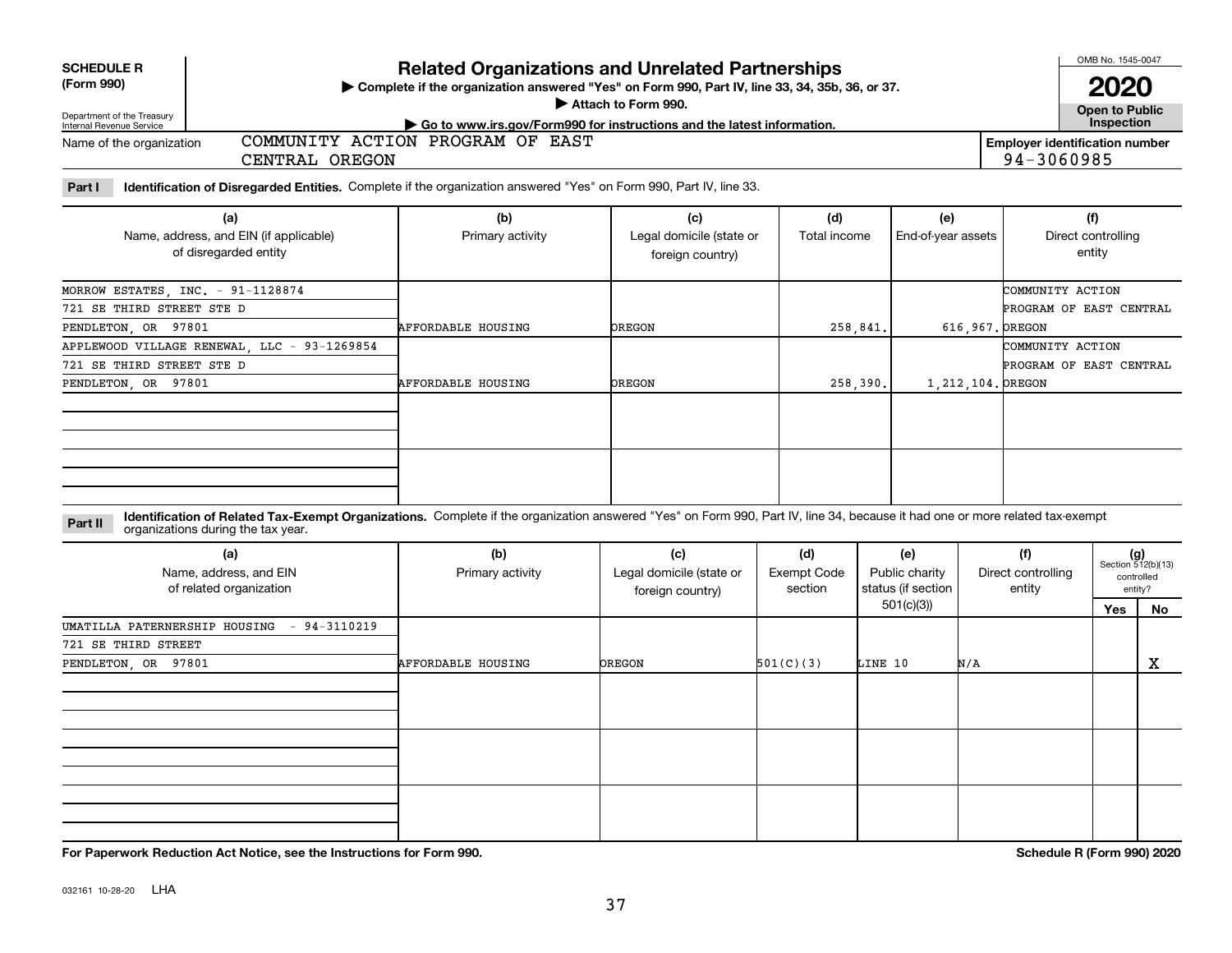#### Schedule R (Form 990) 2020 Page CENTRAL OREGON 94-3060985

#### **2**

**Identification of Related Organizations Taxable as a Partnership.** Complete if the organization answered "Yes" on Form 990, Part IV, line 34, because it had one or more related **Part III** organizations treated as a partnership during the tax year.

| (a)<br>Name, address, and EIN<br>of related organization | (b)<br>Primary activity | (c)<br>Legal<br>domicile<br>(state or<br>foreign<br>country) | (d)<br>Direct controlling<br>entity | (e)<br>Predominant income<br>related, unrelated,<br>excluded from tax under<br>sections 512-514) | (f)<br>Share of total<br>income | (g)<br>Share of<br>end-of-year<br>assets | Yes $ $ | (h)<br>Disproportionate<br>allocations?<br>No | (i)<br>Code V-UBI<br>amount in box<br>20 of Schedule<br>K-1 (Form 1065) <b>Yes No</b> | (j) | (k)<br>General or Percentage<br>managing<br>partner?<br>Ownership |
|----------------------------------------------------------|-------------------------|--------------------------------------------------------------|-------------------------------------|--------------------------------------------------------------------------------------------------|---------------------------------|------------------------------------------|---------|-----------------------------------------------|---------------------------------------------------------------------------------------|-----|-------------------------------------------------------------------|
|                                                          |                         |                                                              |                                     |                                                                                                  |                                 |                                          |         |                                               |                                                                                       |     |                                                                   |
|                                                          |                         |                                                              |                                     |                                                                                                  |                                 |                                          |         |                                               |                                                                                       |     |                                                                   |
|                                                          |                         |                                                              |                                     |                                                                                                  |                                 |                                          |         |                                               |                                                                                       |     |                                                                   |
|                                                          |                         |                                                              |                                     |                                                                                                  |                                 |                                          |         |                                               |                                                                                       |     |                                                                   |

**Identification of Related Organizations Taxable as a Corporation or Trust.** Complete if the organization answered "Yes" on Form 990, Part IV, line 34, because it had one or more related **Part IV** organizations treated as a corporation or trust during the tax year.

| (a)<br>Name, address, and EIN<br>of related organization | (b)<br>Primary activity   | (c)<br>Legal domicile<br>(state or<br>foreign | (d)<br>Direct controlling<br>entity | (e)<br>Type of entity<br>(C corp, S corp,<br>or trust) | (f)<br>Share of total<br>income | (g)<br>Share of<br>end-of-year<br>assets | (h)<br>$\begin{array}{c} \textbf{(i)}\\ \text{Section}\\ 512 \text{(b)} \text{(13)}\\ \text{controlled}\end{array}$<br>Percentage<br>ownership<br>entity? |  |                           |
|----------------------------------------------------------|---------------------------|-----------------------------------------------|-------------------------------------|--------------------------------------------------------|---------------------------------|------------------------------------------|-----------------------------------------------------------------------------------------------------------------------------------------------------------|--|---------------------------|
|                                                          |                           | country)                                      |                                     |                                                        |                                 |                                          |                                                                                                                                                           |  | Yes No                    |
| WILDFLOWER ALLIANCE LLC                                  |                           |                                               |                                     |                                                        |                                 |                                          |                                                                                                                                                           |  |                           |
| 1760 SE KIDDER CIRCLE                                    |                           |                                               |                                     |                                                        |                                 |                                          |                                                                                                                                                           |  |                           |
| PENDLETON, OR 97801                                      | <b>AFFORDABLE HOUSING</b> | <b>OR</b>                                     | N/A                                 | CORP                                                   | 24.                             | 24.                                      | 1,00%                                                                                                                                                     |  | $\boldsymbol{\mathrm{X}}$ |
|                                                          |                           |                                               |                                     |                                                        |                                 |                                          |                                                                                                                                                           |  |                           |
|                                                          |                           |                                               |                                     |                                                        |                                 |                                          |                                                                                                                                                           |  |                           |
|                                                          |                           |                                               |                                     |                                                        |                                 |                                          |                                                                                                                                                           |  |                           |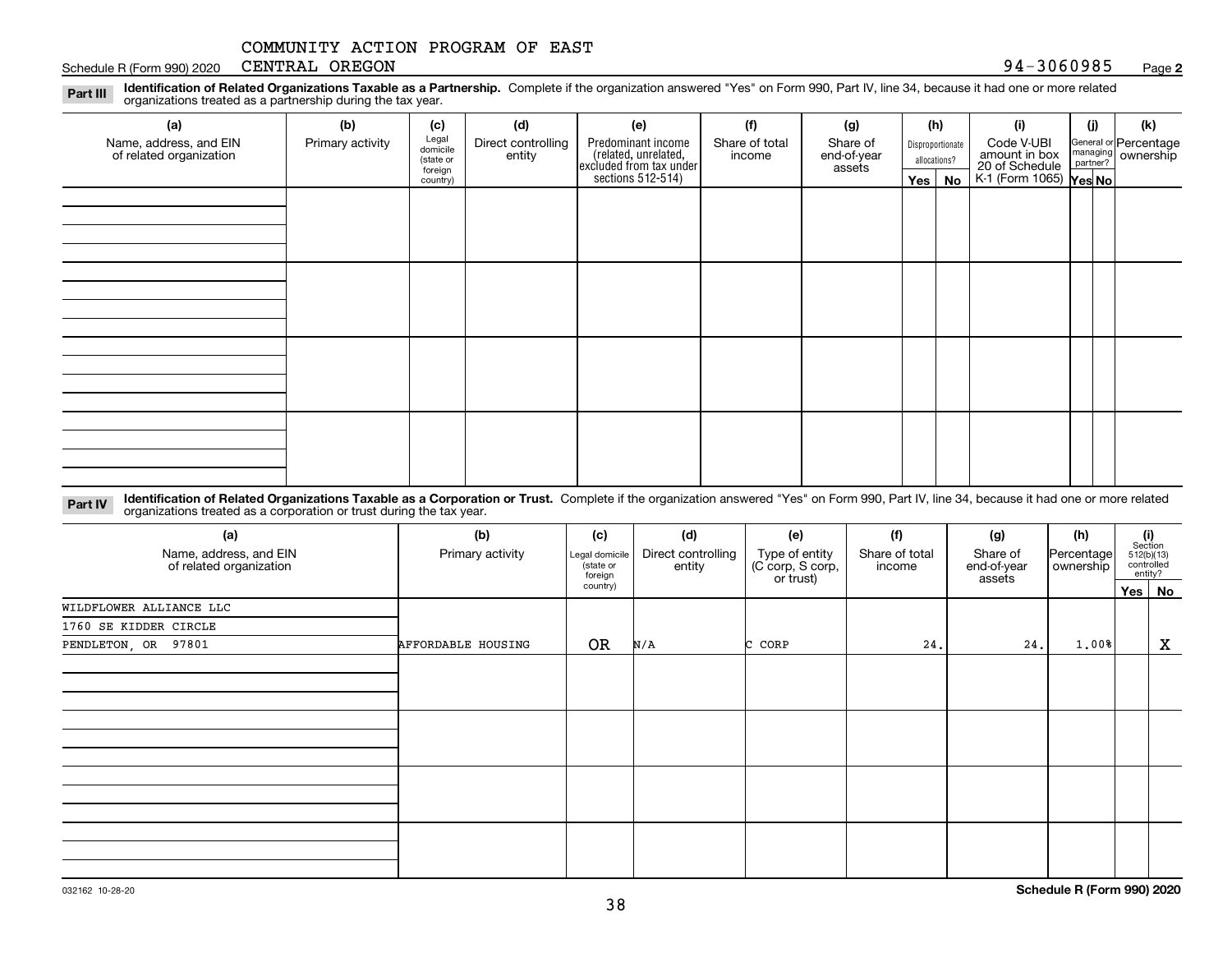Schedule R (Form 990) 2020 Page CENTRAL OREGON 94-3060985

|  | Part V Transactions With Related Organizations. Complete if the organization answered "Yes" on Form 990, Part IV, line 34, 35b, or 36. |  |  |
|--|----------------------------------------------------------------------------------------------------------------------------------------|--|--|
|--|----------------------------------------------------------------------------------------------------------------------------------------|--|--|

| Note: Complete line 1 if any entity is listed in Parts II, III, or IV of this schedule.                                                                                                                                        |     | Yes | No          |
|--------------------------------------------------------------------------------------------------------------------------------------------------------------------------------------------------------------------------------|-----|-----|-------------|
| During the tax year, did the organization engage in any of the following transactions with one or more related organizations listed in Parts II-IV?                                                                            |     |     |             |
|                                                                                                                                                                                                                                |     |     | X           |
|                                                                                                                                                                                                                                | 1b  |     | х           |
| c Gift, grant, or capital contribution from related organization(s)                                                                                                                                                            | 1c  |     | х           |
| <b>d</b> Loans or loan quarantees to or for related organization(s)                                                                                                                                                            | 1d  |     | X           |
| e Loans or loan quarantees by related organization(s)                                                                                                                                                                          | 1e  |     | X           |
|                                                                                                                                                                                                                                |     |     |             |
| f Dividends from related organization(s) manufactured contains and contained a series of the contact of the contact of the contact of the contact of the contact of the contact of the contact of the contact of the contact o | 1f  |     | х           |
| g Sale of assets to related organization(s) manufactured assemblances and contract and contract and contract and contract and contract and contract and contract and contract and contract and contract and contract and contr | 1a  |     | X           |
| h Purchase of assets from related organization(s) manufactured and content to the content of the content of the content of the content of the content of the content of the content of the content of the content of the conte | 1h  |     | X           |
|                                                                                                                                                                                                                                | 1i  |     | X           |
|                                                                                                                                                                                                                                | 1i. |     | X           |
|                                                                                                                                                                                                                                |     |     |             |
|                                                                                                                                                                                                                                | 1k  |     | х           |
| Performance of services or membership or fundraising solicitations for related organization(s)                                                                                                                                 | 11  |     | X           |
| m Performance of services or membership or fundraising solicitations by related organization(s)                                                                                                                                | 1m  |     | $\mathbf X$ |
|                                                                                                                                                                                                                                | 1n  |     | $\mathbf X$ |
|                                                                                                                                                                                                                                | 1o  |     | X           |
|                                                                                                                                                                                                                                |     |     |             |
| p Reimbursement paid to related organization(s) for expenses [1111] and the content of the content of the content of the content of the content of the content of the content of the content of the content of the content of  | 1p  |     | х           |
|                                                                                                                                                                                                                                | 1a  |     | X           |
|                                                                                                                                                                                                                                |     |     |             |
| r Other transfer of cash or property to related organization(s)                                                                                                                                                                |     |     | X           |
|                                                                                                                                                                                                                                | 1s  |     | X           |

**2**If the answer to any of the above is "Yes," see the instructions for information on who must complete this line, including covered relationships and transaction thresholds.

| (a)<br>Name of related organization | (b)<br>Transaction<br>type (a-s) | (c)<br>Amount involved | (d)<br>Method of determining amount involved |
|-------------------------------------|----------------------------------|------------------------|----------------------------------------------|
| (1)                                 |                                  |                        |                                              |
| (2)                                 |                                  |                        |                                              |
| (3)                                 |                                  |                        |                                              |
| (4)                                 |                                  |                        |                                              |
| (5)                                 |                                  |                        |                                              |
| (6)                                 |                                  |                        |                                              |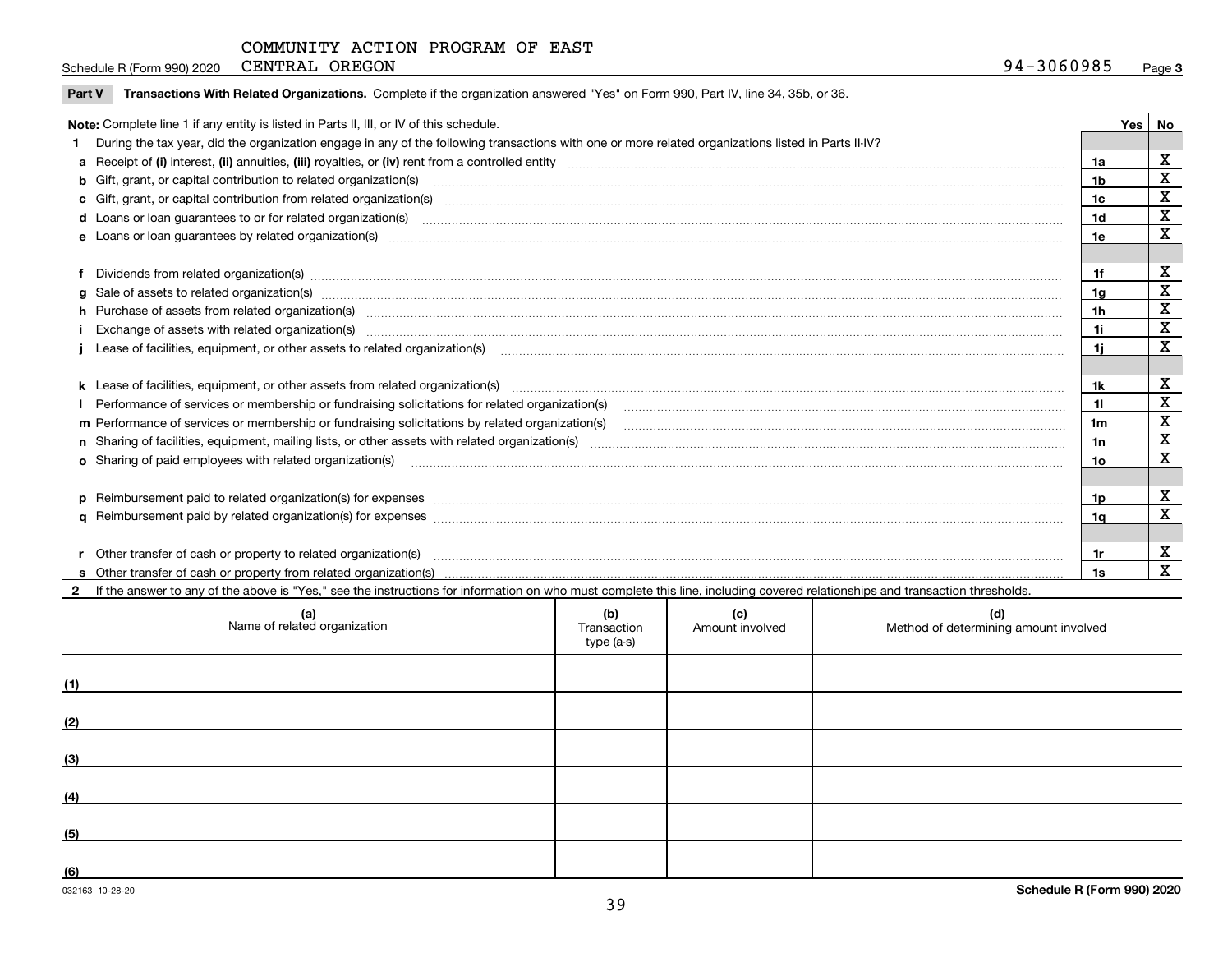Schedule R (Form 990) 2020 Page CENTRAL OREGON 94-3060985

**Part VI Unrelated Organizations Taxable as a Partnership. Complete if the organization answered "Yes" on Form 990, Part IV, line 37.** 

Provide the following information for each entity taxed as a partnership through which the organization conducted more than five percent of its activities (measured by total assets or gross revenue) that was not a related organization. See instructions regarding exclusion for certain investment partnerships.

| . . <b>. . .</b> . <b>.</b><br>- <del>.</del><br>(a)<br>Name, address, and EIN<br>of entity | . - ອ---<br>(b)<br>Primary activity | (c)<br>Legal domicile<br>(state or foreign<br>country) | .<br>(d)<br>Predominant income<br>(related, unrelated,<br>excluded from tax under<br>sections 512-514) | $\begin{array}{c} \textbf{(e)}\\ \text{Area all} \\ \text{partners sec.}\\ 501(c)(3) \\ \text{orgs.?} \end{array}$<br>Yes No | (f)<br>Share of<br>total<br>income | (g)<br>Share of<br>end-of-year<br>assets | (h)<br>allocations?<br>Yes No | Dispropor-<br>tionate | (i)<br>Code V-UBI<br>amount in box 20 managing<br>of Schedule K-1<br>(Form 1065)<br>$\overline{Yes}$ No | (i)<br>Yes No | (k) |
|---------------------------------------------------------------------------------------------|-------------------------------------|--------------------------------------------------------|--------------------------------------------------------------------------------------------------------|------------------------------------------------------------------------------------------------------------------------------|------------------------------------|------------------------------------------|-------------------------------|-----------------------|---------------------------------------------------------------------------------------------------------|---------------|-----|
|                                                                                             |                                     |                                                        |                                                                                                        |                                                                                                                              |                                    |                                          |                               |                       |                                                                                                         |               |     |
|                                                                                             |                                     |                                                        |                                                                                                        |                                                                                                                              |                                    |                                          |                               |                       |                                                                                                         |               |     |
|                                                                                             |                                     |                                                        |                                                                                                        |                                                                                                                              |                                    |                                          |                               |                       |                                                                                                         |               |     |
|                                                                                             |                                     |                                                        |                                                                                                        |                                                                                                                              |                                    |                                          |                               |                       |                                                                                                         |               |     |
|                                                                                             |                                     |                                                        |                                                                                                        |                                                                                                                              |                                    |                                          |                               |                       |                                                                                                         |               |     |
|                                                                                             |                                     |                                                        |                                                                                                        |                                                                                                                              |                                    |                                          |                               |                       |                                                                                                         |               |     |
|                                                                                             |                                     |                                                        |                                                                                                        |                                                                                                                              |                                    |                                          |                               |                       |                                                                                                         |               |     |
|                                                                                             |                                     |                                                        |                                                                                                        |                                                                                                                              |                                    |                                          |                               |                       |                                                                                                         |               |     |

**Schedule R (Form 990) 2020**